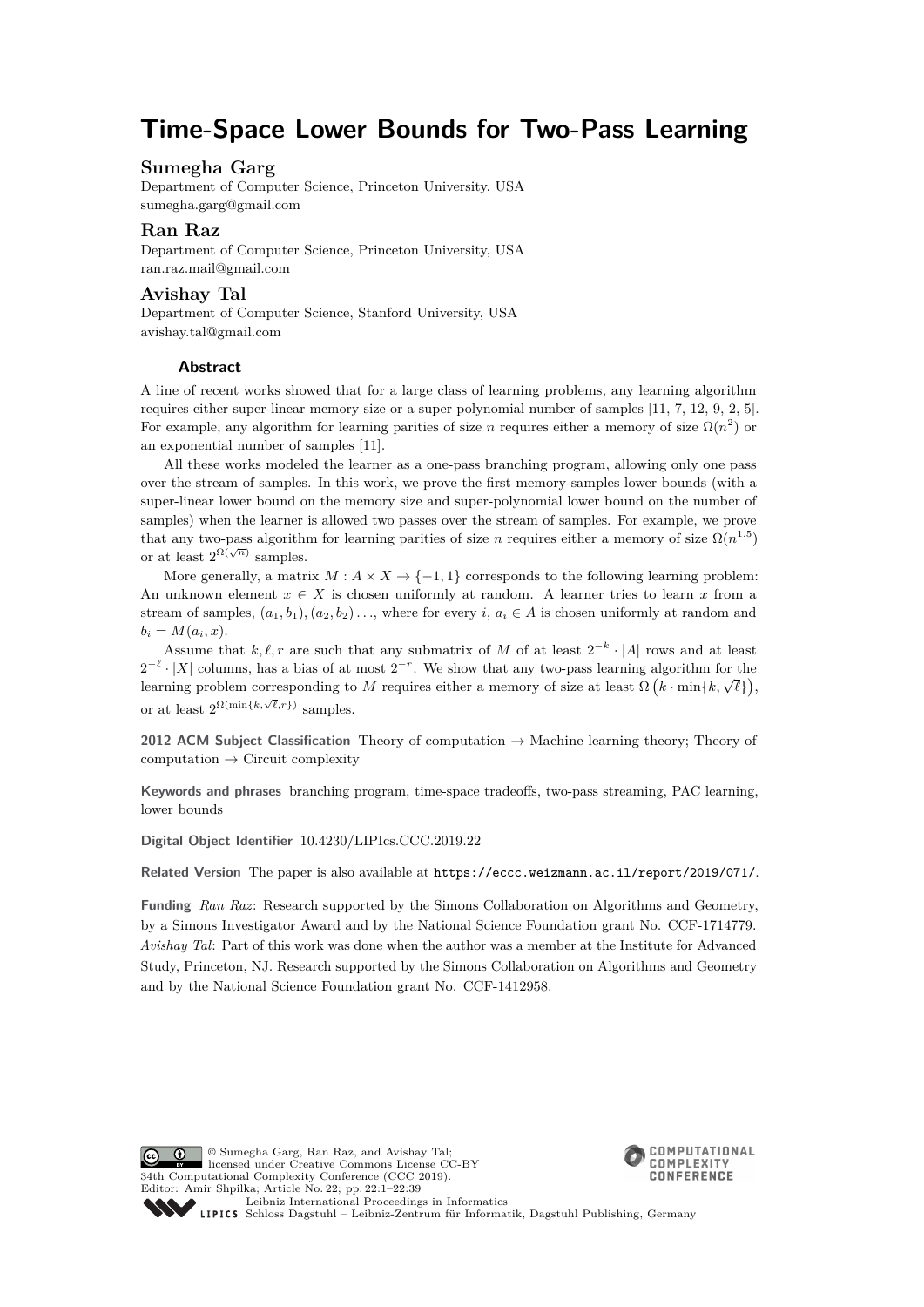#### **22:2 Time-Space Lower Bounds for Two-Pass Learning**

### **1 Introduction**

A large number of recent works studied the problem of proving memory-samples lower bounds for learning  $[14, 15, 11, 16, 7, 8, 12, 9, 10, 2, 5, 4]$  $[14, 15, 11, 16, 7, 8, 12, 9, 10, 2, 5, 4]$  $[14, 15, 11, 16, 7, 8, 12, 9, 10, 2, 5, 4]$  $[14, 15, 11, 16, 7, 8, 12, 9, 10, 2, 5, 4]$  $[14, 15, 11, 16, 7, 8, 12, 9, 10, 2, 5, 4]$  $[14, 15, 11, 16, 7, 8, 12, 9, 10, 2, 5, 4]$  $[14, 15, 11, 16, 7, 8, 12, 9, 10, 2, 5, 4]$  $[14, 15, 11, 16, 7, 8, 12, 9, 10, 2, 5, 4]$  $[14, 15, 11, 16, 7, 8, 12, 9, 10, 2, 5, 4]$  $[14, 15, 11, 16, 7, 8, 12, 9, 10, 2, 5, 4]$  $[14, 15, 11, 16, 7, 8, 12, 9, 10, 2, 5, 4]$  $[14, 15, 11, 16, 7, 8, 12, 9, 10, 2, 5, 4]$  $[14, 15, 11, 16, 7, 8, 12, 9, 10, 2, 5, 4]$  $[14, 15, 11, 16, 7, 8, 12, 9, 10, 2, 5, 4]$  $[14, 15, 11, 16, 7, 8, 12, 9, 10, 2, 5, 4]$  $[14, 15, 11, 16, 7, 8, 12, 9, 10, 2, 5, 4]$  $[14, 15, 11, 16, 7, 8, 12, 9, 10, 2, 5, 4]$  $[14, 15, 11, 16, 7, 8, 12, 9, 10, 2, 5, 4]$  $[14, 15, 11, 16, 7, 8, 12, 9, 10, 2, 5, 4]$  $[14, 15, 11, 16, 7, 8, 12, 9, 10, 2, 5, 4]$  $[14, 15, 11, 16, 7, 8, 12, 9, 10, 2, 5, 4]$  $[14, 15, 11, 16, 7, 8, 12, 9, 10, 2, 5, 4]$  $[14, 15, 11, 16, 7, 8, 12, 9, 10, 2, 5, 4]$ , a study that was initiated by the beautiful papers of Shamir [\[14\]](#page-34-6) and Steinhardt, Valiant and Wager [\[15\]](#page-34-7). The motivation for studying this question comes from learning theory, computational complexity and cryptography (see for example the discussion and references in [\[14,](#page-34-6) [15,](#page-34-7) [11,](#page-34-0) [16,](#page-34-8) [7,](#page-34-1) [10\]](#page-34-10)).

Steinhardt, Valiant and Wager conjectured that any algorithm for learning parities of size *n* requires either a memory of size  $\Omega(n^2)$  or an exponential number of samples. This conjecture was proven in [\[11\]](#page-34-0), followed by a line of works that showed that for a large number of learning problems, any learning algorithm requires either super-linear memory size or a super-polynomial number of samples [\[7,](#page-34-1) [12,](#page-34-2) [9,](#page-34-3) [2,](#page-34-4) [5\]](#page-34-5). For example, such bounds were established for learning sparse parities, linear-size DNF Formulas, linear-size Decision Trees and logarithmic-size Juntas [\[7\]](#page-34-1); learning low-degree polynomials [\[2,](#page-34-4) [5\]](#page-34-5); learning from sparse linear equations and low-degree polynomial equations [\[5\]](#page-34-5); learning codewords from random coordinates [\[12,](#page-34-2) [9,](#page-34-3) [5\]](#page-34-5); etc.

All previous memory-samples lower bounds (in the regime where the lower bound on the memory size is super-linear and the lower bound on the number of samples is superpolynomial) modeled the learning algorithm by a *one-pass branching program*, allowing only one pass over the stream of samples.

In this work, we prove the first such results when two passes over the stream of samples are allowed. (We remark that we leave open the question of handling more than two passes. While some parts of the current proof naturally extend to more than two passes, others are more delicate.)

### **Our Results**

As in [\[12,](#page-34-2) [2,](#page-34-4) [7\]](#page-34-1), we represent a learning problem by a matrix. Let *X*, *A* be two finite sets of size larger than 1 (where *X* represents the concept-class that we are trying to learn and *A* represents the set of possible samples). Let  $M: A \times X \rightarrow \{-1, 1\}$  be a matrix. The matrix *M* represents the following learning problem: An unknown element  $x \in X$  was chosen uniformly at random. A learner tries to learn x from a stream of samples,  $(a_1, b_1), (a_2, b_2), \ldots$ where for every *i*,  $a_i \in A$  is chosen uniformly at random and  $b_i = M(a_i, x)$ .

We model the learner for the learning problem that corresponds to the matrix *M*, by a *two-pass ordered branching program* (Definition [2\)](#page-5-0). Such a program reads the entire stream of samples twice, in the exact same order. Roughly speaking, the model allows a learner with infinite computational power, and bounds only the memory size of the learner and the number of samples used.

As in [\[5\]](#page-34-5), our result is stated in terms of the properties of the matrix *M* as a twosource extractor. Two-source extractors, first studied by Santha and Vazirani [\[13\]](#page-34-12) and Chor and Goldreich [\[3\]](#page-34-13), are central objects in the study of randomness and derandomization. As in [\[5\]](#page-34-5), our results hold whenever the matrix *M* has (even relatively weak) two-source extractor properties.

Roughly speaking, our main result can be stated as follows: Assume that  $k, \ell, r$  are such that any submatrix of *M* of at least  $2^{-k} \cdot |A|$  rows and at least  $2^{-\ell} \cdot |X|$  columns, has a bias of at most  $2^{-r}$ . Then, any two-pass learning algorithm for the learning problem corresponding to *M* requires either a memory of size at least  $\Omega\left(k \cdot \min\{k, \sqrt{\ell}\}\right)$ , or at least  $2^{\Omega(\min\{k,\sqrt{\ell},r\})}$  samples.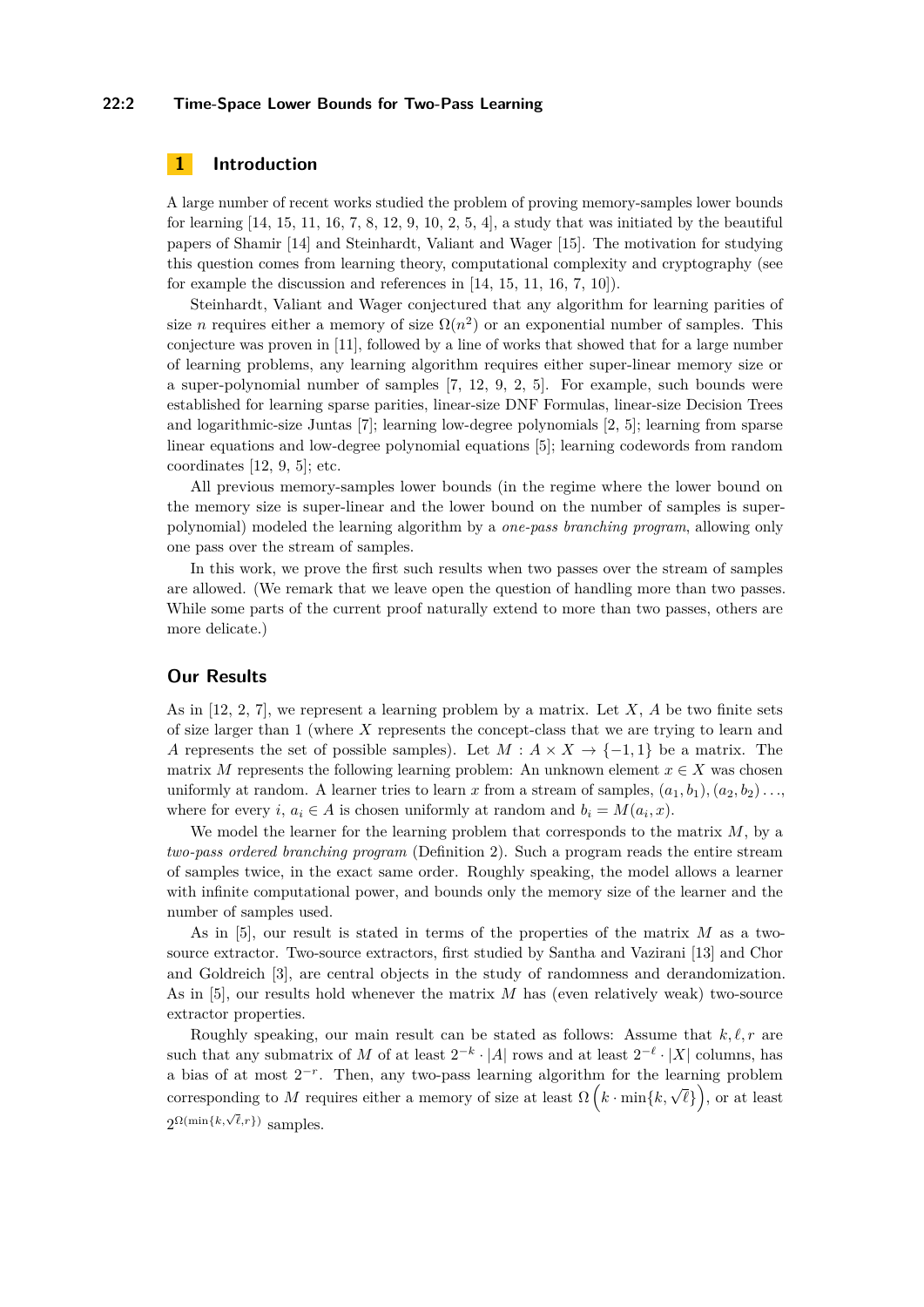closely related to the notion of two-source extractor. (The two notions are equivalent up to small changes in the parameters.) As in [\[5\]](#page-34-5), our main result can be used to prove (two-pass) memory-samples lower bounds

for many of the problems that were previously studied in this context. For example, for learning parities, sparse parities, DNFs, decision trees, random matrices, error correcting codes, etc. For example, our main result implies that any two-pass algorithm for learning parities of size *n* requires either a memory of size  $\Omega(n^{1.5})$  or at least  $2^{\Omega(\sqrt{n})}$  samples.

#### **Related Work**

To the best of our knowledge, the only previous work that proved memory-samples lower bounds for more than one pass over the stream of samples, is the intriguing recent work of Dagan and Shamir [\[4\]](#page-34-11). We note however that their results apply for a very different setting and regime of parameters, where the obtained lower bound on the number of samples is at most polynomial in the dimension of the problem. (Their result is proved in a very different setting, where the samples may be noisy, and the lower bound obtained on the number of samples is at most the product of the length of one sample times one over the information given by each sample).

#### **Motivation and Discussion**

Many previous works studied the resources needed for learning, under certain information, communication or memory constraints (see in particular  $[14, 15, 11, 16, 7, 8, 12, 9, 10, 2, 5, 4]$  $[14, 15, 11, 16, 7, 8, 12, 9, 10, 2, 5, 4]$  $[14, 15, 11, 16, 7, 8, 12, 9, 10, 2, 5, 4]$  $[14, 15, 11, 16, 7, 8, 12, 9, 10, 2, 5, 4]$  $[14, 15, 11, 16, 7, 8, 12, 9, 10, 2, 5, 4]$  $[14, 15, 11, 16, 7, 8, 12, 9, 10, 2, 5, 4]$  $[14, 15, 11, 16, 7, 8, 12, 9, 10, 2, 5, 4]$  $[14, 15, 11, 16, 7, 8, 12, 9, 10, 2, 5, 4]$  $[14, 15, 11, 16, 7, 8, 12, 9, 10, 2, 5, 4]$  $[14, 15, 11, 16, 7, 8, 12, 9, 10, 2, 5, 4]$  $[14, 15, 11, 16, 7, 8, 12, 9, 10, 2, 5, 4]$  $[14, 15, 11, 16, 7, 8, 12, 9, 10, 2, 5, 4]$  $[14, 15, 11, 16, 7, 8, 12, 9, 10, 2, 5, 4]$  $[14, 15, 11, 16, 7, 8, 12, 9, 10, 2, 5, 4]$  $[14, 15, 11, 16, 7, 8, 12, 9, 10, 2, 5, 4]$  $[14, 15, 11, 16, 7, 8, 12, 9, 10, 2, 5, 4]$  $[14, 15, 11, 16, 7, 8, 12, 9, 10, 2, 5, 4]$  $[14, 15, 11, 16, 7, 8, 12, 9, 10, 2, 5, 4]$  $[14, 15, 11, 16, 7, 8, 12, 9, 10, 2, 5, 4]$  $[14, 15, 11, 16, 7, 8, 12, 9, 10, 2, 5, 4]$  $[14, 15, 11, 16, 7, 8, 12, 9, 10, 2, 5, 4]$  $[14, 15, 11, 16, 7, 8, 12, 9, 10, 2, 5, 4]$  $[14, 15, 11, 16, 7, 8, 12, 9, 10, 2, 5, 4]$ and the many references given there). A main message of some of these works is that for some learning problems, access to a relatively large memory is crucial. In other words, in some cases, learning is infeasible, due to memory constraints.

From the point of view of human learning, such results may help to explain the importance of memory in cognitive processes. From the point of view of machine learning, these results imply that a large class of learning algorithms cannot learn certain concept classes. In addition, these works are related to computational complexity and have applications in bounded-storage cryptography.

Most of these works apply to bounded-memory learning algorithms that consider the samples one by one, with only one pass over the samples. In many practical situations, however, more than one pass over the samples is used, so it's desirable to extend these results to more than one pass over the samples.

From the point of view of computational complexity, the problem of extending these works to more than one pass over the samples is fascinating and challenging. It's a common practice in streaming-complexity to consider more than one pass over the inputs, and in computational complexity read-*k*-times branching programs have attracted a lot of attention.

We note that by Barrington's celebrated result, any function in *NC* can be computed by a polynomial-length branching program of width 5 [\[1\]](#page-34-14). Hence, proving super-polynomial lower bounds on the time needed for computing a function, by a branching program of width 5, with polynomially many passes over the input, would imply super-polynomial lower bounds for formula size, and is hence a very challenging problem.

Finally, let us mention that technically, allowing more than one pass over the samples is very challenging, as all previous techniques are heavily based on the fact that in the one-pass case all the samples are independent and hence at each time step, the learning algorithm has no information about the next sample that it is going to see.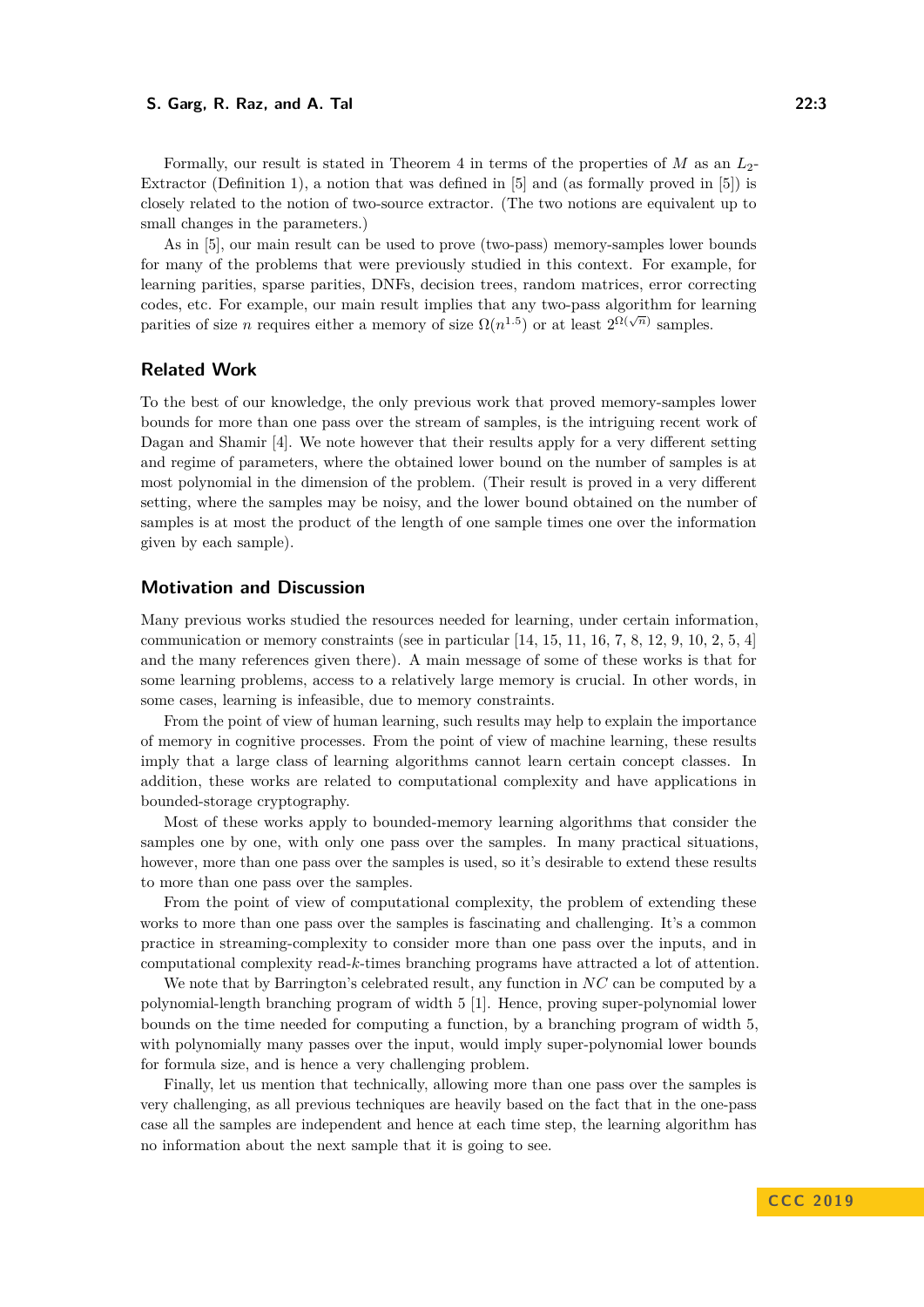#### **22:4 Time-Space Lower Bounds for Two-Pass Learning**

### **Techniques**

Our proof builds on the works of [\[12,](#page-34-2) [5\]](#page-34-5) that gave a general technique for proving memorysamples lower bounds for learning problems. However, these works (as well as all other previous works that prove memory-samples lower bounds in this regime of parameters) are heavily based on the fact that in the one-pass case all the samples are independent and hence at each time step, the learning algorithm has no information about the next sample that it is going to see. Roughly speaking, the proofs of [\[12,](#page-34-2) [5\]](#page-34-5) bound the *L*2-norm of the distribution of *x*, conditioned on reaching a given vertex *v* of the branching program, but they rely on the fact that the next sample is independent of *x*. Once one allows more than one pass over the stream of samples, the assumption that the next sample is independent of *x* doesn't hold, as in the second pass the vertex may remember a lot of information about the joint distribution of x and  $a_1, \ldots, a_m$ .

Roughly speaking, [\[12,](#page-34-2) [5\]](#page-34-5) considered the computation-path of the branching program and defined "stopping-rules". Intuitively, the computation stops if certain "bad" events occur. The proofs show that each stopping rule is only applied with negligible probability and that conditioned on the event that the computation didn't stop, the  $L_2$ -norm of the distribution of *x*, conditioned on reaching a vertex *v* of the branching program, is small (which implies that the program didn't learn *x*).

When more than one pass over the samples is allowed, there is a serious problem with this approach. After one pass, a vertex of the branching program has joint information on *x* and  $a_1, \ldots, a_m$ . If we only keep track of the distribution of x conditioned on that vertex, it could be the case that the next sample completely reveals *x*. One conceptual problem seems to be that the second part of the program (that is, the part that is doing the second pass) is not aware of what the first part did. An idea that turned out to be very important in our proof is to take the second part to be the product of the first and second part, so that, in some sense, the second part of the computation runs its own copy of the first part. In addition, we have each vertex in the second part remembering the vertex reached at the end of the first part.

As in [\[12,](#page-34-2) [5\]](#page-34-5), we define stopping rules for the computation-path and we prove that the probability that the computation stops is small. We then analyze each part separately, as a read once program. For each part separately, we prove that conditioned on the event that the program didn't stop, the *L*2-norm of the distribution of *x*, conditioned on reaching a vertex  $v$ , is small. It turns out that since the second part of the program runs its own copy of the first part, the analysis of each part separately is sufficient.

We note, however, that the entire proof is completely different than [\[12,](#page-34-2) [5\]](#page-34-5). The stopping rules are different and are defined differently for each part. The proof that the computation stops with low probability is much more delicate and complicated. The main challenge is that when analyzing the probability to stop on the second part, we cannot ignore the first part and we need to prove that we stop with low probability on the second part, when starting from the start vertex of the first part (that is, the start vertex of the entire program). This turns out to be very challenging and, in particular, requires a use of the results for one-pass branching programs.

A proof outline is given in Section [4.](#page-7-0)

### **2 Preliminaries**

Denote by log the logarithm to base 2. For a random variable *Z* and an event *E*, we denote by  $\mathbb{P}_Z$  the distribution of the random variables Z, and we denote by  $\mathbb{P}_{Z|E}$  the distribution of the random variable *Z* conditioned on the event *E*.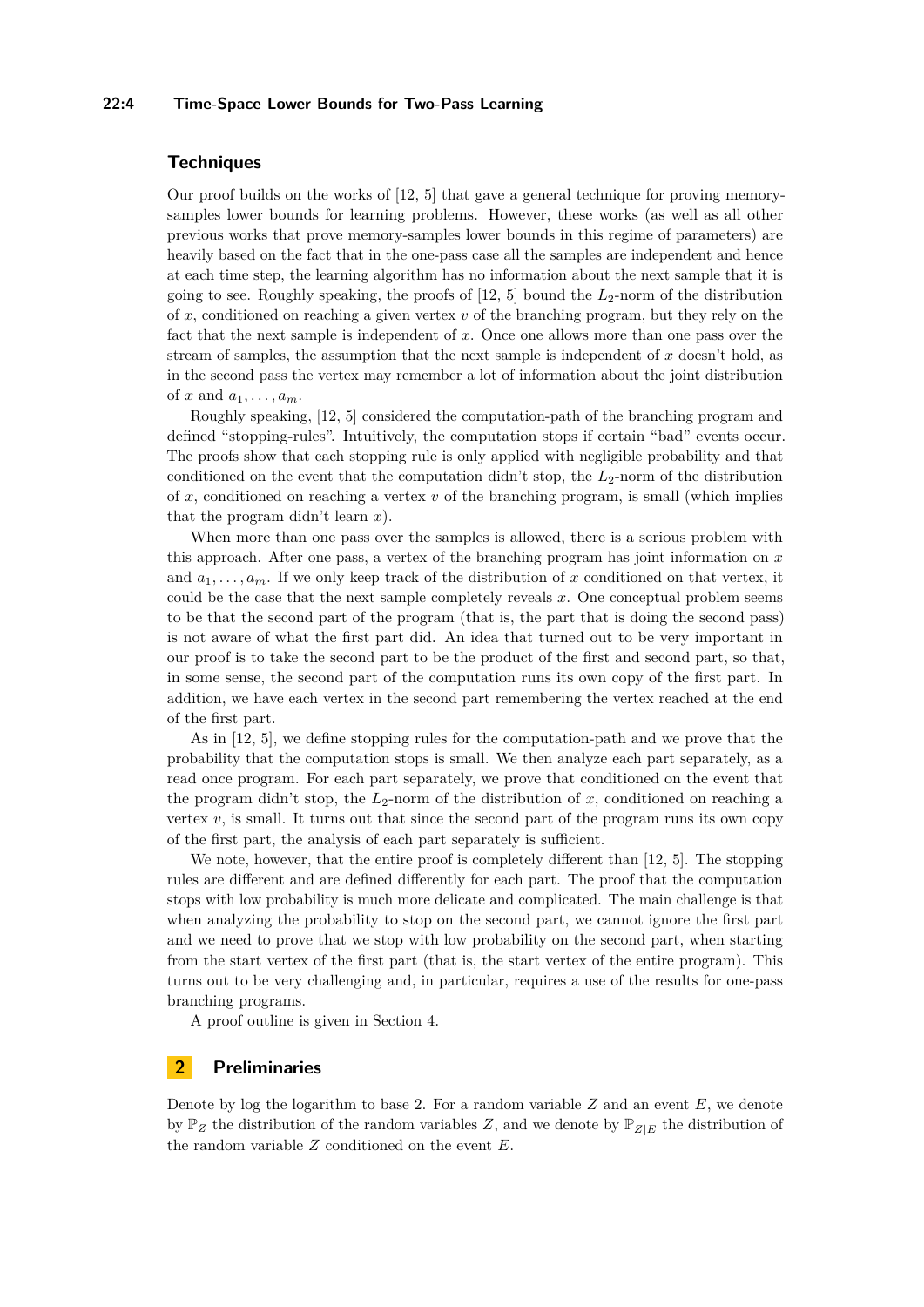We will sometimes take probabilities and expectations, conditioned on events *E* that may be empty. We think of these probabilities and expectations as 0, when the event *E* is empty.

#### **2.1 Learning Problem**

We represent a learning problem by a matrix. Let *X*, *A* be two finite sets of size larger than 1 (where *X* represents the concept-class that we are trying to learn and *A* represents the set of possible samples). Let  $M : A \times X \to \{-1,1\}$  be a matrix. The matrix M represents the following learning problem: An unknown element  $x \in X$  was chosen uniformly at random. A learner tries to learn *x* from a stream of samples,  $(a_1, b_1), (a_2, b_2) \ldots$ , where for every *i*,  $a_i \in A$  is chosen uniformly at random and  $b_i = M(a_i, x)$ .

Let  $n = \log |X|$  and  $n' = \log |A|$ .

#### **2.2 Norms and Inner Products**

Let  $p \geq 1$ . For a function  $f: X \to \mathbb{R}$ , denote by  $||f||_p$  the  $L_p$  norm of  $f$ , with respect to the uniform distribution over *X*, that is:

$$
||f||_p = \left(\mathop{\mathbf{E}}_{x \in_R X} |[f(x)|^p]\right)^{1/p}.
$$

For two functions  $f, g: X \to \mathbb{R}$ , define their inner product with respect to the uniform distribution over *X* as

$$
\langle f, g \rangle = \mathop{\mathbf{E}}_{x \in_R X} [f(x) \cdot g(x)].
$$

For a matrix  $M: A \times X \to \mathbb{R}$  and a row  $a \in A$ , we denote by  $M_a: X \to \mathbb{R}$  the function corresponding to the *a*-th row of *M*. Note that for a function  $f: X \to \mathbb{R}$ , we have  $\langle M_a, f \rangle = \frac{(M \cdot f)_a}{|X|}.$ 

### **2.3** *L***2-Extractors**

<span id="page-4-0"></span>**► Definition 1.**  $L_2$ -Extractor: Let  $X$ , A be two finite sets. A matrix  $M : A \times X \rightarrow \{-1, 1\}$ *is a*  $(k, \ell)$ - $L_2$ -Extractor with error  $2^{-r}$ , if for every non-negative  $f: X \to \mathbb{R}$  with  $\frac{||f||_2}{||f||_1} \leq 2^{\ell}$ *there are at most*  $2^{-k} \cdot |A|$  *rows a in A with* 

$$
\frac{|\langle M_a, f \rangle|}{\|f\|_1} \ge 2^{-r} .
$$

#### **2.4 Computational Model**

In the following definition, we model the learner for the learning problem that corresponds to the matrix *M*, by a *branching program*. We consider a *q*-pass ordered branching program. Such a program reads the entire input *q* times, in the exact same order. That is, the program has *q* parts (that are sequential in time). Each part reads the same stream in the exact same order. Our main result is proved for two-pass ordered branching programs, that is, for the case  $q=2$ .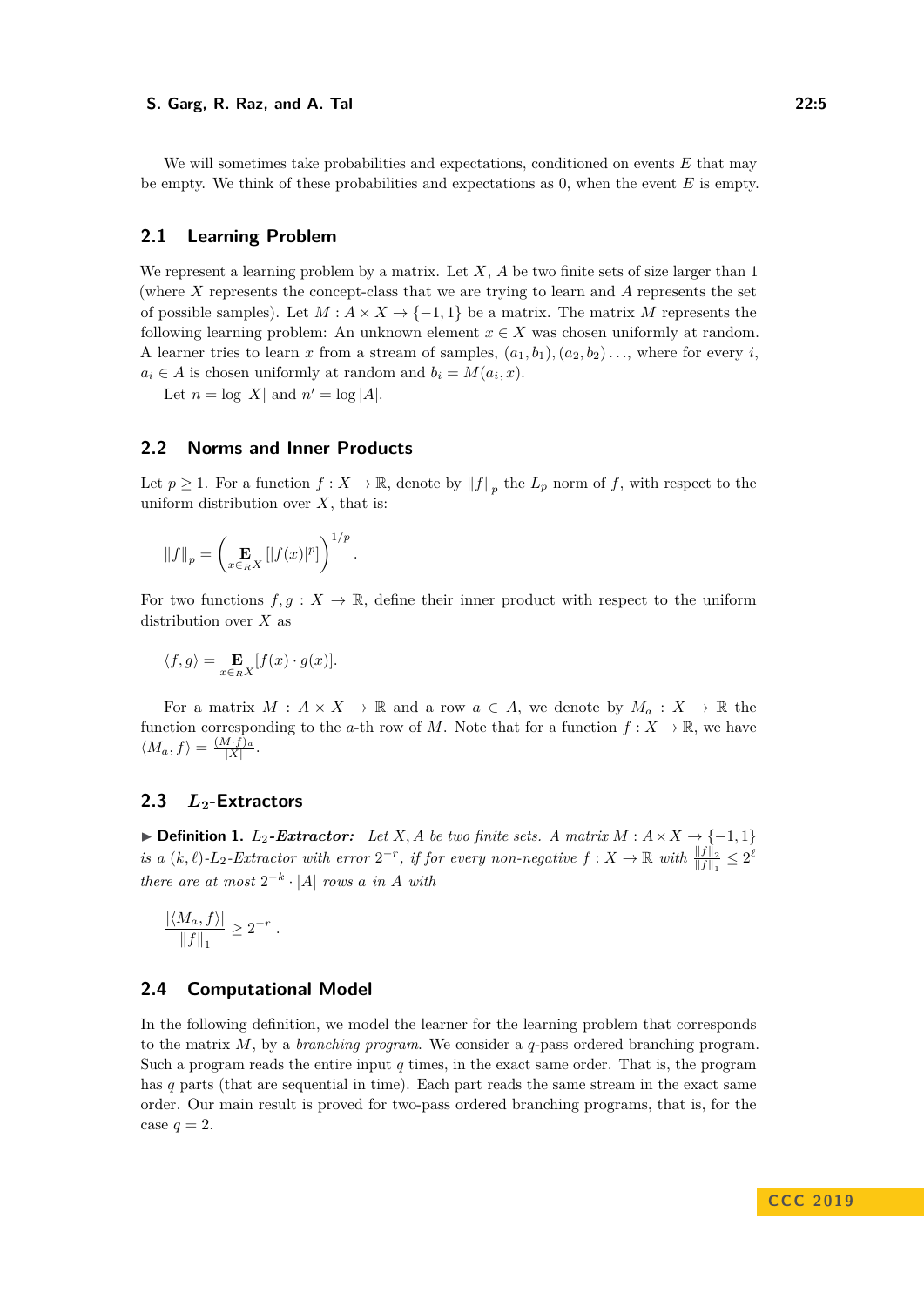#### **22:6 Time-Space Lower Bounds for Two-Pass Learning**

#### <span id="page-5-0"></span>▶ Definition 2.

- *q***-Pass Branching Program for a Learning Problem:** *A q-pass (ordered) branching program of length q* · *m and width d, for learning, is a directed (multi) graph with vertices arranged in qm* + 1 *layers containing at most d vertices each. In the first layer, that we think of as layer 0, there is only one vertex, called the start vertex. A vertex of outdegree 0 is called a leaf. All vertices in the last layer are leaves (but there may be additional leaves). Every non-leaf vertex in the program has* 2|*A*| *outgoing edges, labeled by elements*  $(a, b) \in A \times \{-1, 1\}$ *, with exactly one edge labeled by each such*  $(a, b)$ *, and all these edges going into vertices in the next layer. Each leaf v in the program is labeled by an element*  $\tilde{x}(v) \in X$ , that we think of as the output of the program on that leaf.
- **Computation-Path:** The samples  $(a_1, b_1), \ldots, (a_m, b_m) \in A \times \{-1, 1\}$  that are given as input *define a computation-path in the branching program, by starting from the start vertex and following at step*  $(j - 1) \cdot m + i$  *the edge labeled by*  $(a_i, b_i)$  *(where*  $j \in [q]$  *and*  $i \in [m]$ *)*, *until reaching a leaf. The program outputs the label*  $\tilde{x}(v)$  *of the leaf v reached by the computation-path.*
- **Success Probability:** The success probability of the program is the probability that  $\tilde{x} = x$ , where  $\tilde{x}$  is the element that the program outputs, and the probability is over  $x, a_1, \ldots, a_m$ *(where x is uniformly distributed over X and*  $a_1, \ldots, a_m$  *are uniformly distributed over A*, *and for every*  $i, b_i = M(a_i, x)$ .
- **Remark:** *We will sometimes consider branching programs in which the leaves are not labeled, and hence the program doesn't return any value. It will be convenient to refer to such objects also as branching programs. In particular, we will view a part of the branching program (e.g., the first few layers of a program) also as a branching program.*

We think of the program as composed of *q* parts, where for every  $j \in [q]$ , part-*j* contains  $\text{layers } \{(j-1) \cdot m + i\}_{i \in [m]}.$ 

For convenience, we think of each vertex *u* of the branching program as having a small memory  $S_u$  that contains some information about the path that led to the vertex, that the vertex "remembers" (or "records"). Formally, this means that in the actual branching program the vertex *u* is split into distinct vertices  $u_1, \ldots, u_{d(u)}$ , according to the content of the memory  $S_u$ . Adding information to  $S_u$  means that the vertex *u* is further split into distinct vertices, according to the content of the information that was added. Thus, when we refer to a vertex *u* of a program, we mean, a vertex *u* plus content of the memory  $S_u$ .

In this paper, we will have the property that whenever we add some information to the memory of a vertex *u*, that information is never removed/forgotten. That is, information that was added to the memory of *u*, remains in the memory of all the vertices that can be reached from *u*.

As mentioned above, in this paper we focus on the case  $q = 2$ . We denote by  $v_0$  the start vertex of the program and by  $v_1$  the vertex reached at the end of the first part, that is, layer-*m*. Note that  $v_1$  is a random variable that depends on  $x, a_1, \ldots, a_m$ .

### **2.5 Product of Programs**

Intuitively, the product of two branching programs is a branching program that runs both programs in parallel.

#### ▶ Definition 3.

**Product of One-Pass Branching Programs:** Let B, B' be two one-pass branching programs *for learning, of length*  $m$  *and widths*  $d, d'$ , respectively. The product  $B \times B'$  *is a (one-pass) branching program of length m and* width  $d \cdot d'$ , *as follows: For every*  $i \in \{0, \ldots, m\}$  *and*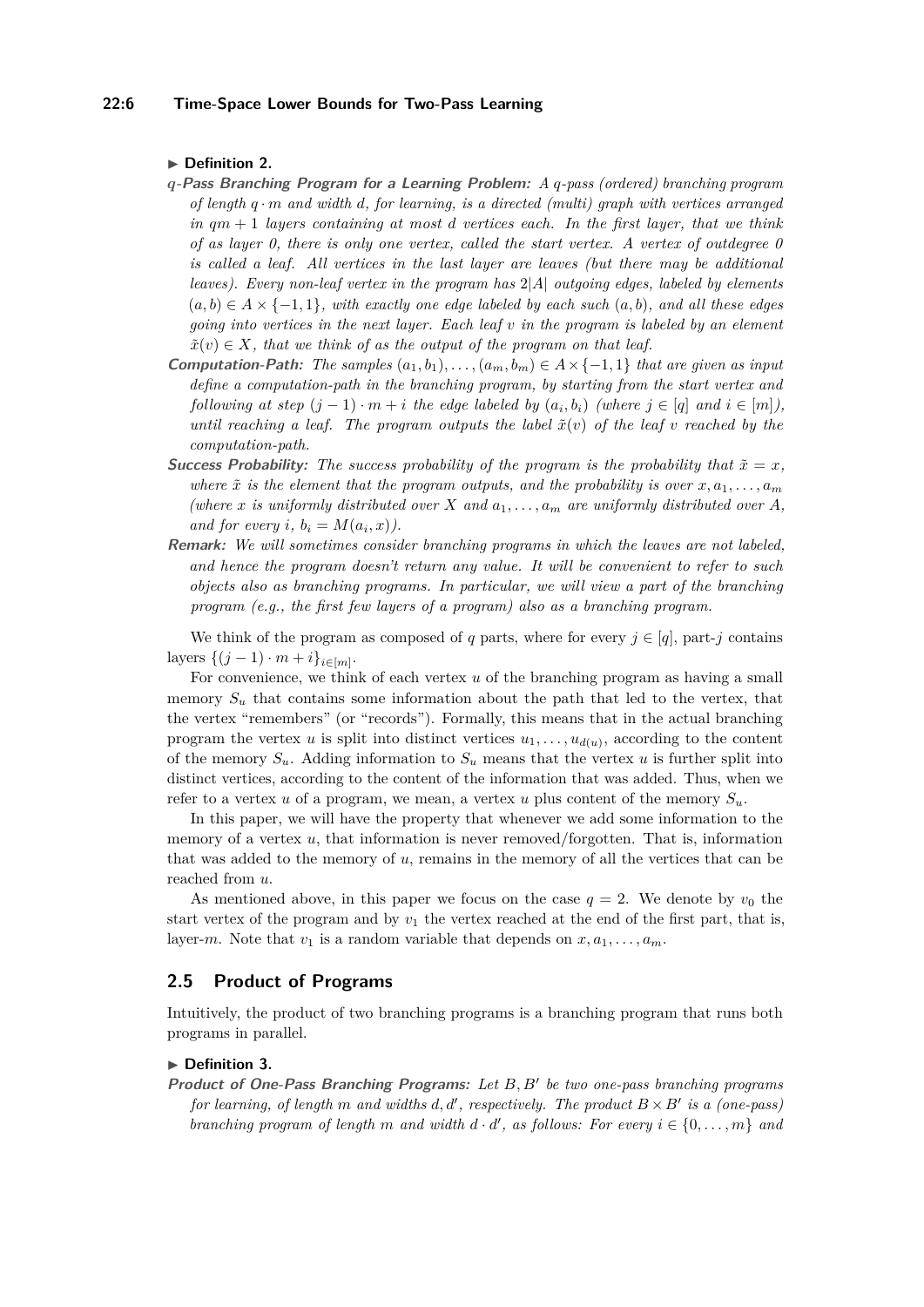*vertices*  $v$  *in layer-i of*  $B$  *and*  $v'$  *in layer-i of*  $B'$ , *we have a vertex*  $(v, v')$  *in layer-i of*  $B \times B'$ . For every two edges:  $(u, v)$  from layer- $(i - 1)$  to layer-*i* of *B* and  $(u', v')$  from *layer-*( $i - 1$ ) *to layer-i of*  $B'$ , *both labeled by the same*  $(a, b)$ *, we have in*  $B \times B'$  *an edge*  $((u, u'), (v, v'))$  *labeled by*  $(a, b)$ *.* 

*The label of a leaf*  $(v, v')$  *is the label given by the second program B'. The content of the memory*  $S_{(v,v')}$  *of a vertex*  $(v, v')$  *is the concatenation of the content of*  $S_v$  *and the content of*  $S_{v'}$ .

**Remark:** *We will use this definition also in cases where the leaves of B and/or B*<sup>0</sup> *are not labeled (that is, where B and/or B' do not output any value; see a remark in Definition [2\)](#page-5-0).* 

### **3 Main Result**

Fix  $k, \ell, r \in \mathbb{N}$ , such that  $\frac{r}{k}, \frac{r}{\ell}$  are smaller than a sufficiently small constant and  $k < n', \ell < n$ . Let  $\epsilon > 0$  be a sufficiently small constant. In particular, we assume that  $\epsilon$  is sufficiently smaller than all other constants that we discuss, say,  $\epsilon < \frac{1}{10^{10}}$ . We assume that *n, n'* are sufficiently large. Let

$$
\tilde{\ell} = \min\left\{k, \sqrt{\ell}\right\}.
$$

<span id="page-6-1"></span>Let

<span id="page-6-2"></span>
$$
\tilde{r} = \min\left\{\frac{r}{100}, \frac{\tilde{\ell}}{100}\right\}.
$$
\n(1)

We assume that

$$
\tilde{r} > 100 \cdot \max\left\{\log n, \log n'\right\}.\tag{2}
$$

<span id="page-6-0"></span>We assume that *M* is a  $(10k, 10\ell)$ -*L*<sub>2</sub>-extractor with error  $2^{-10r}$ .

▶ **Theorem 4.** Let *X*, *A* be two finite sets. Let  $n = \log_2 |X|$  and  $n' = \log_2 |A|$ *. Fix*  $k, \ell, r \in \mathbb{N}$ , such that,  $\frac{r}{k}, \frac{r}{\ell} < \frac{1}{100}$ , and  $k < n'$ ,  $\ell < n$ . Let  $\epsilon > 0$  be a sufficiently small constant, say,  $\epsilon < \frac{1}{10^{10}}$ . Assume that *n*, *n'* are sufficiently large. Let

$$
\tilde{\ell} = \min\left\{k, \sqrt{\ell}\right\}.
$$

*Let*

$$
\tilde{r} = \min\left\{\frac{r}{100}, \frac{\tilde{\ell}}{100}\right\}.
$$

*Assume that*

 $\tilde{r} > 100 \cdot \max \{ \log n, \log n' \}.$ 

*Let*  $M : A \times X \rightarrow \{-1, 1\}$  *be a matrix which is a* (10*k,* 10*ℓ*)*-L*<sub>2</sub>*-extractor with error*  $2^{-10r}$ *. Let B be a two-pass ordered branching program of length*  $2 \cdot m$ *, where m is at most*  $2^{\epsilon \tilde{r}}$ *, and width at most*  $d = 2^{ek\tilde{\ell}/10}$ , for the learning problem that corresponds to the matrix M. Then, *the success probability of B is at most*  $\frac{1}{100} + o(1)$ *.*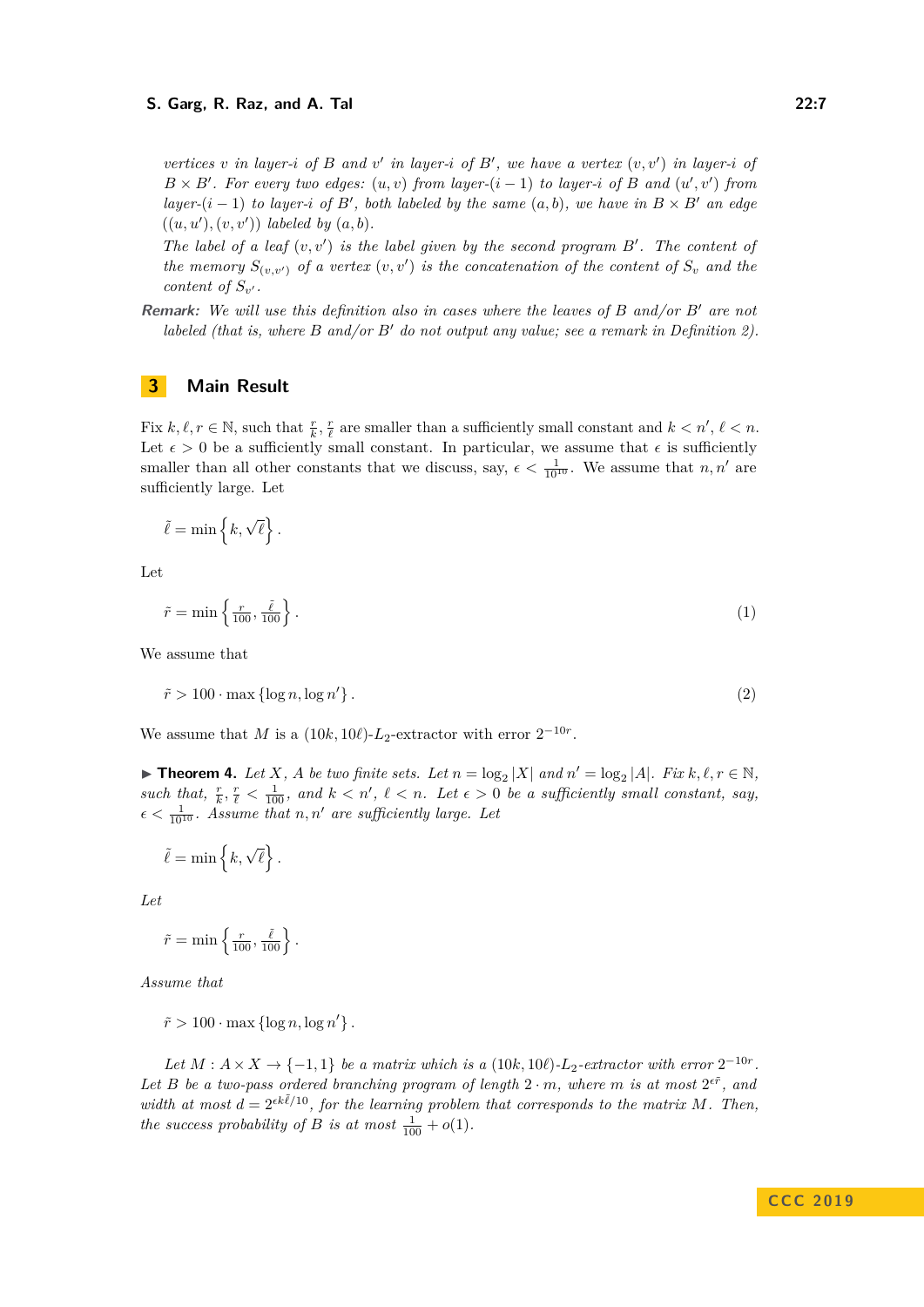#### **22:8 Time-Space Lower Bounds for Two-Pass Learning**

### <span id="page-7-0"></span>**4 Overview of the Proof**

#### **One-Pass Learners**

We will start with giving a short outline of the proof of [\[12,](#page-34-2) [5\]](#page-34-5) for one-pass learners. Assume that *M* is a  $(10k, 10l)$ -*L*<sub>2</sub>-extractor with error  $2^{-10r}$ , where  $r < k, l$ . Let *B* be a one-pass branching program for the learning problem that corresponds to the matrix *M*. Assume for a contradiction that *B* is of length  $m = 2^{\epsilon r}$  and width  $d = 2^{\epsilon k \ell}$ , where  $\epsilon$  is a small constant.

We define the *truncated-path*,  $\mathcal{T}$ , to be the same as the computation-path of  $B$ , except that it sometimes stops before reaching a leaf. Roughly speaking,  $\mathcal T$  stops before reaching a leaf if certain "bad" events occur. Nevertheless, we show that the probability that  $\mathcal T$ stops before reaching a leaf is negligible, so we can think of  $\mathcal T$  as almost identical to the computation-path.

For a vertex *v* of *B*, we denote by  $E_v$  the event that  $\mathcal T$  reaches the vertex *v*. We denote by  $Pr(v) = Pr(E_v)$  the probability for  $E_v$  (where the probability is over  $x, a_1, \ldots, a_m$ ), and we denote by  $\mathbb{P}_{x|v} = \mathbb{P}_{x|E_v}$  the distribution of the random variable *x* conditioned on the event  $E_v$ . Similarly, for an edge *e* of the branching program *B*, let  $E_e$  be the event that  $\mathcal T$ traverses the edge *e*. Denote,  $Pr(e) = Pr(E_e)$ , and  $\mathbb{P}_{x|e} = \mathbb{P}_{x|E_e}$ .

A vertex *v* of *B* is called *significant* if

 $\left\| \mathbb{P}_{x|v} \right\|_2 > 2^{\ell} \cdot 2^{-n}.$ 

Roughly speaking, this means that conditioning on the event that  $\mathcal T$  reaches the vertex  $v$ , a non-negligible amount of information is known about *x*. In order to guess *x* with a nonnegligible success probability,  $\mathcal T$  must reach a significant vertex. We show that the probability that  $\mathcal T$  reaches any significant vertex is negligible, and thus the main result follows.

To prove this, we show that for every fixed significant vertex  $s$ , the probability that  $\mathcal T$ reaches *s* is at most  $2^{-\Omega(k\ell)}$  (which is smaller than one over the number of vertices in *B*). Hence, we can use a union bound to prove the bound.

The proof that the probability that  $\mathcal T$  reaches  $s$  is extremely small is the main part of the proof. To that end, we use the following functions to measure the progress made by the branching program towards reaching *s*.

Let  $L_i$  be the set of vertices *v* in layer-*i* of *B*, such that  $Pr(v) > 0$ . Let  $\Gamma_i$  be the set of edges *e* from layer- $(i - 1)$  of *B* to layer-*i* of *B*, such that  $Pr(e) > 0$ . Let

$$
\mathcal{Z}_i = \sum_{v \in L_i} \Pr(v) \cdot \langle \mathbb{P}_{x|v}, \mathbb{P}_{x|s} \rangle^k,
$$
  

$$
\mathcal{Z}'_i = \sum_{e \in \Gamma_i} \Pr(e) \cdot \langle \mathbb{P}_{x|e}, \mathbb{P}_{x|s} \rangle^k.
$$

We think of  $\mathcal{Z}_i$ ,  $\mathcal{Z}'_i$  as measuring the progress made by the branching program, towards reaching a state with distribution similar to  $\mathbb{P}_{x|s}$ .

We show that each  $\mathcal{Z}_i$  may only be negligibly larger than  $\mathcal{Z}_{i-1}$ . Hence, since it's easy to calculate that  $\mathcal{Z}_0 = 2^{-2nk}$ , it follows that  $\mathcal{Z}_i$  is close to  $2^{-2nk}$ , for every *i*. On the other hand, if *s* is in layer-*i* then  $\mathcal{Z}_i$  is at least  $\Pr(s) \cdot \langle \mathbb{P}_{x|s}, \mathbb{P}_{x|s} \rangle^k$ . Thus,  $\Pr(s) \cdot \langle \mathbb{P}_{x|s}, \mathbb{P}_{x|s} \rangle^k$  cannot be much larger than  $2^{-2nk}$ . Since *s* is significant,  $\langle \mathbb{P}_{x|s}, \mathbb{P}_{x|s} \rangle^k > 2^{\ell k} \cdot 2^{-2nk}$  and hence  $\Pr(s)$  is at most  $2^{-\Omega(k\ell)}$ .

The proof that  $\mathcal{Z}_i$  may only be negligibly larger than  $\mathcal{Z}_{i-1}$  is done in two steps. We show by a simple convexity argument that  $\mathcal{Z}_i \leq \mathcal{Z}'_i$ . The hard part is to prove that  $\mathcal{Z}'_i$  may only be negligibly larger than  $\mathcal{Z}_{i-1}$ .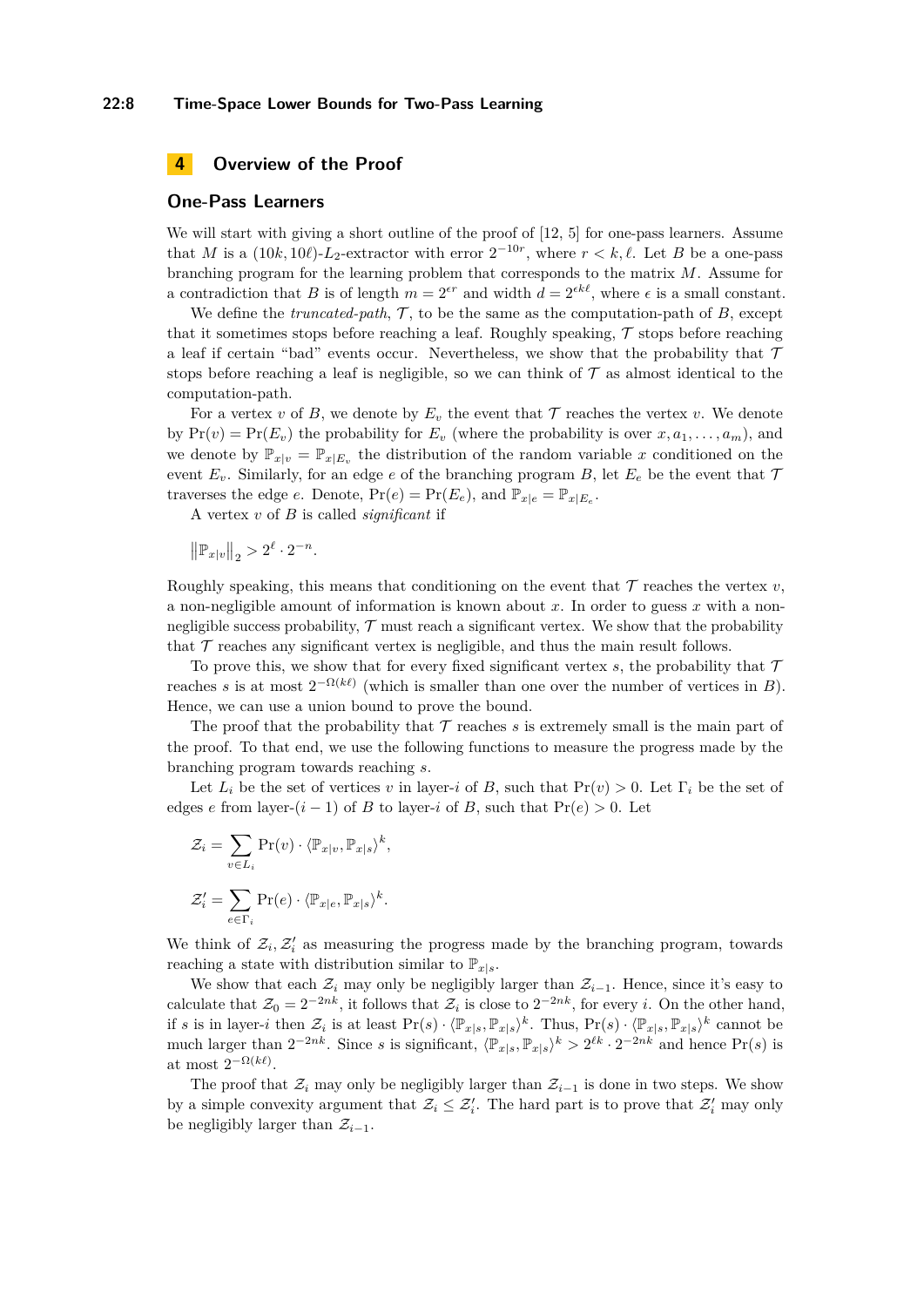For this proof, we define for every vertex *v*, the set of edges Γ*out*(*v*) that are going out of *v*, such that  $Pr(e) > 0$  and show that for every vertex *v*,

$$
\sum_{e \in \Gamma_{out}(v)} \Pr(e) \cdot \langle \mathbb{P}_{x|e}, \mathbb{P}_{x|s} \rangle^k
$$

may only be negligibly higher than

 $\Pr(v) \cdot \langle \mathbb{P}_{x|v}, \mathbb{P}_{x|s} \rangle^k$ .

For this proof, we consider the function  $\mathbb{P}_{x|y} \cdot \mathbb{P}_{x|s}$ . We first show how to bound  $\left\|\mathbb{P}_{x|v} \cdot \mathbb{P}_{x|s}\right\|_2$ . We then consider two cases: If  $\left\|\mathbb{P}_{x|v} \cdot \mathbb{P}_{x|s}\right\|_1$  is negligible, then  $\langle \mathbb{P}_{x|v}, \mathbb{P}_{x|s} \rangle^k$  is negligible and doesn't contribute much, and we show that for every  $e \in \Gamma_{out}(v)$ ,  $\langle \mathbb{P}_{x|e}, \mathbb{P}_{x|s} \rangle^k$ is also negligible and doesn't contribute much. If  $\|\mathbb{P}_{x|v} \cdot \mathbb{P}_{x|s}\|_1$  is non-negligible, we use the bound on  $\left\| \mathbb{P}_{x|v} \cdot \mathbb{P}_{x|s} \right\|_2$  and the assumption that *M* is a (10*k,* 10*<sup>c</sup>*)-*L*<sub>2</sub>-extractor to show that for almost all edges  $e \in \Gamma_{out}(v)$ , we have that  $\langle \mathbb{P}_{x|e}, \mathbb{P}_{x|s} \rangle^k$  is very close to  $\langle \mathbb{P}_{x|v}, \mathbb{P}_{x|s} \rangle^k$ . Only an exponentially small  $(2^{-k})$  fraction of edges are "bad" and give a significantly larger  $\langle \mathbb{P}_x|_e, \mathbb{P}_x|_s \rangle^k$ .

The reason that in the definitions of  $\mathcal{Z}_i$  and  $\mathcal{Z}'_i$  we raised  $\langle \mathbb{P}_{x|v}, \mathbb{P}_{x|s} \rangle$  and  $\langle \mathbb{P}_{x|e}, \mathbb{P}_{x|s} \rangle$  to the power of *k* is that this is the largest power for which the contribution of the "bad" edges is still small (as their fraction is  $2^{-k}$ ).

This outline oversimplifies many details. Let us briefly mention two of them. First, it is not so easy to bound  $\|\mathbb{P}_{x|v} \cdot \mathbb{P}_{x|s}\|_2$ . We do that by bounding  $\|\mathbb{P}_{x|s}\|_2$  and  $\|\mathbb{P}_{x|v}\|_{\infty}$ . In order to bound  $\|\mathbb{P}_{x|s}\|_2$ , we force  $\mathcal T$  to stop whenever it reaches a significant vertex (and thus we are able to bound  $||\mathbb{P}_{x|v}||_2$  for every vertex reached by  $\mathcal{T}$ ). In order to bound  $||\mathbb{P}_{x|v}||_{\infty}$ , we force  $\mathcal T$  to stop whenever  $\mathbb{P}_{x|v}(x)$  is large, which allows us to consider only the "bounded" part of  $\mathbb{P}_{x|v}$ . (This is related to the technique of *flattening* a distribution that was used in [\[6\]](#page-34-15)). Second, some edges are so "bad" that their contribution to  $\mathcal{Z}'_i$  is huge so they cannot be ignored. We force  $\mathcal T$  to stop before traversing any such edge. (This is related to an idea that was used in [\[7\]](#page-34-1) of analyzing separately paths that traverse "bad" edges). We show that the total probability that  $\mathcal T$  stops before reaching a leaf is negligible.

Thus, in [\[12,](#page-34-2) [5\]](#page-34-5) there are three stopping rules: We stop if we reach a **significant vertex**. We stop if we have a **bad edge** and we stop if *x* is a **significant-value** of  $\mathbb{P}_{x|v}$ , that is, if  $\mathbb{P}_{x|v}(x)$  is too large.

### **Two-Pass Learners**

Let us now give a short outline of the additional ideas in the proof for two-pass learners. Let *B* be a two-pass branching program for the learning problem that corresponds to the matrix *M*. We denote by  $v_0$  the starting vertex of the program and by  $v_1$  the vertex reached at the end of the first part. We assume without loss of generality that the answers are given in the last layer of the program.

We update the second part so that every vertex  $v$  in the second part "remembers"  $v_1$ . This information is stored in the memory  $S_v$ . Formally, this means that starting from every possible  $v_1$ , we have a separate copy of the entire second part of the program. We then change the second part so that it is now the **product** (see definition [2\)](#page-5-0) of the first part and the second part. Intuitively, this means that the second part runs a copy of the first part of the computation, in parallel to its own computation.

As in [\[12,](#page-34-2) [5\]](#page-34-5), we define the *truncated-path*,  $\mathcal{T}$ , to be the same as the computation-path of the new branching program, except that it sometimes stops before reaching a leaf. Roughly speaking,  $\mathcal T$  stops before reaching a leaf if certain "bad" events occur. Nevertheless, we show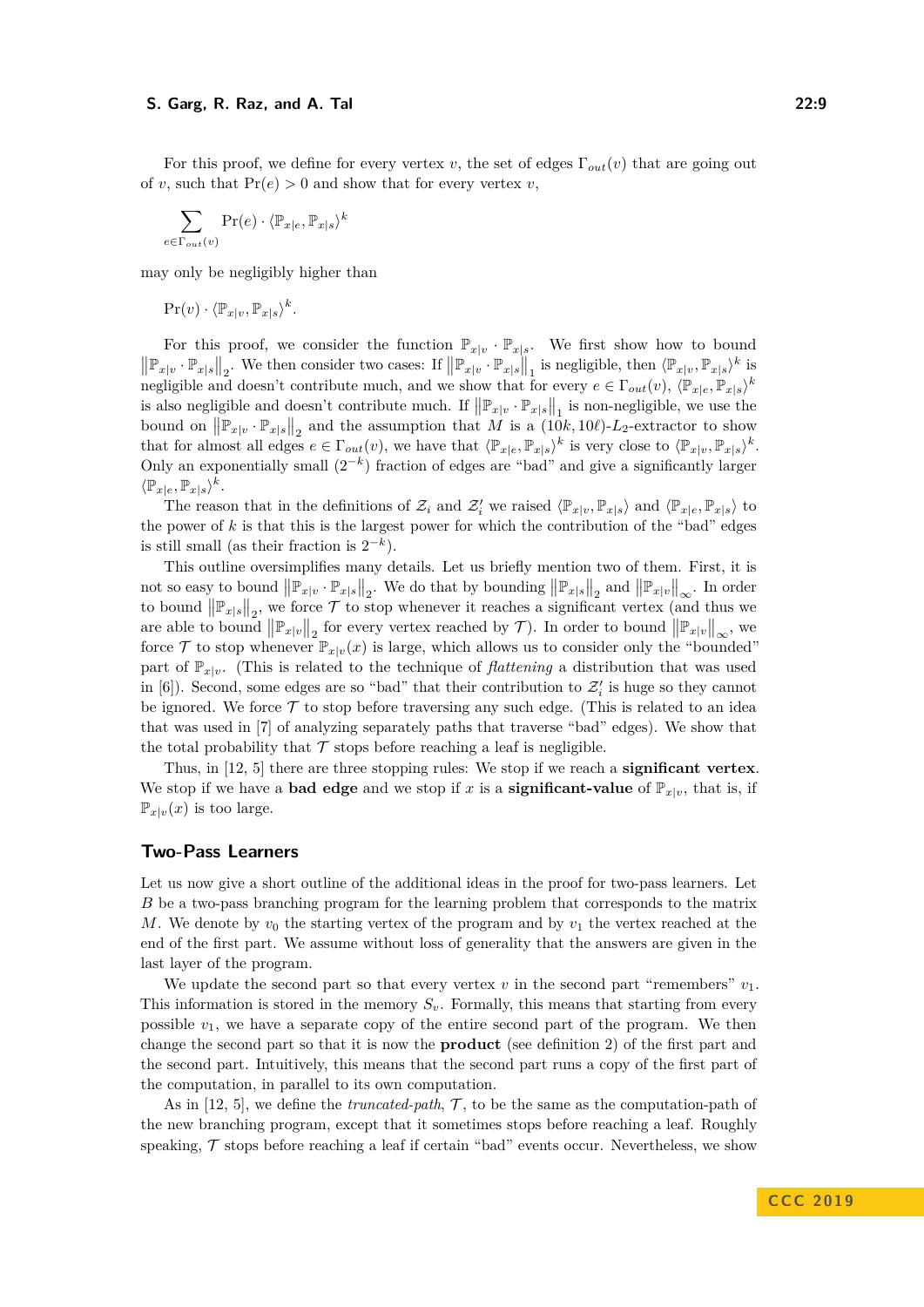#### **22:10 Time-Space Lower Bounds for Two-Pass Learning**

that the probability that  $\mathcal T$  stops before reaching a leaf is small, so we can think of  $\mathcal T$  as essentially identical to the computation-path. The decision of whether or not  $\mathcal T$  stops on a given vertex *v* in layer-*i* of part-*j* will depend on  $v, S_v, x, a_{i+1}$ . For that reason, we are able to consider the path  $\mathcal T$ , starting from any vertex  $v$  (without knowing the history of the path that led to *v*, except for the information stored in  $S_v$ ).

Let *v* be a vertex in the second part of the program (where an answer should be given). The vertex *v* remembers (in  $S_v$ ) the vertex  $v_1$ . We denote by  $v_1 \rightarrow v$  the event that the path T that starts from  $v_1$  reaches  $v$  (where  $v_1$  is the vertex at the end of the first part of the program that *v* remembers, and the event is over  $x, a_1, \ldots, a_m$ ). We denote by  $v_0 \to v$  the event that the path  $\mathcal T$  that starts from the start vertex  $v_0$  reaches *v*. More generally, for two vertices  $w_1, w_2$  in the program, we denote by  $w_1 \rightarrow w_2$  the event (over  $x, a_1, \ldots, a_m$ ) that the path  $\mathcal T$  that starts from  $w_1$  reaches  $w_2$ .

Let *v* be a vertex in the last layer of the program, such that  $Pr(v_0 \to v) > 0$ . Since *v* remembers  $v_1$ , the event  $v_0 \to v$  is equivalent to  $v_0 \to v_1 \to v$  (where  $v_1$  is the vertex remembered by *v*). Since the second part of the program runs a copy of the first part and since *v* is in the last layer, the event  $v_1 \rightarrow v$  implies the event  $v_0 \rightarrow v_1$ . Thus, the event  $v_0 \rightarrow v$  is equivalent to  $v_1 \rightarrow v$ .

Moreover, this is true when conditioning on  $x$ , and hence,

$$
\mathbb{P}_{x|v_0 \to v} = \mathbb{P}_{x|v_1 \to v}
$$

and

 $Pr[v_0 \to v] = Pr[v_1 \to v]$ .

This is a crucial point as it means that

$$
\left\| \mathbb{P}_{x|v_0 \to v} \right\|_2 = \left\| \mathbb{P}_{x|v_1 \to v} \right\|_2,
$$

that is, if we bound  $\left\|\mathbb{P}_{x|v_1\to v}\right\|_2$  we also get a bound on  $\left\|\mathbb{P}_{x|v_0\to v}\right\|_2$ .

The bound on  $\|\mathbb{P}_{x|v_0\to v}\|_2$  is what we really need because if this is small then the program cannot answer correctly. On the other hand, the bound on  $\left\|\mathbb{P}_{x|v_1\to v}\right\|_2$  is easier to obtain as it is a bound for a one-pass branching program. Thus, all we need is a bound on  $\|\mathbb{P}_{x|v_1\to v}\|_2$ , which is a bound for a one-pass branching program, and we already know how to obtain bounds on the conditional distribution for one-pass programs.

Things, however, are not so simple, as we need to prove that  $\mathcal T$  stops with small probability, when starting from  $v_0$ , rather than  $v_1$ . The main problem with using the previous stopping rules (in the second part of the program) is that it's impossible to prove that we stop on a bad edge with negligible probability (as demonstrated next). Roughly speaking, we say that an edge  $e = (u, v)$  is "bad" if the equation on it splits the distribution  $\mathbb{P}_{x|u}$  in a biased way. That is, a good edge is one where roughly half the probability mass of  $\mathbb{P}_{x|u}$  satisfies the equation on the edge *e*. If the program stores in memory the *i*-th sample from the first pass, then in the *i*-th step of the second pass, an edge  $e = (u, v)$  will definitely be bad, since it will not split the distribution  $\mathbb{P}_{x|u}$  evenly.

For that reason, we change the bad-edges stopping rule. We say that an edge  $(v, u)$ , labelled by  $(a, b)$ , is of *high probability* if the probability to sample  $a$ , conditioning on reaching *v* from  $v_0$  (that is, reaching *v* from the starting vertex of the entire program) is large. The third stopping rule is changed so that  $\mathcal T$  doesn't stop on a bad edge if it is of high probability. Instead, if  $\mathcal T$  traverses such an edge, we "remember" the time step in which  $\mathcal T$  traversed that edge, in all the future. That is, we enter the index  $i$  to  $S_u$  (and remember it in all the future,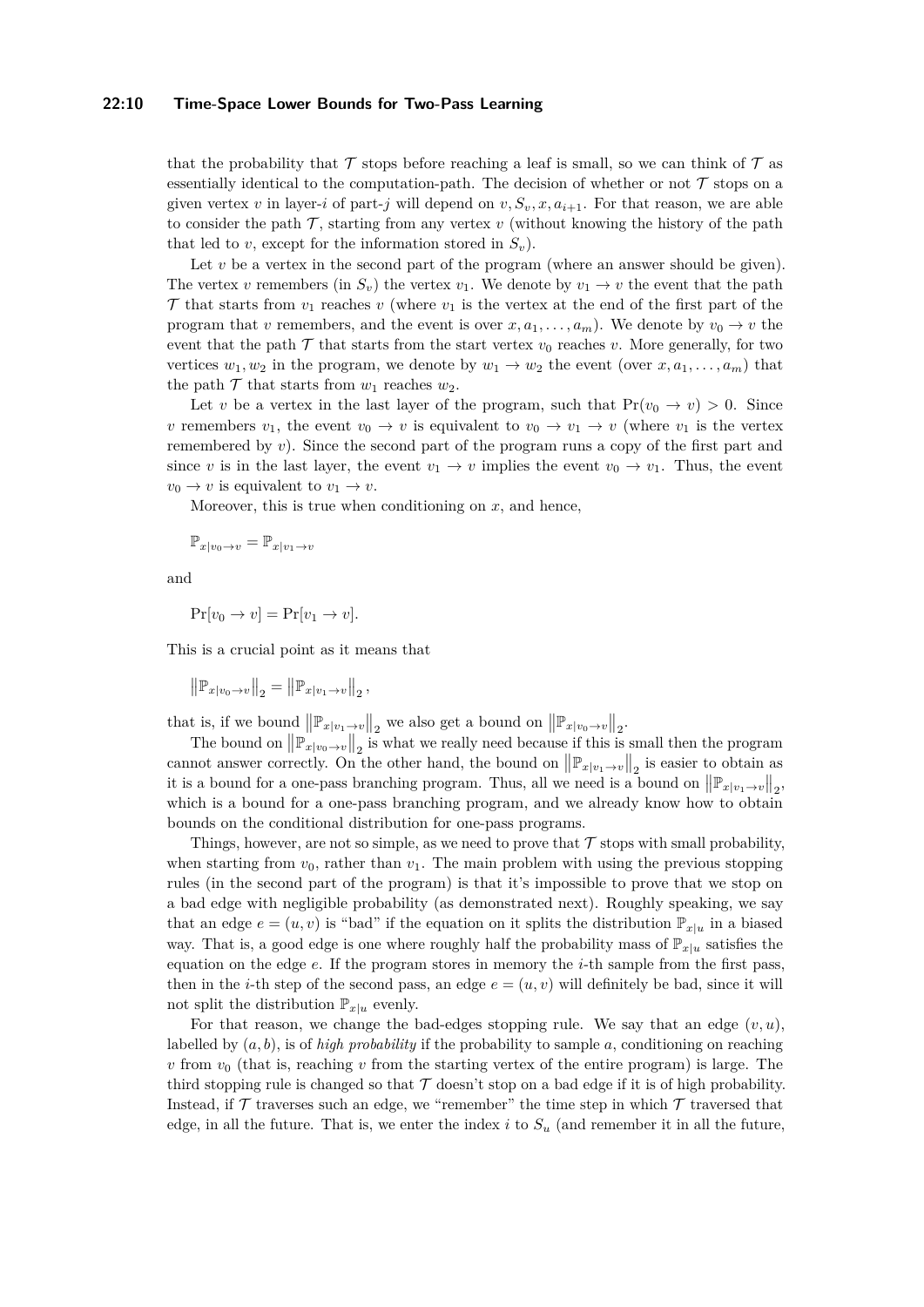until the end of the program). In addition, we add a stopping rule that stops if the edge is "very-bad" and a stopping rule that stops if the number of indices in  $S_v$  is too large, that is, if the number of high-probability edges that were already traversed is too large (intuitively,  $S_v$  won't be too large because of the bounded memory size).

We analyze separately the probability to stop because of each stopping rule. The main challenge is that we need to analyze these probabilities when starting from  $v_0$ , that is, when running a two-pass program. These proofs are technically hard, but the main reason that we manage to analyze these probabilities is the following:

Recall that the second part of the program runs a copy of the first part of the program. Thus, a vertex  $v$  in layer-*i* of the second part has a corresponding vertex  $v'$  in layer-*i* of the first part, such that, if the path  $\mathcal T$  reached  $v$  it previously reached  $v'$ . Recall also that  $v$ remembers  $v_1$ , so if the path  $\mathcal T$  reached  $v$  it previously reached  $v_1$ . Thus, the event  $v_0 \to v$  is equivalent to  $v_0 \to v' \to v_1 \to v$ , that is, the event

$$
(v_0 \to v') \land (v' \to v_1) \land (v_1 \to v).
$$

Since the second part of the program runs a copy of the first part, the event  $v_1 \rightarrow v$  implies the event  $v_0 \to v'$ . Hence, the event  $v_0 \to v$  is equivalent to the event

$$
(v' \to v_1) \land (v_1 \to v).
$$

Note that  $v'$  is in layer-*i* of the first part and  $v$  is in layer-*i* of the second part, and from layer-*i* of the first part to layer-*i* of the second part, the program is a one-pass program and is hence easier to analyze.

#### **5 Proof of Theorem [4](#page-6-0)**

Assume that we have a two-pass ordered branching program, *B*, for the learning problem that corresponds to the matrix *M*. We assume without loss of generality that the output is given in the last layer. Assume that the length of the program is  $2 \cdot m$ , where *m* is at most  $2^{\epsilon \tilde{r}}$  and the width of the program is at most  $d = 2^{\epsilon k \tilde{\ell}/10}$ . We will show that the success probability of *B* is at most  $\frac{1}{100} + o(1)$ .

Let

$$
\ell_1=\tfrac{\tilde{\ell}}{100}
$$

and

 $\ell_2 = \ell$ .

### **5.1 The Truncated Path**

Below, we will make some changes in the branching program *B*. We will denote by  $\hat{B}$  the resulting branching program. Let  $v_0$  be the start vertex of  $\hat{B}$ . We will denote by  $v_1$  the vertex reached at the end of the first part of  $\hat{B}$ . Note that  $v_1$  is a random variable, that depends on  $x, a_1, \ldots, a_m$ .

In the resulting branching program  $\hat{B}$ , we will have the property that the vertex  $v_1$ reached at the end of the first part of the program is remembered by every future vertex *v*. That is, every vertex  $v$ , in the second part of the program, remembers which vertex the path that led to *v* reached, at the end of the first part of the program. Formally, this information is stored in  $S_v$ .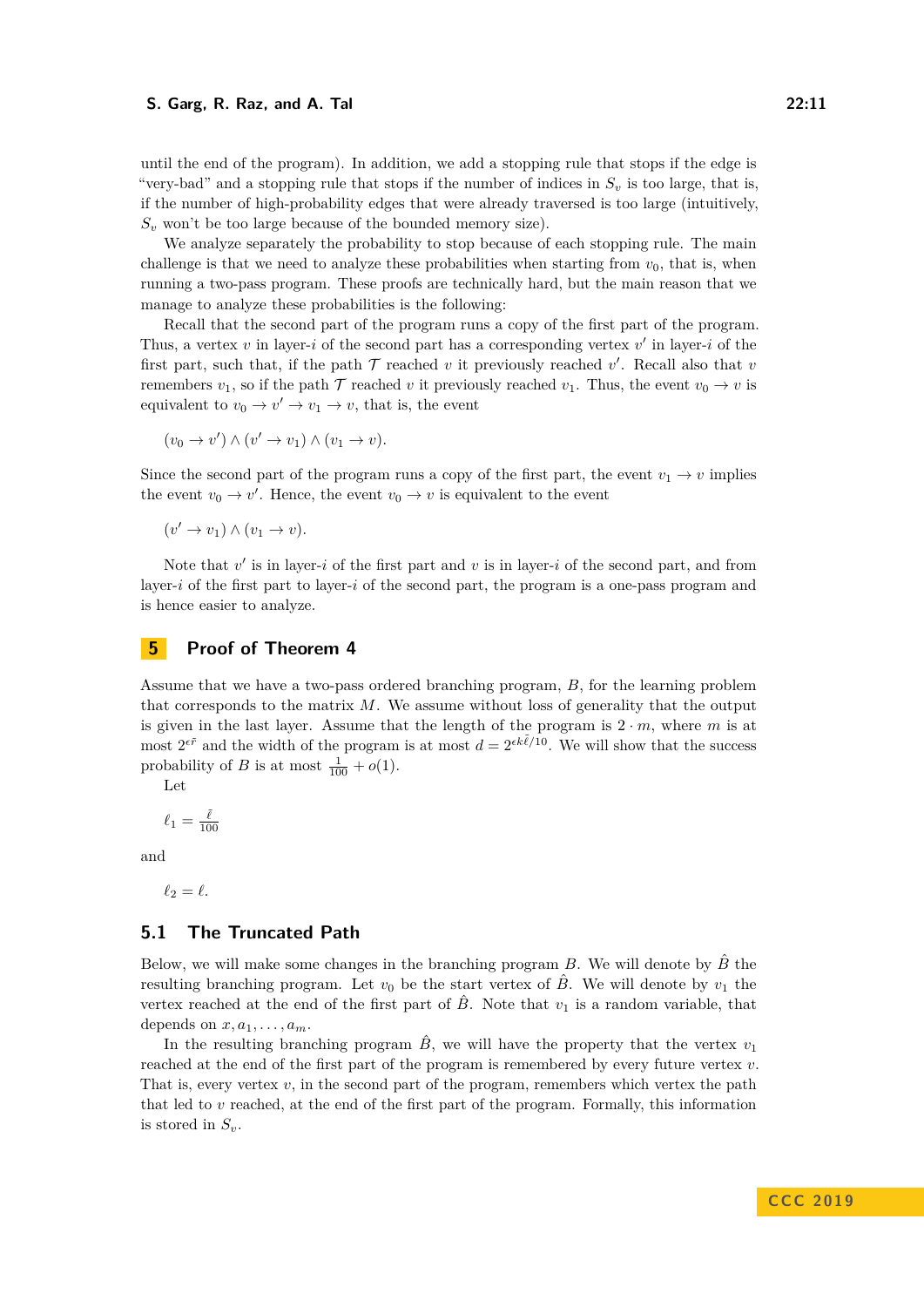#### **22:12 Time-Space Lower Bounds for Two-Pass Learning**

Below, we will define the *truncated-path*, T , to be the same as the computation-path of the new branching program, except that it sometimes stops before reaching a leaf. Roughly speaking,  $\mathcal T$  stops before reaching a leaf if certain "bad" events occur. Nevertheless, we show that the probability that  $\mathcal T$  stops before reaching a leaf is small, so we can think of  $\mathcal T$  as essentially identical to the computation-path. The decision of whether or not  $\mathcal T$  stops on a given vertex *v* in layer-*i* of part-*j* will depend on  $v, S_v, x, a_{i+1}$ . For that reason, we are able to consider the path  $\mathcal T$ , starting from any vertex  $v$  (without knowing the history of the path that led to *v*, except for the information stored in  $S<sub>v</sub>$ ).

Let *v* be a vertex in the second part of the program. The vertex *v* remembers (in  $S_v$ ) the vertex  $v_1$ . We denote by  $v_1 \rightarrow v$  the event that the path  $\mathcal T$  that starts from  $v_1$  reaches  $v_1$ (where  $v_1$  is the vertex at the end of the first part of the program that  $v$  remembers, and the event is over  $x, a_1, \ldots, a_m$ ).

More generally, for two vertices  $w_1, w_2$  in the program, we denote by  $w_1 \rightarrow w_2$  the event (over  $x, a_1, \ldots, a_m$ ) that the path  $\mathcal T$  that starts from  $w_1$  reaches  $w_2$ . In particular,  $v_0 \to v$  is the event that the path  $\mathcal T$  that starts from the start vertex  $v_0$  reaches  $v$ .

We change the original branching program *B* as follows:

### **First Part**

We define stopping rules for the first part as defined in [\[12,](#page-34-2) [5\]](#page-34-5) for one-pass programs, as if the first part were the entire program. Next, we describe these rules formally.

#### **Significant Vertices**

We say that a vertex *v* in layer-*i* of the first part of the program is **significant** if

 $\left\| \mathbb{P}_{x|v_0 \to v} \right\|_2 > 2^{\ell_1} \cdot 2^{-n}.$ 

### **Significant Values**

Even if *v* is not significant,  $\mathbb{P}_{x|v_0 \to v}$  may have relatively large values. For a vertex *v* in layer-*i* of the first part of the program, denote by  $\text{Sig}(v)$  the set of all  $x' \in X$ , such that,

$$
\mathbb{P}_{x|v_0 \to v}(x') > 2^{4\ell} \cdot 2^{-n}.
$$

#### **Bad Edges**

For a vertex  $v$  in layer-*i* of the first part of the program, denote by  $Bad(v)$  the set of all  $a \in A$ , such that,

$$
\left| (M \cdot \mathbb{P}_{x|v_0 \to v})(a) \right| \geq 2^{-2r}.
$$

### **The Truncated-Path T on the First Part**

We define  $\mathcal T$  on the first part, by induction on the layers. Assume that we already defined  $\mathcal T$ until it reaches a vertex *v* in layer-*i* of the first part. The path  $\mathcal T$  stops on *v* if (at least) one of the following occurs:

**1.** *v* is significant.

**2.**  $x \in \text{Sig}(v)$ .

**3.**  $a_{i+1}$  ∈ Bad(*v*).

Otherwise, (unless  $i = m$ ) T proceeds by following the edge labeled by  $(a_{i+1}, b_{i+1})$  (same as the computational-path).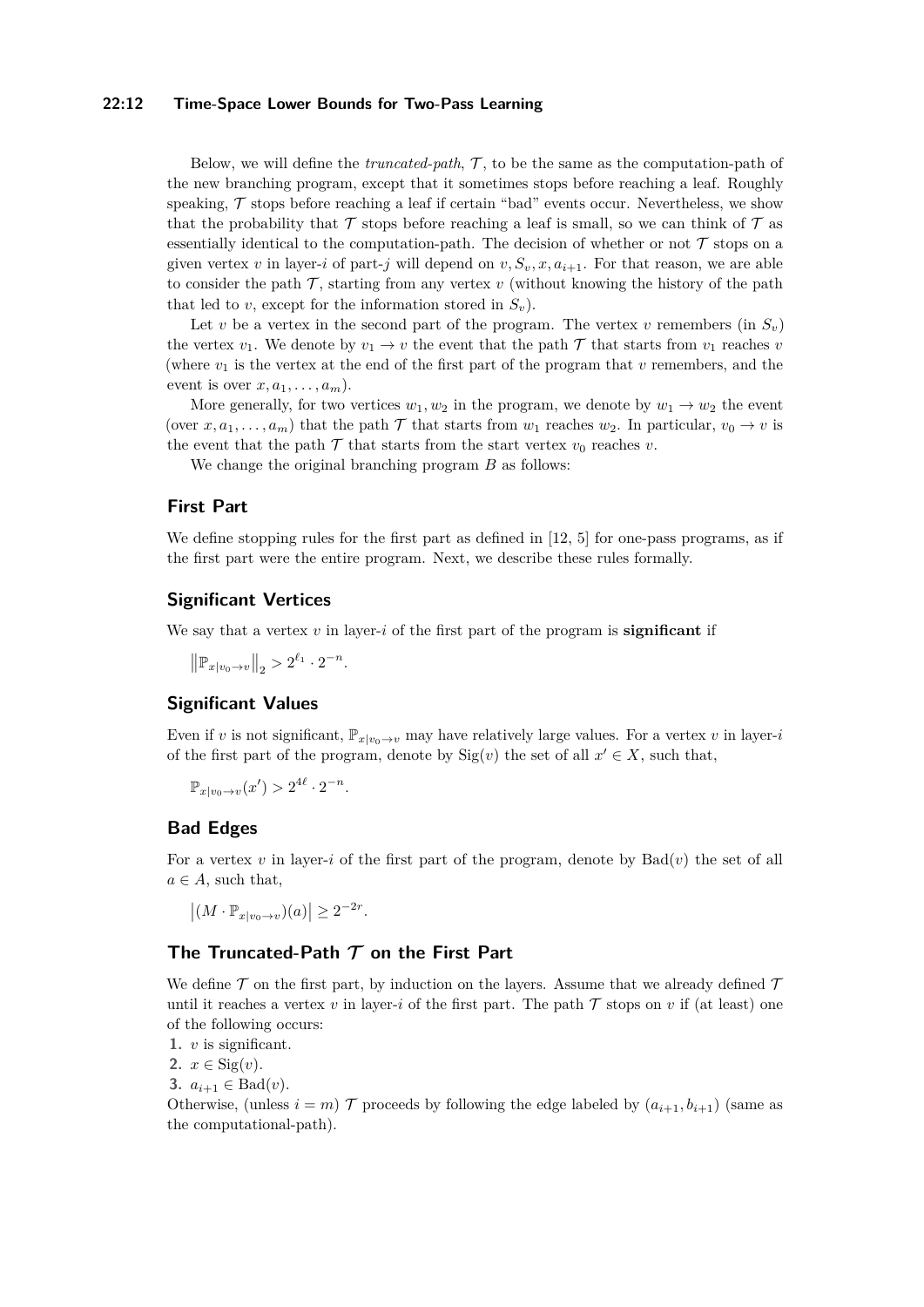### **Second Part**

We denote by  $v_1$  the vertex in layer- $m$  (that is, the last layer of the first part of the program) that is reached by  $\mathcal{T}$ . Note that  $v_1$  is a random variable that depends on  $x, a_1, \ldots, a_m$ . We denote by  $d_1$  the number of vertices in layer-*m*. We assume without loss of generality that each vertex in layer-*m* is reached with probability of at least  $2^{-10\tilde{r}} \cdot d_1^{-1}$ , as vertices reached with negligible probability can be ignored. Formally, if we reach a vertex in layer-*m*, such that, the probability to reach that vertex is smaller than  $2^{-10\tilde{r}} \cdot d_1^{-1}$ , the path  $\mathcal T$  stops.

We update the second part so that every vertex  $v$  in the second part "remembers"  $v_1$ . This information is stored in the memory  $S_v$ . Formally, this means that starting from every possible  $v_1$ , we have a separate copy of the entire second part of the program.

We then change the second part so that it is now the **product** (see definition [2\)](#page-5-0) of the first part (after it was changed as described above) and the second part. Intuitively, this means that the second part runs a copy of the first part of the computation, in parallel to its own computation.

Next, we define stopping rules for the second part, by induction over the layers, and at the same time (by the same induction), we also define for each vertex  $v$ , a list  $L_v$  of indices  $i_1, \ldots, i_{d(v)} \in [m]$  that the vertex *v* remembers (that is, the list  $L_v$  is stored in the memory  $S_v$ ). Once an index was added to  $L_v$ , it is remembered in all the future, that is, for every vertex *u* reached from *v* (in the second part of the program), we have  $L_v \subseteq L_u$ . Note that the stopping rules are defined for the updated second part (as described above).

The stopping rules for the second part extend the stopping rules in the case of one-pass programs, as defined in [\[12,](#page-34-2) [5\]](#page-34-5), as if the second part were the entire program, with starting vertex  $v_1$ . However, the third stopping rule (*bad* edges) is now different. We say that an edge  $(v, u)$ , labelled by  $(a, b)$ , is of *high probability* if the probability to sample a, conditioning on reaching  $v$  from  $v_0$  (that is, reaching  $v$  from the starting vertex of the entire program) is larger than  $2^k \cdot 2^{-n'}$ . That is, if *v* is in layer-*i* of the second part,  $(v, u)$  is of high probability if  $Pr[a_{i+1} = a \mid v_0 \to v] \geq 2^k \cdot 2^{-n'}$ . The third stopping rule is changed so that  $\mathcal T$  doesn't stop on a bad edge if it is of high probability. Instead, if  $\mathcal T$  traverses such an edge, we "remember" the time step in which  $\mathcal T$  traversed that edge, in all the future. That is, we enter the index  $i$  to  $L<sub>u</sub>$  (and remember it in all the future, until the end of the program). In addition, we add a stopping rule that stops if the edge is "very-bad" and a stopping rule that stops if the number of indices in  $L_v$  is too large, that is, if the number of high-probability edges that were already traversed is too large.

Next, we describe these rules formally. We initiate  $L_{v_1} = \emptyset$ .

#### **Significant Vertices**

We say that a vertex *v* in layer-*i* of the second part of the program is **significant** if

 $\left\| \mathbb{P}_{x|v_1 \to v} \right\|_2 > 2^{\ell_2} \cdot 2^{-n}.$ 

### **Significant Values**

For a vertex  $v$  in layer-*i* of the second part of the program, denote by  $\text{Sig}(v)$  the set of all  $x' \in X$ , such that,

$$
\mathbb{P}_{x|v_1 \to v}(x') > 2^{4\ell} \cdot 2^{-n}.
$$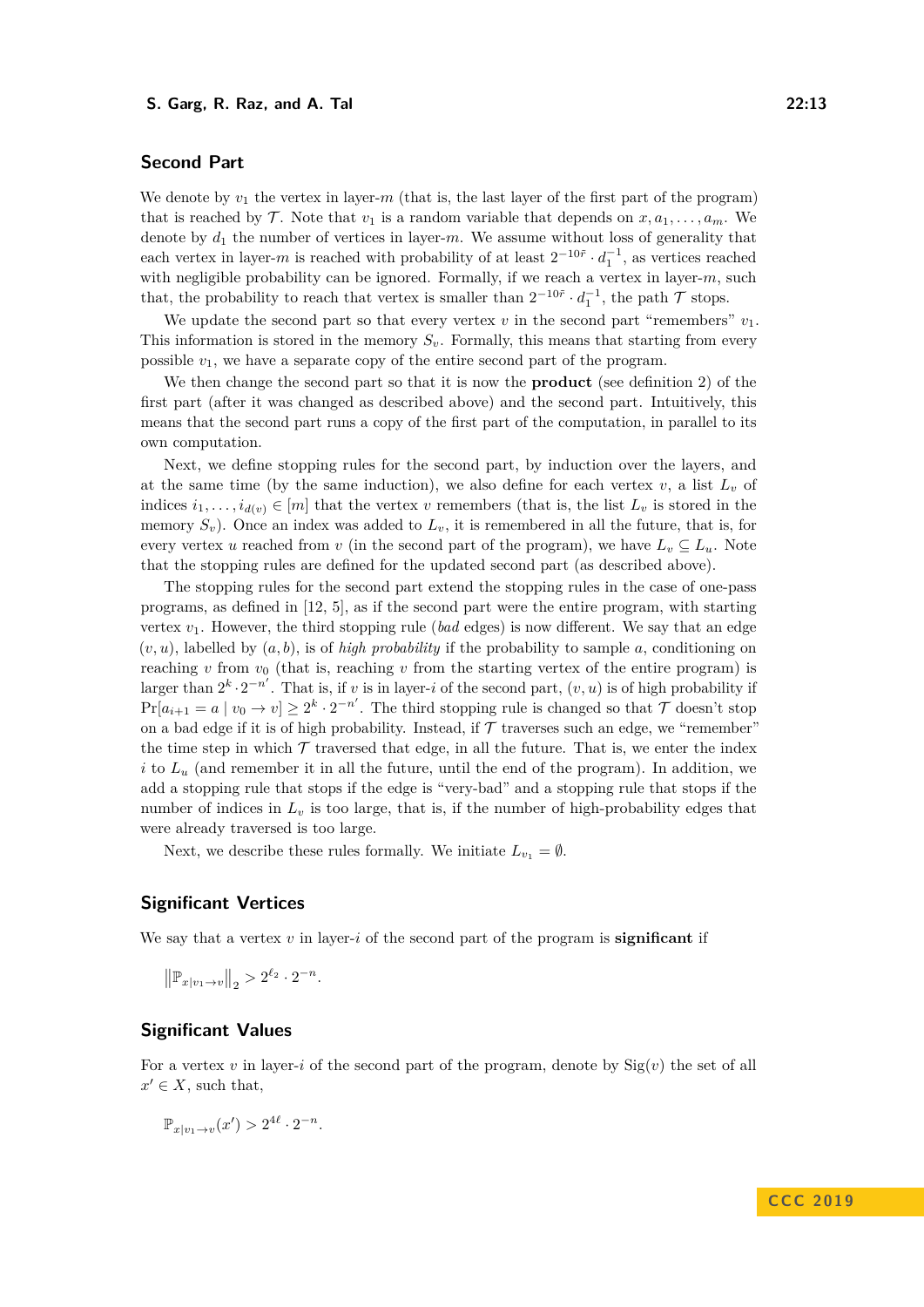#### **22:14 Time-Space Lower Bounds for Two-Pass Learning**

### **Bad Edges**

For a vertex  $v$  in layer-*i* of the second part of the program, denote by  $Bad(v)$  the set of all  $a \in A$ , such that,

 $|(M \cdot \mathbb{P}_{x|v_1 \to v})(a)| \geq 2^{-2r}.$ 

### **Very-Bad Edges**

For a vertex *v* in layer-*i* of the second part of the program, denote by VeryBad(*v*) the set of all  $(a, b) \in A \times \{-1, 1\}$ , such that,

$$
\Pr_x[M(a, x) = b \mid v_1 \to v] \le 2^{-4\tilde{\ell}}.
$$

### **High-Probability Edges**

For a vertex *v* in layer-*i* of the second part of the program, denote by  $\text{High}(v)$  the set of all  $a \in A$ , such that,

$$
\Pr[a_{i+1} = a \mid v_0 \to v] \ge 2^k \cdot 2^{-n'}.
$$

### **The Truncated-Path T on the Second Part**

We define  $\mathcal T$  on the second part, by induction on the layers. Assume that we already defined  $\mathcal T$  until it reaches a vertex *v* in layer-*i* of the second part (and we already defined  $L_v$ ). The path  $\mathcal T$  stops on  $v$  if (at least) one of the following occurs:

- <span id="page-13-1"></span>**1.** *v* is significant.
- <span id="page-13-2"></span>2.  $x \in \text{Sig}(v)$ .
- <span id="page-13-3"></span>**3.**  $a_{i+1} \in \text{Bad}(v) \setminus \text{High}(v)$ .
- <span id="page-13-4"></span>4.  $(a_{i+1}, b_{i+1}) \in \text{VeryBad}(v)$ .
- <span id="page-13-5"></span>**5.**  $|L_v| \geq 200 \epsilon \tilde{\ell}$ .
- <span id="page-13-0"></span>**6.** Recall that we changed the second part of the program so that it is the product of the first part and the (original) second part. This means that the second part of the program runs its own copy of the first part of the program. If the path  $\mathcal T$ , that was defined for the first part, stops on the copy of the first part that the second part runs, the path  $\mathcal T$  stops on the vertex *v* too.

**If Remark 5.** We note that if T stopped on the first part, it couldn't have reached  $v_1$ in the first place. Thus, conditioned on the event  $v_0 \to v_1$ , the path  $\mathcal T$  didn't stop on the first part. Therefore, conditioned on the event  $v_0 \to v_1$ , the path  $\mathcal T$  never stops because of stopping rule [6.](#page-13-0) Thus, this stopping rule is not necessary. Nevertheless, we add this stopping rule for completeness, so that it would be possible to consider the path  $\mathcal T$  starting from any vertex (even in the middle of the program), without conditioning on the event of reaching that vertex.

Otherwise, unless  $\mathcal T$  already reached the end of the second part,  $\mathcal T$  proceeds by following the edge labeled by  $(a_{i+1}, b_{i+1})$  (same as the computational-path). Let  $(v, u)$  be the edge labeled by  $(a_{i+1}, b_{i+1})$ . It remains to define the list  $L_u$ .

### **Updating** *L<sup>u</sup>*

Let  $(v, u)$  be the traversed edge, labeled by  $(a_{i+1}, b_{i+1})$ . If the traversed edge  $(v, u)$  is not a high-probability edge, that is, if  $a_{i+1} \notin \text{High}(v)$ , we define  $L_u = L_v$ .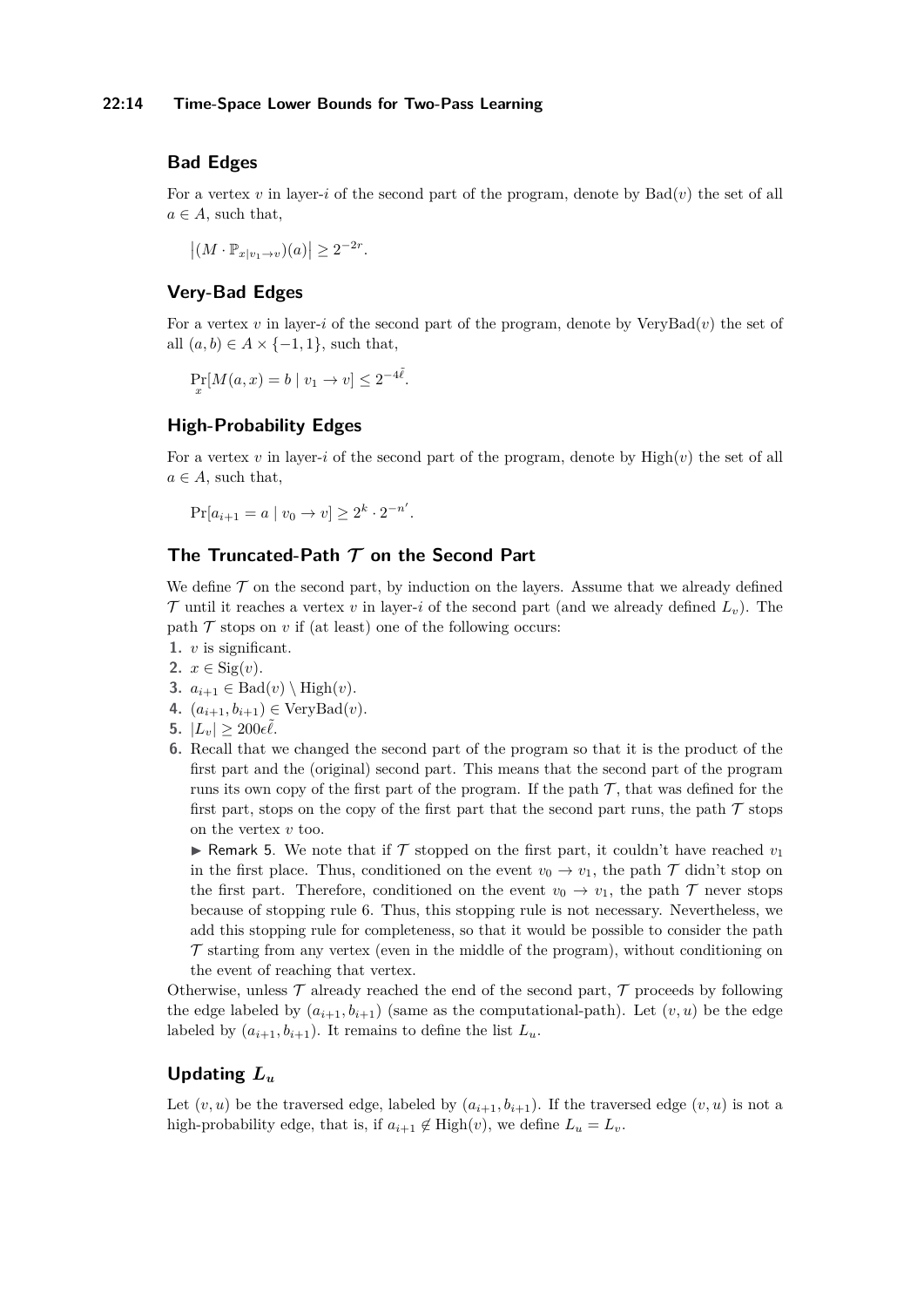If the traversed edge  $(v, u)$  is a high-probability edge, that is, if  $a_{i+1} \in \text{High}(v)$ , we define  $L_u = L_v \cup \{i+1\}$ , and hence, by induction,  $L_u$  is the list of all indices corresponding to the high-probability edges that  $\mathcal T$  traversed, in the second part of the program, until reaching  $u$ .

### **5.2 Bounding the Width of the Branching Program** *B***ˆ**

From now on, we will only consider the final branching program,  $\hat{B}$ .

The final branching program,  $\hat{B}$ , has a larger width than the original one. The main contributions to the larger width is that we changed the second part to be the product of the first and second parts of the original program and that each vertex in the second part of *B* remembers the vertex  $v_1$  (reached at the end of the first part). This multiplies the memory needed (that is, the logarithm of the width of the program) by a factor of at most 3. In addition, each vertex *v* has to remember  $L_v$ , but by Equation [\(1\)](#page-6-1) and since  $\mathcal T$  stops when  $|L_v| \geq 200 \epsilon \tilde{\ell}$ , this adds memory of at most  $\frac{\epsilon \tilde{\ell}r}{100}$ . Thus, the final width of  $\hat{B}$  is at most  $2^{\epsilon k \tilde{\ell}/2}$ .

### **5.3 The Probability that T Stops is Small**

We will now prove that the probability that  $\mathcal T$  stops before reaching a leaf is at most  $\frac{1}{100} + o(1)$ .

<span id="page-14-2"></span>**Example 1** Lemma 6. The probability that  $\mathcal T$  stops before reaching a leaf is at most  $\frac{1}{100} + o(1)$ .

**Proof.** First, recall that if  $\mathcal T$  reaches a vertex in layer- $m$ , such that, the probability to reach that vertex is smaller than  $2^{-10\tilde{r}} \cdot d_1^{-1}$ , then  $\mathcal T$  stops. By the union bound, the probability that  $\mathcal{T}$  stops because of this rule is at most  $2^{-10\tilde{r}} = o(1)$ .

We will now bound the probability that  $\mathcal T$  stops because of each of the other stopping rules.

Recall that for two vertices  $w_1, w_2$  in the program, we denote by  $w_1 \rightarrow w_2$  the event (over  $x, a_1, \ldots, a_m$  that the path  $\mathcal T$  that starts from  $w_1$  reaches  $w_2$ .

#### **5.3.1 Stopping Rule [1:](#page-13-1) Significant-Vertices**

<span id="page-14-0"></span> $\blacktriangleright$  **Lemma 7.** *The probability that*  $\mathcal T$  *reaches a significant vertex is at most*  $o(1)$ *.* 

Lemma [7](#page-14-0) is proved in Section [6.](#page-25-0)

Next, we will bound the probability that  $\mathcal T$  stops because of each of the other stopping rules. By Lemma [7,](#page-14-0) it's sufficient to bound these probabilities, under the assumption that  $\mathcal T$ doesn't reach any significant vertex (as otherwise, T would have stopped because of stopping rule [1\)](#page-13-1).

#### **5.3.2 Stopping Rule [2:](#page-13-2) Significant-Values**

We will now bound the probability that  $\mathcal T$  stops because of stopping rule [2.](#page-13-2) We will first prove the following claim.

<span id="page-14-1"></span> $\triangleright$  Claim 8. If *v* is a non-significant vertex in layer-*i* of part-*j* (where *j* ∈ {1, 2}), then

$$
\Pr_x[x \in \text{Sig}(v) \mid v_{j-1} \to v] \le 2^{-2\ell}.
$$

Proof. Since *v* is not significant,

$$
\mathop{\mathbf{E}}_{x'\sim \mathbb{P}_{x|v_{j-1}\rightarrow v}}\left[\mathbb{P}_{x|v_{j-1}\rightarrow v}(x')\right] = \sum_{x'\in X}\left[\mathbb{P}_{x|v_{j-1}\rightarrow v}(x')^2\right] = 2^n\cdot \mathop{\mathbf{E}}_{x'\in_R X}\left[\mathbb{P}_{x|v_{j-1}\rightarrow v}(x')^2\right] \leq 2^{2\ell_j}\cdot 2^{-n}.
$$

**C C C 2 0 1 9**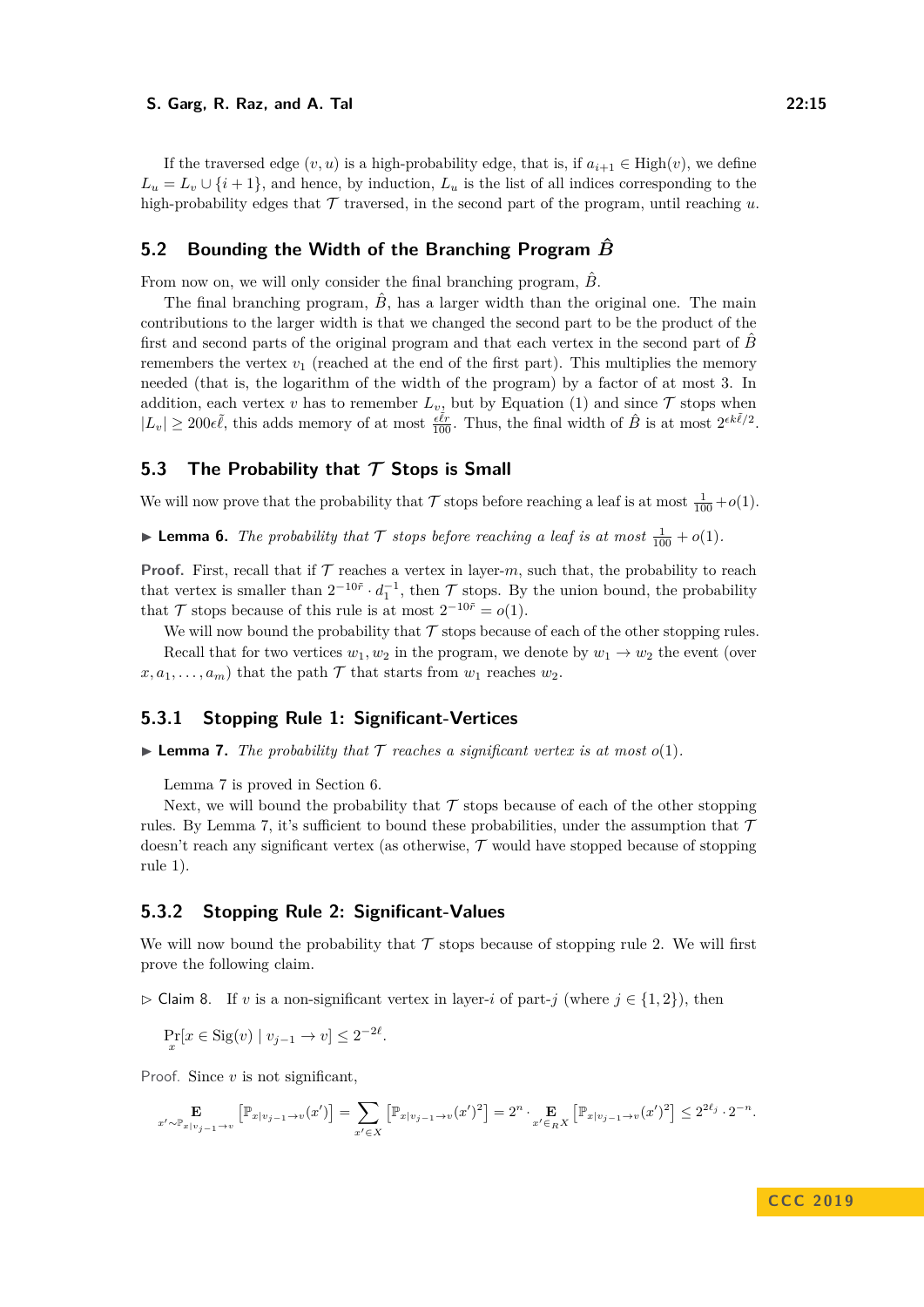#### **22:16 Time-Space Lower Bounds for Two-Pass Learning**

Hence, by Markov's inequality,

$$
\Pr_{x' \sim \mathbb{P}_{x|v_{j-1} \to v}} \left[ \mathbb{P}_{x|v_{j-1} \to v}(x') > 2^{4\ell} \cdot 2^{-n} \right] \le 2^{2\ell_j - 4\ell} \le 2^{-2\ell}.
$$

Since conditioned on the event  $v_{j-1} \to v$ , the distribution of *x* is  $\mathbb{P}_{x|v_{j-1}\to v}$ , we obtain

$$
\Pr_x \left[ x \in \text{Sig}(v) \mid v_{j-1} \to v \right] = \Pr_x \left[ \left( \mathbb{P}_{x|v_{j-1} \to v}(x) > 2^{4\ell} \cdot 2^{-n} \right) \mid v_{j-1} \to v \right] \le 2^{-2\ell}.
$$

By Claim [8,](#page-14-1) if  $v$  is a non-significant vertex in layer- $i$  of part- $j$  then

<span id="page-15-0"></span>
$$
\Pr_x[x \in \text{Sig}(v) \mid v_{j-1} \to v] \le 2^{-2\ell} \le 2^{-4\ell}.\tag{3}
$$

We need to bound from above

$$
\mathbf{E}\left[\Pr_x[x \in \text{Sig}(v) \mid v_0 \to v]\right],\tag{4}
$$

where the expectation is over the non-significant vertices  $v$  in layer-*i* of part-*j*, reached by the path  $\mathcal{T}$ . (If  $\mathcal{T}$  stops before reaching layer-*i* of part-*j*, or if it reaches a significant vertex, we think of *v* as undefined and think of the inner probability as 0). If  $j = 1$ , we are done by Claim [8.](#page-14-1) We will proceed with the case  $j = 2$ . Recall that  $\ell_2 = \ell$ .

We will use the following lemma, whose proof is deferred to the next subsection. We shall instantiate the lemma by setting  $S_v = \text{Sig}(v)$ .

<span id="page-15-1"></span> $\triangleright$  **Lemma 9.** Assume that for every non-significant vertex v in layer-*i* of part-2, we have *some subset of values*  $S_v \subseteq X$  *that depends only on v. Assume that for every such v (with positive probability for the event*  $v_1 \rightarrow v$ *, where*  $v_1$  *is the vertex recorded by v), we have* 

$$
\Pr_x[x \in \mathcal{S}_v \mid v_1 \to v] \le 2^{-4\tilde{\ell}}
$$

*.*

*Then,*

$$
\mathbf{E}[\Pr_x[x \in \mathcal{S}_v \mid v_0 \to v]] < 2^{-\Omega(\tilde{\ell})} \tag{5}
$$

*where the expectation is over the non-significant vertices v in layer-i of part-*2*, reached by the path*  $T$ *. (If*  $T$  *stops before reaching layer-i of part-2, or if it reaches a significant vertex, we think of v as undefined and think of the inner probability as 0).*

By Expression [\(3\)](#page-15-0), the assumption of the lemma is satisfied by the choice  $S_v = \text{Sig}(v)$ . Thus, the conclusion of the lemma implies that

$$
\mathbf{E}_{v} \left[ \Pr_{x} [x \in \text{Sig}(v) \mid v_0 \to v] \right] \leq 2^{-\Omega(\tilde{\ell})}.
$$

Thus, the probability that  $\mathcal T$  stops because of stopping rule [2](#page-13-2) is at most  $2^{-\Omega(\tilde{\ell})}$ , in each step, and taking a union bound over the length of the program, the probability that  $\mathcal T$  stops because of stopping rule [2](#page-13-2) is at most  $2^{-\Omega(\tilde{\ell})}$ .

### **5.3.3 Proof of Lemma [9](#page-15-1)**

**Proof.** We could also write  $\mathbf{E}_v[\Pr_x[x \in \mathcal{S}_v \mid v_0 \to v]]$  as

$$
\sum_{v \in \mathcal{L}_{i,2}} \Pr[v_0 \to v] \cdot \Pr[x \in \mathcal{S}_v \mid v_0 \to v] = \sum_{v \in \mathcal{L}_{i,2}} \Pr[(x \in \mathcal{S}_v) \land (v_0 \to v)]
$$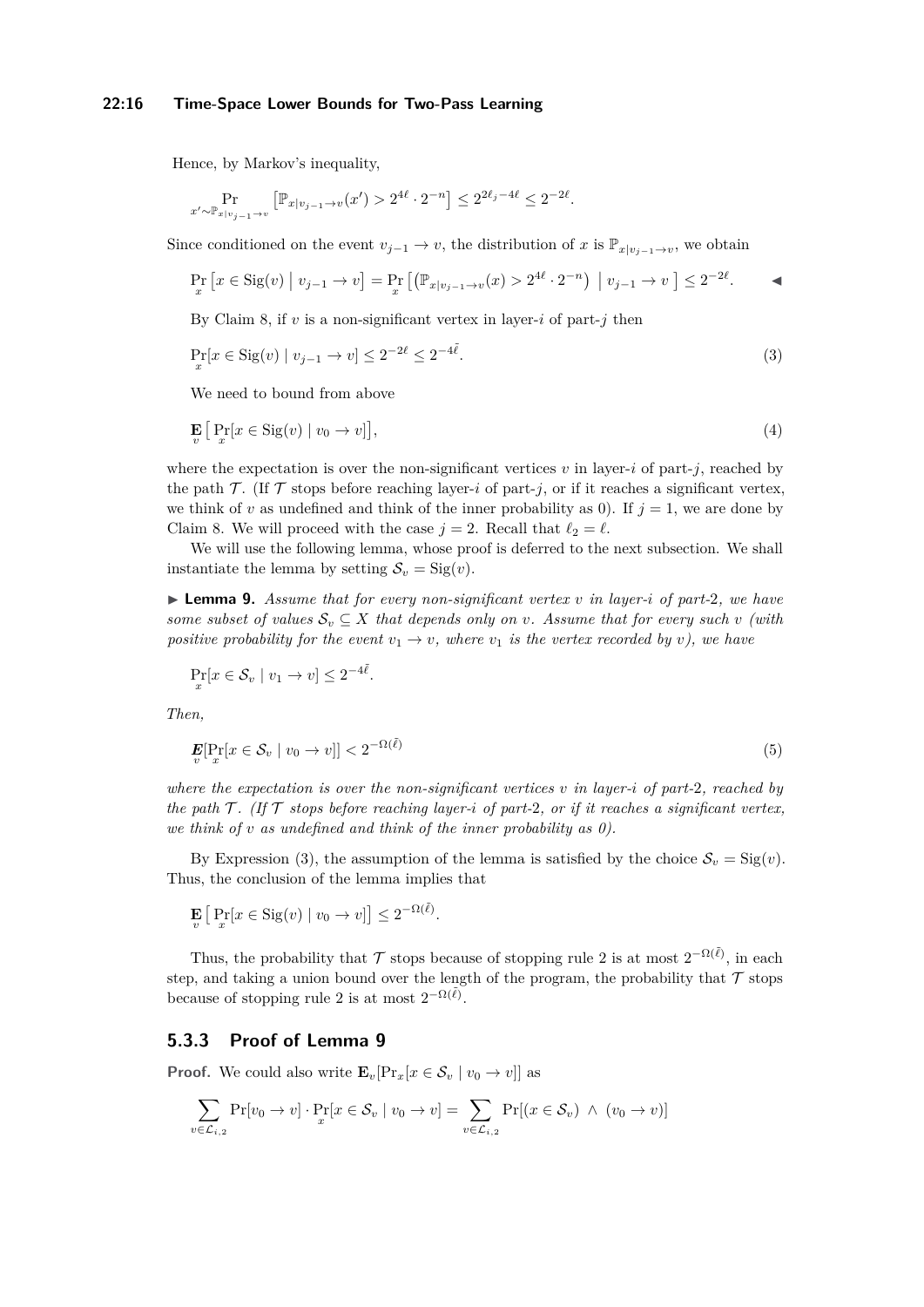Later on, we will define for every  $v \in \mathcal{L}_{i,2}$ , an event  $G_v$  that will occur with high probability. We will denote by  $\overline{G}_v$ , the complement of  $G_v$ . We will bound

$$
\sum_{v \in \mathcal{L}_{i,2}} \Pr[(x \in \mathcal{S}_v) \ \wedge \ (v_0 \to v)],
$$

by bounding separately

<span id="page-16-0"></span>
$$
\sum_{v \in \mathcal{L}_{i,2}} \Pr[G_v \wedge (x \in \mathcal{S}_v) \wedge (v_0 \to v)] \tag{6}
$$

and

<span id="page-16-2"></span>
$$
\sum_{v \in \mathcal{L}_{i,2}} \Pr[\bar{G}_v \ \land \ (x \in \mathcal{S}_v) \ \land \ (v_0 \to v)] \tag{7}
$$

The second expression will be bounded by

$$
\sum_{v \in \mathcal{L}_{i,2}} \Pr[\bar{G}_v \wedge (v_0 \to v)],\tag{8}
$$

that will be at most  $2^{-\Omega(\tilde{\ell})}$  (see Claim [10\)](#page-18-0). Thus, we will focus first on bounding Expression [\(6\)](#page-16-0), which is equal to

$$
\sum_{v \in \mathcal{L}_{i,2}} \sum_{x' \in \mathcal{S}_v} \Pr[G_v \land (x = x') \land (v_0 \to v)] \tag{9}
$$

<span id="page-16-1"></span>
$$
= \sum_{v \in \mathcal{L}_{i,2}} \sum_{x' \in \mathcal{S}_v} \Pr[G_v \wedge (v_0 \to v) \mid (x = x')] \cdot \Pr[x = x'].
$$
 (10)

Recall that for two vertices  $w_1, w_2$  in the program, we denote by  $w_1 \rightarrow w_2$  the event (over  $(x, a_1, \ldots, a_m)$  that the path  $\mathcal T$  that starts from  $w_1$  reaches  $w_2$ .

Recall that by the construction of the branching-program  $\ddot{B}$ , part-2 runs a copy of part-1 of the computation. Thus, the vertex  $v$  has a corresponding vertex  $v'$  in layer-*i* of part-1, such that, if the path  $\mathcal T$  reached  $v$  it previously reached  $v'$ . Recall also that  $v$  remembers  $v_1$ , so if the path  $\mathcal T$  reached *v* it previously reached  $v_1$ .

Thus, the event  $v_0 \to v$  is equivalent to  $v_0 \to v' \to v_1 \to v$ , that is, the event

$$
(v_0 \to v') \land (v' \to v_1) \land (v_1 \to v).
$$

Since the second part of the program runs a copy of the first part, the event  $v_1 \rightarrow v$  implies the event  $v_0 \to v'$ . Hence, the event  $v_0 \to v$  is equivalent to the event

$$
(v' \to v_1) \land (v_1 \to v).
$$

Note also that if we fix *x*, that is, if we condition on  $x = x'$ , and we fix *v* (which also fixes  $(v', v_1)$  the events  $(v' \rightarrow v_1)$  and  $(v_1 \rightarrow v)$  are independent (as the first one depends only on  $a_{i+1}, \ldots, a_m$  and the second depends only on  $a_1, \ldots, a_i$ ). We will also have the property that the event  $G_v$  is a function of  $v'$  rather than  $v$ , and hence will also be denoted by  $G_{v'} = G_v$ (recall that *v* determines *v*<sup>'</sup>). Moreover, if we fix *x* and *v*<sup>'</sup>, we will have the property that the event  $G_{v'}$  depends only on  $a_{i+1}, \ldots, a_m$ , and hence the events  $G_{v'}$  and  $(v' \rightarrow v_1)$  are independent of  $(v_1 \rightarrow v)$ .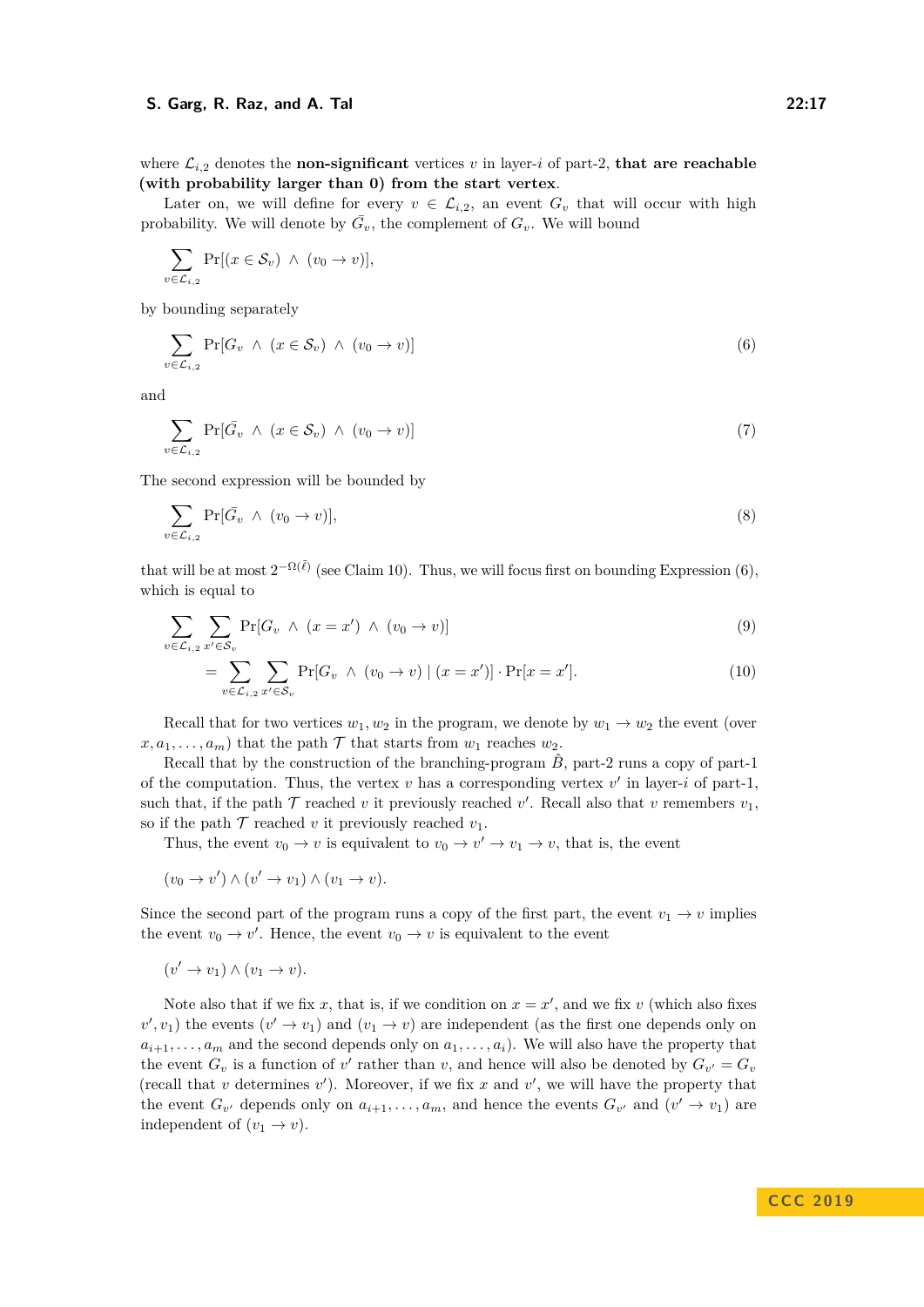#### **22:18 Time-Space Lower Bounds for Two-Pass Learning**

Thus, for a fixed *v* (which also fixes  $v', v_1$ ) and any  $x' \in X$ ,

$$
\Pr[G_v \land (v_0 \to v) \mid x = x'] = \Pr[G_{v'} \land (v' \to v_1) \land (v_1 \to v) \mid x = x']
$$
  
= 
$$
\Pr[G_{v'} \land (v' \to v_1) \mid x = x'] \cdot \Pr[v_1 \to v \mid x = x'].
$$

We introduce the event  $(v' \to v_1)$  to indicate that the computational path from *v'* reached  $v_1$ <br>(so appeared to the wavel pathtian that denotes the truncated path). Since  $(v' \to v_1)$  implies (as opposed to the usual notation that denotes the truncated path). Since  $(v' \rightarrow v_1)$  implies  $(v' \widetilde{\rightarrow} v_1)$  we have

$$
\Pr[G_{v'} \land (v' \to v_1) \mid x = x'] \cdot \Pr[v_1 \to v \mid x = x']
$$
  
\n
$$
\leq \Pr[G_{v'} \land (v' \stackrel{\sim}{\to} v_1) \mid x = x'] \cdot \Pr[v_1 \to v \mid x = x'].
$$

By Bayes' rule, the last expression is at most

$$
\Pr[x = x' \mid G_{v'} \land (v' \widetilde{\rightarrow} v_1)] \cdot \Pr[x = x' \mid v_1 \rightarrow v] \cdot \frac{\Pr[v' \widetilde{\rightarrow} v_1] \cdot \Pr[v_1 \rightarrow v]}{\Pr[x = x']^2}
$$
\n
$$
= \mathbb{P}_{x \mid G_{v'} \land (v' \widetilde{\rightarrow} v_1)}(x') \cdot \mathbb{P}_{x \mid v_1 \rightarrow v}(x') \cdot \frac{\Pr[v' \widetilde{\rightarrow} v_1] \cdot \Pr[v_1 \rightarrow v]}{\Pr[x = x']^2}.
$$

Thus, Expression [\(10\)](#page-16-1) is at most

<span id="page-17-0"></span>
$$
\sum_{v \in \mathcal{L}_{i,2}} \left( \Pr[v' \widetilde{\to} v_1] \cdot \Pr[v_1 \to v] \cdot \sum_{x' \in \mathcal{S}_v} \frac{\mathbb{P}_{x | G_{v'} \land (v' \widetilde{\to} v_1)}(x')}{\Pr[x = x']} \cdot \mathbb{P}_{x | v_1 \to v}(x') \right). \tag{11}
$$

Note that from layer-*i* of part-1 to layer-*m* of part-1, the branching program is one-pass. Denote by  $R_{v'}$  the one-pass branching program, from layer-*i* of part-1 to layer-*m* of part-1, with starting vertex  $v'$ . Thus, we can use what we already know about one-pass branching programs. We will apply a slight modification of the main theorem of [\[5\]](#page-34-5) (Proposition [24](#page-35-0) from Appendix), for one-pass branching programs, with parameters  $k' = k$ ,  $\ell' = \tilde{\ell}$ ,  $r' = \tilde{r}/4$ .

As  $m \leq 2^{\epsilon \tilde{r}}$  and  $R_{v'}$  has width at most  $2^{\epsilon k \tilde{\ell}/2} \leq 2^{k' \cdot \ell'/100}$  ( $\epsilon$  is small enough), by Proposition [24,](#page-35-0) we know that for any fixed  $v'$ , there exists an event  $G_{v'}$  that depends only on  $x, a_{i+1}, \ldots, a_m$ , such that,  $Pr(G_{v'}) \geq 1 - 2^{-\tilde{\ell}/8}$   $(\tilde{\ell} \leq k)$ , and for every  $x' \in X$ , and every  $v_1$  such that  $Pr[G_{v'} \wedge (v' \stackrel{\sim}{\rightarrow} v_1)] > 0$  it holds that

$$
\mathbb{P}_{x|G_{v'} \wedge (v' \stackrel{\sim}{\to} v_1)}(x') \leq 2^{2\tilde{\ell}} \cdot 2^{-n}.
$$

Namely, the event  $G_{v'}$  is the event *G* from Proposition [24](#page-35-0) corresponding to the branching program  $R_{v'}$  (that is, the event  $G_{v'}$  is the event that the truncated-path as defined for one-pass branching programs in [\[5\]](#page-34-5) with slight modification, didn't stop because of one of the stopping rules, until the last layer, and didn't violate the significant vertices and significant values stopping rules in the last layer, that is, layer-*m* of part-1).

<span id="page-17-1"></span>Substituting this in Expression [\(11\)](#page-17-0), we get that the expression is at most

$$
2^{2\tilde{\ell}} \cdot \sum_{v \in \mathcal{L}_{i,2}} \left( \Pr[v' \widetilde{\to} v_1] \cdot \Pr[v_1 \to v] \cdot \sum_{x' \in \mathcal{S}_v} \mathbb{P}_{x|v_1 \to v}(x') \right). \tag{12}
$$

By the assumption of the lemma, for any  $v \in \mathcal{L}_{i,2}$  we have  $\sum_{x' \in \mathcal{S}_v} \mathbb{P}_{x|v_1 \to v}(x') \leq 2^{-4\tilde{\ell}}$ , thus Expression [\(12\)](#page-17-1) is at most

$$
2^{-2\tilde{\ell}} \cdot \sum_{v \in \mathcal{L}_{i,2}} \Pr[v' \widetilde{\to} v_1] \cdot \Pr[v_1 \to v].
$$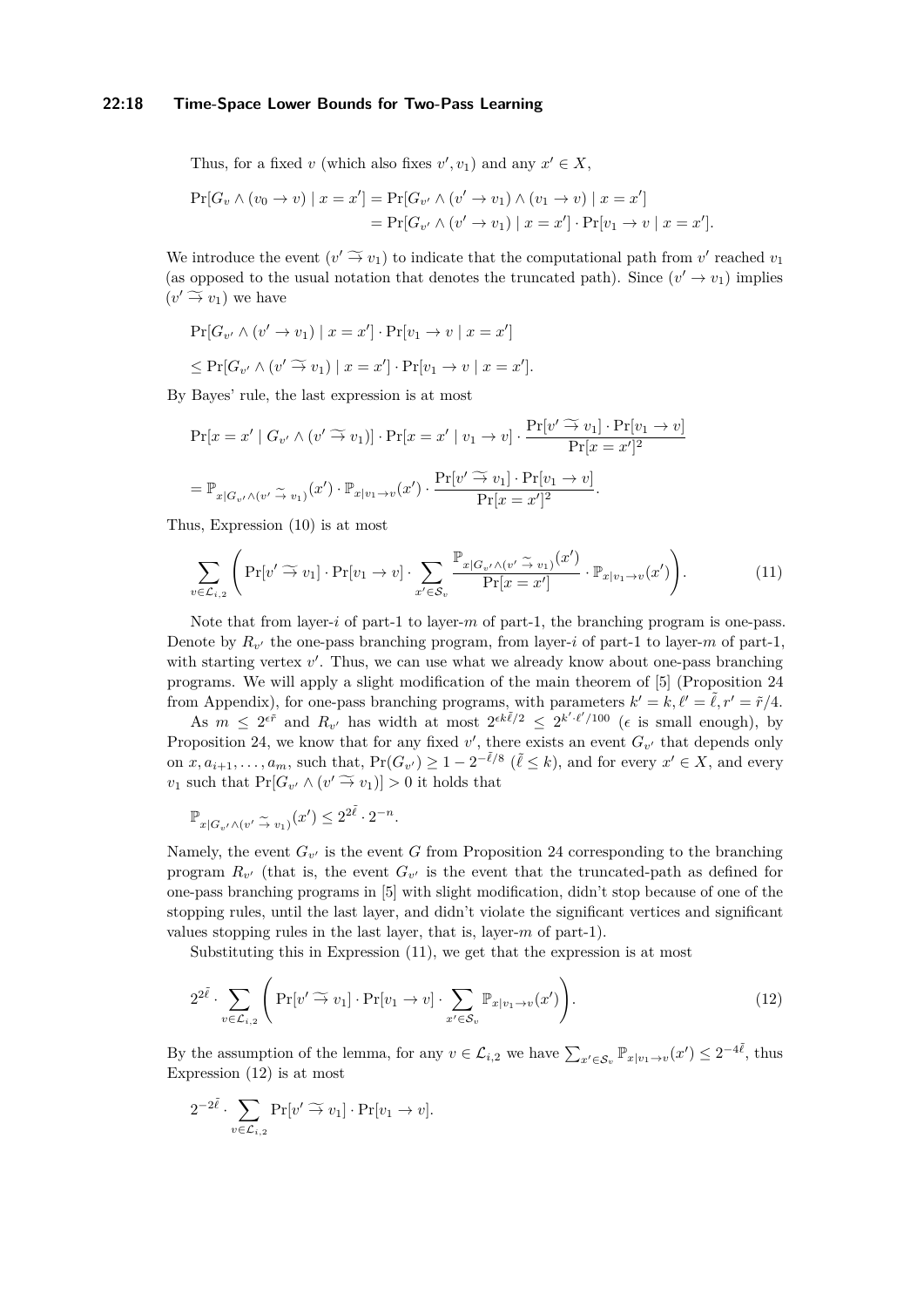Recall that  $\mathcal{L}_{i,2}$  denotes only the vertices *v* in layer-*i* of part-2, that are reachable (with probability larger than 0) from the start vertex,  $v_0$ . Recall that the event  $(v_1 \rightarrow v)$  is equivalent to the event  $(v_0 \to v') \land (v_1 \to v)$ .

Thus,

$$
\sum_{v \in \mathcal{L}_{i,2}} \Pr[v' \widetilde{\to} v_1] \cdot \Pr[v_1 \to v] \le \sum_{v', v_1, v} \Pr[v' \widetilde{\to} v_1] \cdot \Pr[(v_0 \to v') \land (v_1 \to v)]
$$
\n
$$
= \sum_{v', v_1} \Pr[v' \widetilde{\to} v_1] \cdot \left( \sum_v \Pr[(v_0 \to v') \land (v_1 \to v)] \right)
$$
\n
$$
\le \sum_{v', v_1} \Pr[v' \widetilde{\to} v_1] \cdot \Pr[v_0 \to v']
$$
\n
$$
= \sum_{v'} \Pr[v_0 \to v'] \cdot \left( \sum_{v_1} \Pr[v' \widetilde{\to} v_1] \right)
$$
\n
$$
\le \sum_{v'} \Pr[v_0 \to v'] \le 1
$$

(where the possible inequality in the first line is because the first sum is on all the paths  $v_0 \to v' \to v_1 \to v$ , obtained with positive probabilities, whereas the second sum is on all possible vertices  $v_0, v', v_1, v$  in the corresponding layers of the branching program).

Thus, we conclude that Expression [\(6\)](#page-16-0) is at most  $2^{-2\tilde{\ell}}$ . It remains to bound Expression [\(8\)](#page-16-2).

<span id="page-18-0"></span> $\triangleright$  Claim 10.

$$
\sum_{v \in \mathcal{L}_{i,2}} \Pr[\bar{G}_v \land (v_0 \to v)] \le 2^{-\Omega(\tilde{\ell})}.
$$

Proof.

$$
\sum_{v \in \mathcal{L}_{i,2}} \Pr[\bar{G}_v \wedge (v_0 \to v)] = \sum_{v \in \mathcal{L}_{i,2}} \Pr[\bar{G}_v \wedge (v_0 \to v') \wedge (v' \to v_1) \wedge (v_1 \to v)]
$$
\n
$$
\leq \sum_{v', v_1, v} \Pr[\bar{G}_v \wedge (v_0 \to v') \wedge (v' \to v_1) \wedge (v_1 \to v)]
$$
\n
$$
= \sum_{v', v_1, v} \Pr[\bar{G}_{v'} \wedge (v_0 \to v') \wedge (v' \to v_1) \wedge (v_1 \to v)]
$$
\n
$$
= \sum_{v' \in \mathcal{L}_{i,1}} \Pr[\bar{G}_{v'} \wedge (v_0 \to v')] \cdot \sum_{v_1, v} \Pr[(v' \to v_1) \wedge (v_1 \to v) | \bar{G}_{v'} \wedge (v_0 \to v')]
$$
\n
$$
\leq \sum_{v' \in \mathcal{L}_{i,1}} \Pr[\bar{G}_{v'} \wedge (v_0 \to v')]. \tag{13}
$$

<span id="page-18-2"></span>For every non-significant  $v' \in \mathcal{L}_{i,1}$ , denote by

 $\mathcal{X}_{v'} = \{x' : \mathbb{P}_{x|v_0 \to v'}(x') \ge 2^{\tilde{\ell}/16} \cdot 2^{-n}\},$ 

and split the expression  $Pr[\bar{G}_{v'} \wedge (v_0 \to v')]$  according to whether or not  $(x \in \mathcal{X}_{v'})$ .

<span id="page-18-1"></span>
$$
\Pr[\bar{G_{v'}} \land (v_0 \to v')] \le \Pr[(v_0 \to v') \land (x \in \mathcal{X}_{v'})] + \Pr[\bar{G_{v'}} \land (v_0 \to v') \land (x \notin \mathcal{X}_{v'})] \tag{14}
$$

We begin by bounding the first summand in Expression [\(14\)](#page-18-1):

$$
Pr[(v_0 \to v') \land (x \in \mathcal{X}_{v'})] = Pr(v_0 \to v') \cdot Pr[(x \in \mathcal{X}_{v'})|v_0 \to v']
$$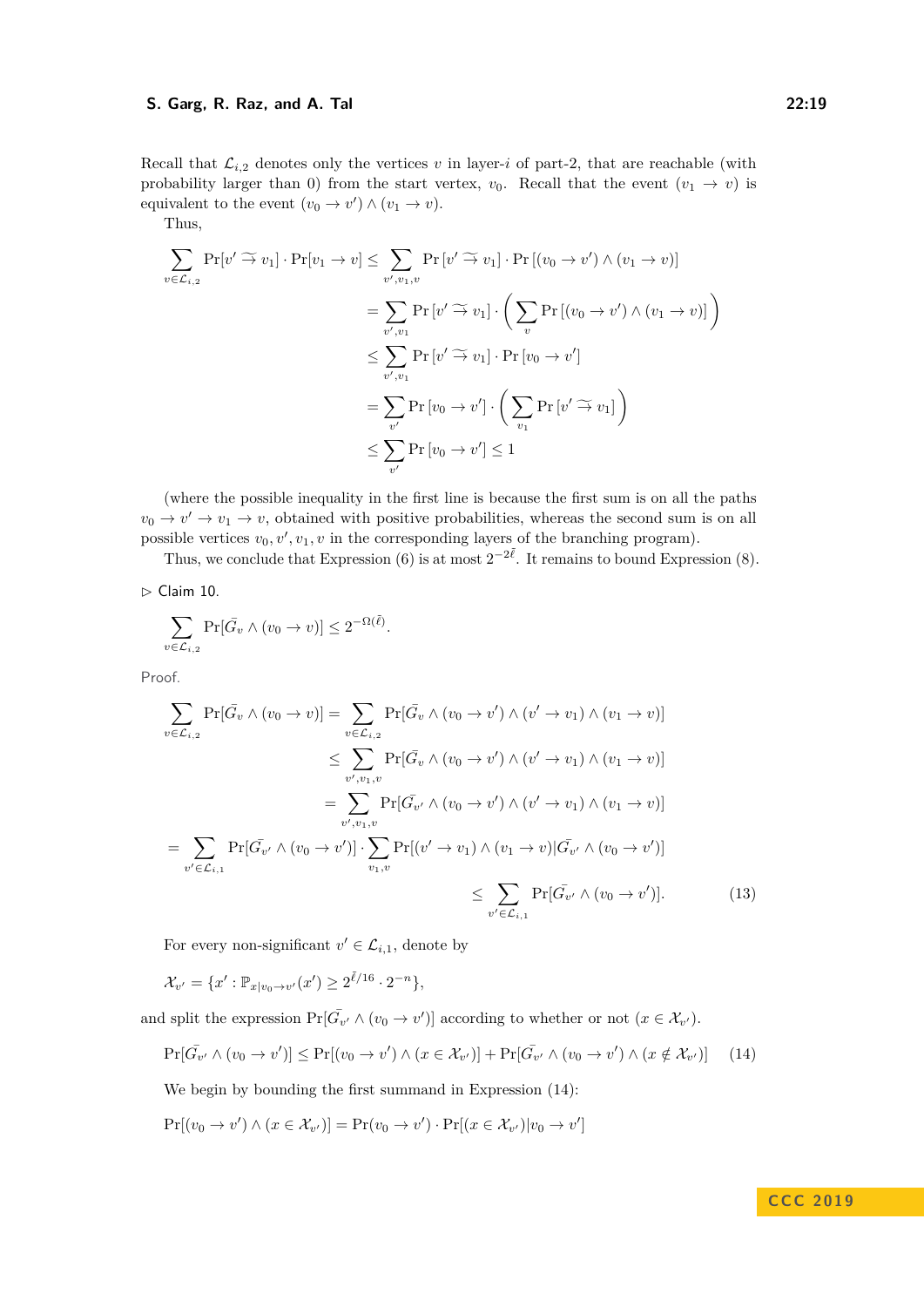### **22:20 Time-Space Lower Bounds for Two-Pass Learning**

We bound  $Pr[x \in \mathcal{X}_{v'}|v_0 \to v']$  very similarly to the proof of Claim [8,](#page-14-1) but with a different threshold. Since  $v'$  is not significant,

$$
\mathop{\mathbf{E}}_{x' \sim \mathbb{P}_{x|v_0 \to v'}} \left[ \mathbb{P}_{x|v_0 \to v'}(x') \right] = \sum_{x' \in X} \left[ \mathbb{P}_{x|v_0 \to v'}(x')^2 \right] = 2^n \cdot \mathop{\mathbf{E}}_{x' \in RX} \left[ \mathbb{P}_{x|v_0 \to v'}(x')^2 \right] \leq 2^{2\ell_1} \cdot 2^{-n}.
$$

Hence, by Markov's inequality,

$$
\Pr[x \in \mathcal{X}_{v'}|v_0 \to v'] = \Pr_{x' \sim \mathbb{P}_{x|v_0 \to v'}} \left[ \mathbb{P}_{x|v_0 \to v'}(x') \ge 2^{\tilde{\ell}/16} \cdot 2^{-n} \right] \le 2^{2\ell_1 - \tilde{\ell}/16} \le 2^{-\tilde{\ell}/32}
$$

(recall that  $\ell_1 = \tilde{\ell}/100$ ). Overall, we bounded the first summand in Expression [\(14\)](#page-18-1) by  $\Pr(v_0 \to v') \cdot 2^{-\tilde{\ell}/32}.$ 

Next, we bound the second summand in Expression [\(14\)](#page-18-1).

$$
\Pr\left[\bar{G}_{v'} \wedge (v_0 \to v') \wedge (x \notin \mathcal{X}_{v'})\right]
$$
  
= 
$$
\sum_{x' \in X \setminus \mathcal{X}_{v'}} \Pr(x = x') \cdot \Pr\left[\bar{G}_{v'} \wedge (v_0 \to v') \mid x = x'\right].
$$

Since if we fix *x* and *v*', the event  $G_{v'}$  depends only on  $a_{i+1}, \ldots, a_m$  and hence is independent of  $(v_0 \to v')$ , we have

$$
\sum_{x' \in X \setminus \mathcal{X}_{v'}} \Pr(x = x') \cdot \Pr\left[\bar{G_{v'}} \wedge (v_0 \to v') \mid x = x'\right]
$$

$$
= \sum_{x' \in X \setminus \mathcal{X}_{v'}} \Pr(x = x') \cdot \Pr\left[\bar{G_{v'}} \mid x = x'\right] \cdot \Pr\left[v_0 \to v' \mid x = x'\right]
$$

$$
= \Pr\left(v_0 \to v'\right) \cdot \sum_{x' \in X \setminus \mathcal{X}_{v'}} \Pr\left[\bar{G_{v'}} \mid x = x'\right] \cdot \Pr\left[x = x' \mid v_0 \to v'\right]
$$

(by Bayes' rule)

$$
= \Pr(v_0 \to v') \cdot \sum_{x' \in X \setminus \mathcal{X}_{v'}} \Pr\left[\bar{G_{v'}} \mid x = x'\right] \cdot \mathbb{P}_{x|v_0 \to v'}(x')
$$
  

$$
\leq \Pr(v_0 \to v') \cdot \sum_{x' \in X \setminus \mathcal{X}_{v'}} \Pr\left[\bar{G_{v'}} \mid x = x'\right] \cdot 2^{\tilde{\ell}/16} \cdot 2^{-n}
$$

(by the definition of  $\mathcal{X}_{v'}$ )

$$
\leq \Pr(v_0 \to v') \cdot \Pr(\bar{G_{v'}}) \cdot 2^{\tilde{\ell}/16}
$$

$$
\leq \Pr(v_0 \to v') \cdot 2^{-\tilde{\ell}/8} \cdot 2^{\tilde{\ell}/16}
$$

$$
\leq \Pr(v_0 \to v') \cdot 2^{-\tilde{\ell}/16}.
$$

Substituting in Expression [\(14\)](#page-18-1), we have

$$
\Pr[\bar{G_{v'}} \wedge (v_0 \to v')] \leq \Pr(v_0 \to v') \cdot 2^{-\tilde{\ell}/32} + \Pr(v_0 \to v') \cdot 2^{-\tilde{\ell}/16}.
$$

Substituting in Expression [\(13\)](#page-18-2), we have

$$
\sum_{v \in \mathcal{L}_{i,2}} \Pr[\bar{G}_v \land (v_0 \to v)] \le (2^{-\tilde{\ell}/32} + 2^{-\tilde{\ell}/16}) \cdot \sum_{v' \in \mathcal{L}_{i,1}} \Pr(v_0 \to v') \le 2 \cdot 2^{-\tilde{\ell}/32}.
$$

This finishes the proof of Lemma [9.](#page-15-1)  $\blacksquare$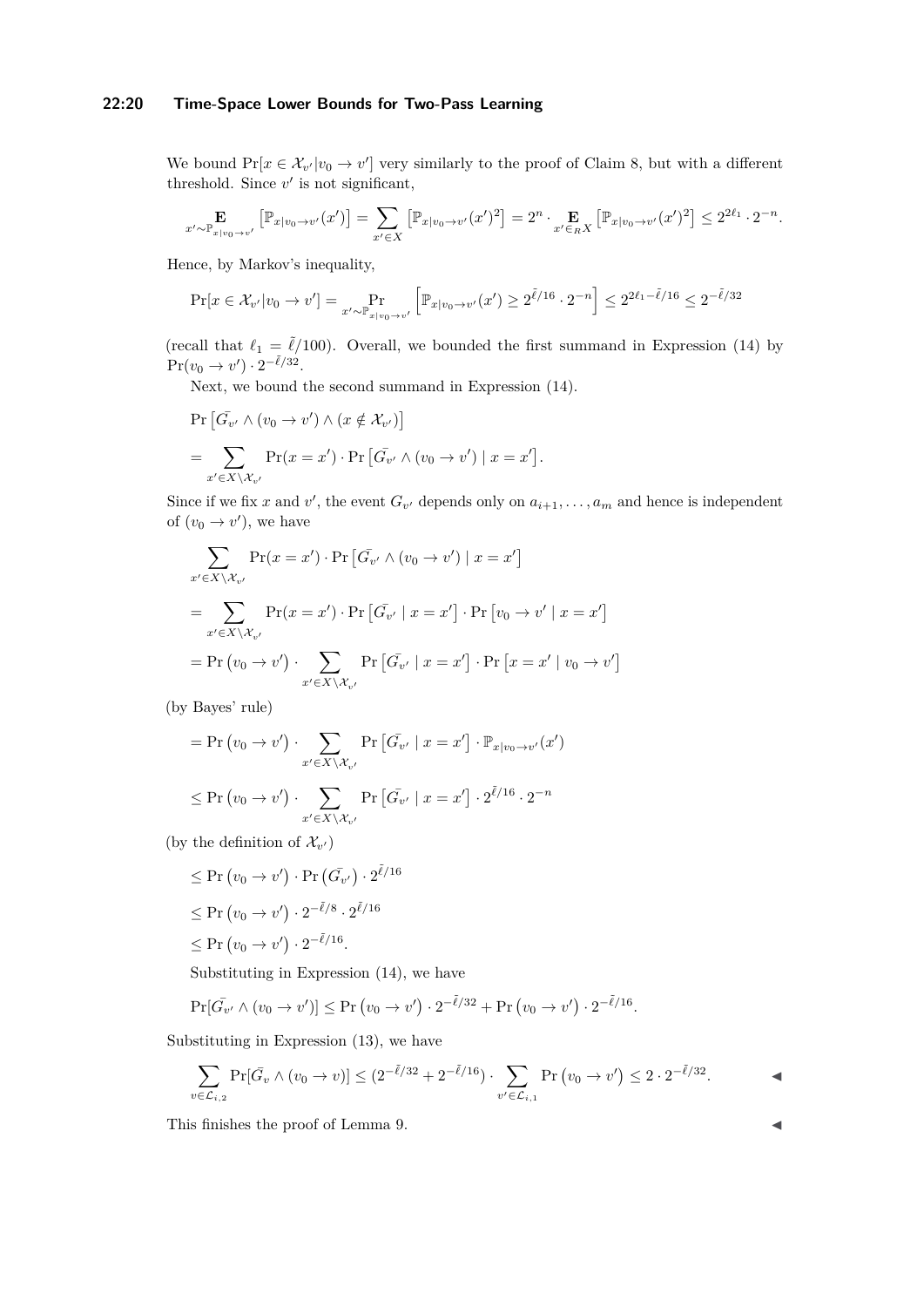#### **5.3.4 Stopping Rule [3:](#page-13-3) Bad-Edges**

We will now bound the probability that  $\mathcal T$  stops because of stopping rule [3.](#page-13-3) We will first prove the following claim.

<span id="page-20-0"></span> $\triangleright$  Claim 11. If *v* is a non-significant vertex in layer-*i* of part-*j* (where  $j \in \{1, 2\}$ ), then

$$
\Pr_{a_{i+1}}[a_{i+1} \in \text{Bad}(v)] \le 2^{-4k}.
$$

Proof. Since *v* is not significant,  $\left\|\mathbb{P}_{x|v_{j-1}\to v}\right\|_2 \leq 2^{\ell_j} \cdot 2^{-n} \leq 2^{\ell} \cdot 2^{-n}$ . Since  $\mathbb{P}_{x|v_{j-1}\to v}$  is a distribution,  $\left\| \mathbb{P}_{x|v_{j-1}\to v} \right\|_1 = 2^{-n}$ . Thus,

$$
\frac{\left\|\mathbb{P}_{x|v_{j-1}\to v}\right\|_2}{\left\|\mathbb{P}_{x|v_{j-1}\to v}\right\|_1} \leq 2^{\ell}.
$$

Since *M* is a  $(10k, 10l)$ -*L*<sub>2</sub>-extractor with error  $2^{-10r}$ , there are at most  $2^{-10k} \cdot |A|$  elements  $a \in A$  with

$$
|\langle M_a, \mathbb{P}_{x|v_{j-1}\to v} \rangle| \ge 2^{-10r} \cdot ||\mathbb{P}_{x|v_{j-1}\to v}||_1 = 2^{-10r} \cdot 2^{-n}
$$

The claim follows since  $a_{i+1}$  is uniformly distributed over *A*.

By Claim [11,](#page-20-0) if *v* is a non-significant vertex then

 $\Pr_{a_{i+1}}[a_{i+1} \in \text{Bad}(v)] \leq 2^{-4k}.$ 

We need to bound

$$
\Pr_{a_{i+1}}[a_{i+1} \in \text{Bad}(v) \setminus \text{High}(v) \mid v_0 \to v].
$$

We bound

$$
\Pr_{a_{i+1}}[a_{i+1} \in \text{Bad}(v) \setminus \text{High}(v) \mid v_0 \to v] = \sum_{a \in \text{Bad}(v) \setminus \text{High}(v)} \Pr[a_{i+1} = a \mid v_0 \to v]
$$

$$
\leq \sum_{a \in \text{Bad}(v) \setminus \text{High}(v)} 2^k \cdot 2^{-n'} \leq 2^k \cdot \sum_{a \in \text{Bad}(v)} \Pr[a_{i+1} = a]
$$

$$
= 2^k \cdot \Pr_{a_{i+1}}[a_{i+1} \in \text{Bad}(v)] \leq 2^k \cdot 2^{-4k} = 2^{-3k}.
$$

Thus, the probability that  $\mathcal T$  stops because of stopping rule [3](#page-13-3) is at most  $2^{-3k}$ , in each step, and taking a union bound over the length of the program, the probability that  $\mathcal T$  stops because of stopping rule [3](#page-13-3) is at most  $2^{-2k}$ .

### **5.3.5 Stopping Rule [4:](#page-13-4) Very-Bad Edges**

We will now bound the probability that  $\mathcal T$  stops because of stopping rule [4.](#page-13-4)

Recall that for a vertex  $v$  in layer-*i* of part-2 of the program, VeryBad $(v)$  is the set of all  $(a, b) \in A \times \{-1, 1\}$ , such that,

$$
\Pr_x[M(a, x) = b \mid v_1 \to v] \le 2^{-4\tilde{\ell}}.
$$

Note that for every  $a \in A$ , there is at most one  $b \in \{-1, 1\}$ , denoted  $b_v(a)$ , such that

$$
\Pr_x[M(a, x) = b \mid v_1 \to v] \le 2^{-4\tilde{\ell}}.
$$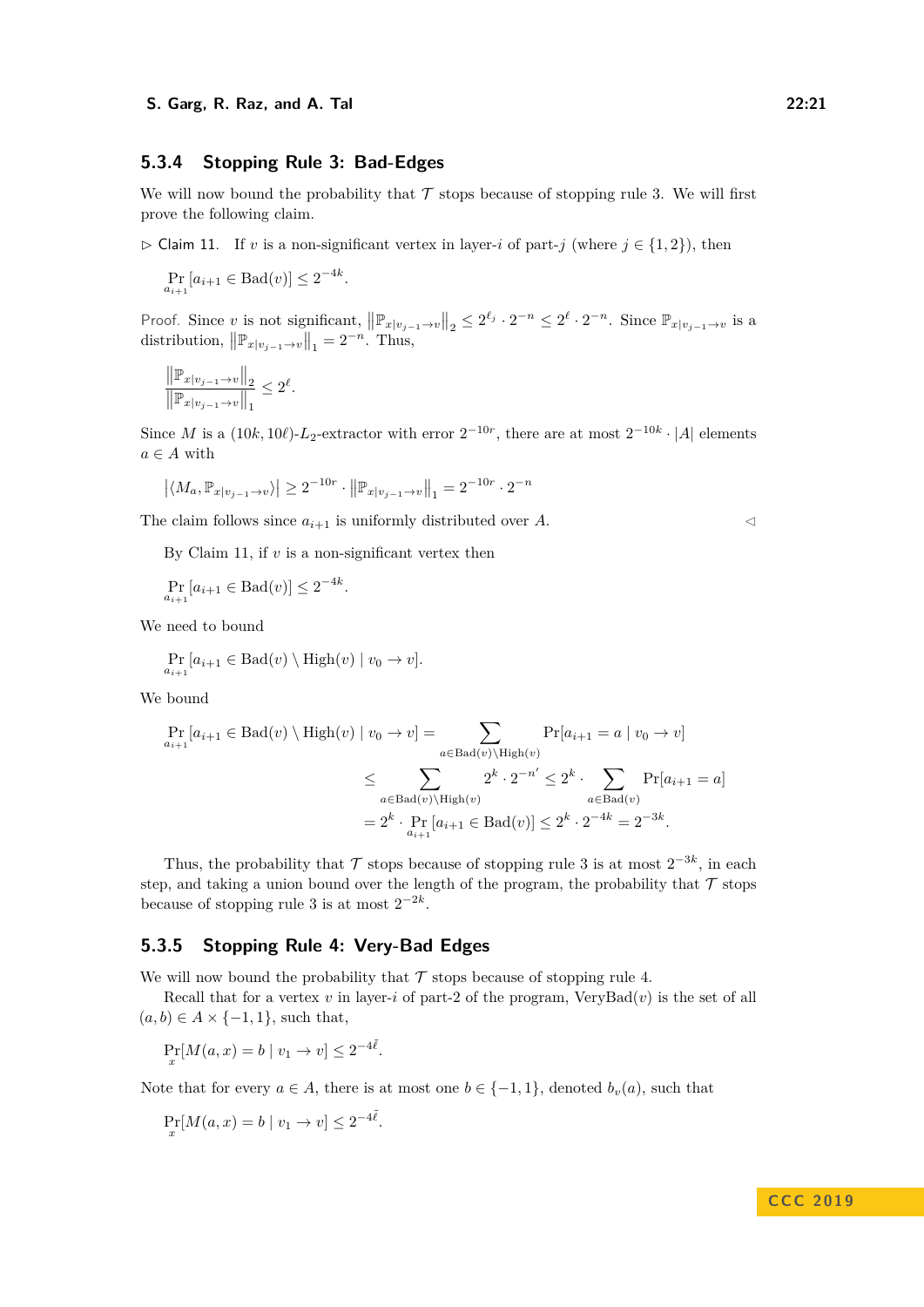#### **22:22 Time-Space Lower Bounds for Two-Pass Learning**

If such a *b* doesn't exist we let  $b_v(a) = *$ , and think of it as undefined. Thus, for every *v*, and every  $(a, b) \in A \times \{-1, 1\},\$ 

<span id="page-21-2"></span><span id="page-21-1"></span>
$$
((a,b) \in \text{VeryBad}(v)) \iff (b = b_v(a)), \tag{15}
$$

and

$$
\Pr_x[M(a,x) = b_v(a) \mid v_1 \to v] \le 2^{-4\tilde{\ell}}.\tag{16}
$$

Let  $a_v \in A$  be an  $a \in A$ , such that  $\Pr_x[M(a,x) = b_v(a) \mid v_0 \to v]$  is maximal and let  $b_v = b_v(a_v)$ . We need to bound from above

<span id="page-21-0"></span>
$$
\mathbf{E}_{v} \left[ \Pr[(a_{i+1}, b_{i+1}) \in \text{VeryBad}(v) \mid v_0 \to v] \right],\tag{17}
$$

where the expectation is over the vertex  $v$  in layer-*i* of part-2, reached by the path  $\mathcal{T}$ . (If  $\mathcal T$  stops before reaching layer-*i* of part-2, we think of *v* as undefined and think of the inner probability as 0). That is, we could also write Expression [\(17\)](#page-21-0) as

$$
\sum_{v \in \mathcal{L}_{i,2}} \Pr[v_0 \to v] \cdot \Pr[(a_{i+1}, b_{i+1}) \in \text{VeryBad}(v) \mid v_0 \to v],
$$

where  $\mathcal{L}_{i,2}$  denotes the vertices  $v$  in layer-*i* of part-2, **that are reachable (with probability larger than 0) from the start vertex**. By Equation [\(15\)](#page-21-1), Expression [\(17\)](#page-21-0) is equal to

$$
\mathbf{E}_{v} \left[ \Pr[b_{i+1} = b_{v}(a_{i+1}) \mid v_0 \to v] \right],
$$

which, by the definition of  $b_{i+1}$ , is equal to

$$
\mathbf{E}_{v} \left[ \Pr[M(a_{i+1}, x) = b_{v}(a_{i+1}) \mid v_0 \to v] \right],
$$

which, by the definitions of  $a_v, b_v$ , is at most

$$
\mathbf{E}_{v} \left[ \Pr[M(a_v, x) = b_v \mid v_0 \to v] \right]. \tag{18}
$$

In what follows, we assume for simplicity and without loss of generality that for every  $v$ ,  $b_v \in \{-1,1\}$  is defined (as otherwise  $Pr[M(a_v,x) = b_v \mid v_0 \to v] = 0$  and can be omitted from the expectation).

For any fixed *v*, denote by  $S_v = \{x : M(a_v, x) = b_v\}$ . We can apply Lemma [9,](#page-15-1) since from Expression [\(16\)](#page-21-2) for any non-significant *v*

$$
\Pr[x \in \mathcal{S}_v \mid v_1 \to v] \le 2^{-4\tilde{\ell}}.
$$

Thus, we get

$$
\mathbf{E}[\Pr[x \in \mathcal{S}_v \mid v_0 \to v]] \leq 2^{-\Omega(\tilde{\ell})},
$$

and since  $(x \in \mathcal{S}_v) \iff (M(a_v, x) = b_v)$ , we have

$$
\mathbf{E}[Pr[M(a_v, x) = b_v \mid v_0 \to v]] \le 2^{-\Omega(\tilde{\ell})}
$$

Finally, by the definitions of  $a_v$  and  $b_v$  we have

$$
\mathbf{E}[\Pr[(a_{i+1}, b_{i+1}) \in \text{VeryBad}(v) \mid v_0 \to v]] \leq \mathbf{E}[\Pr[M(a_v, x) = b_v \mid v_0 \to v]] \leq 2^{-\Omega(\tilde{\ell})}.
$$

*.*

Thus, the probability that  $\mathcal T$  stops because of stopping rule [4](#page-13-4) is at most  $2^{-\Omega(\tilde{\ell})}$ , in each step, and taking a union bound over the length of the program, the probability that  $\mathcal T$  stops because of stopping rule [4](#page-13-4) is at most  $2^{-\Omega(\tilde{\ell})}$ .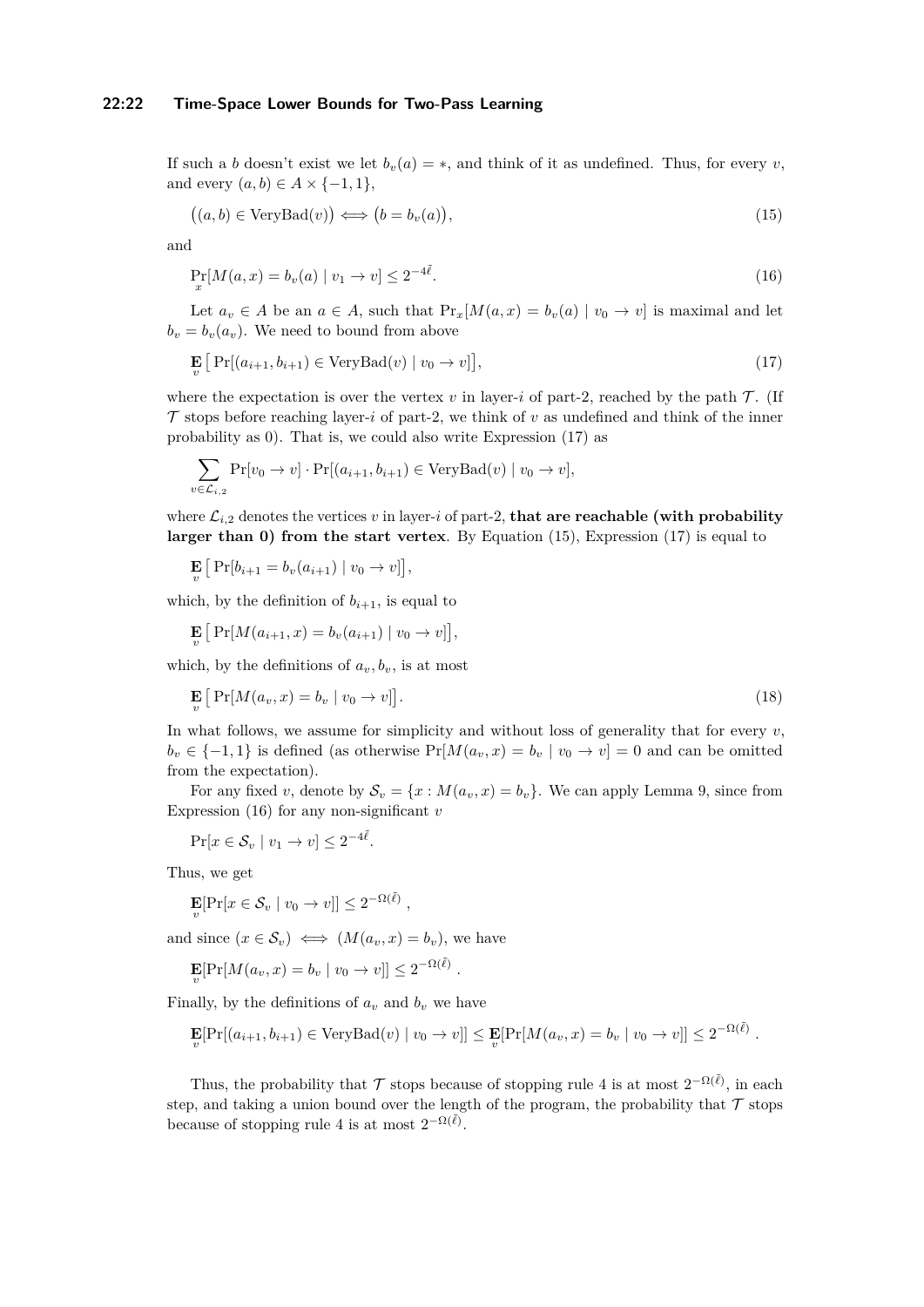### **5.3.6 Stopping Rule [5:](#page-13-5) Large** *L<sup>v</sup>*

Recall that for two vertices  $w_1, w_2$  in the program, we denote by  $w_1 \rightarrow w_2$  the event (over  $x, a_1, \ldots, a_m$  that the path  $\mathcal T$  that starts from  $w_1$  reaches  $w_2$ .

Recall that  $v_1$  is the vertex reached by the path at the end of part-1. Fix  $v_1$  and denote by *E* the event  $v_0 \to v_1$ . Let  $u_0, u_1, \ldots, u_m$  be the vertices reached by the path in part-2, where  $u_0 = v_1$ . (If the path stops before reaching layer-*i* of part-2, we define  $u_i$  to be a special *stop* vertex in that layer). Note that conditioned on the event *E*, the random variable  $u_i$  is a function of  $x, a_1, \ldots, a_i$  and for  $i \geq 1$  it can also be viewed as a function of  $x, u_{i-1}, a_i$ .

Denote by *T* the number of high-probability edges that the path traverses in part-2. For every  $i \in [m]$ , let  $T_i \in \{0,1\}$  be an indicator random variable that indicates whether the path traverses a high-probability edge at step-*i* of part-2. Thus,

$$
T = \sum_{i=1}^{m} T_i.
$$

For every  $i \in [m]$ , we have that  $T_i = 1$  only if  $a_i \in \text{High}(u_{i-1})$ , that is, only if  $\text{Pr}(a_i|u_{i-1}, E) \ge$  $2^k \cdot 2^{-n'}$ , or equivalently

$$
\frac{\log\left(2^{n'} \cdot \Pr(a_i|u_{i-1}, E)\right)}{k} \ge 1.
$$

<span id="page-22-0"></span> $\triangleright$  Claim 12. Let *Z* ∈ {0, 1}<sup>n'</sup> be any random variable. Let *k* ≥ 4. Let *T*(*Z*) ∈ {0, 1} be an indicator random variable for the event  $Pr(Z) \geq 2^k \cdot 2^{-n'}$ . Then,

$$
2 \cdot \mathbf{E}_{Z} \left[ \frac{\log \left( 2^{n'} \cdot \Pr(Z) \right)}{k} \right] \geq \mathbf{E}_{Z} [T(Z)].
$$

Proof. Let  $\alpha = \Pr_Z(T(Z) = 1)$ . That is, we have  $\Pr(Z) \geq 2^k \cdot 2^{-n'}$  with probability  $\alpha$ . Thus,

$$
\mathbf{E}_{Z} \left[ \frac{\log (2^{n'} \cdot \Pr(Z))}{k} \right] =
$$
\n
$$
\alpha \cdot \mathbf{E}_{Z} \left[ \frac{\log (2^{n'} \cdot \Pr(Z))}{k} \middle| T(Z) = 1 \right] + (1 - \alpha) \cdot \mathbf{E}_{Z} \left[ \frac{\log (2^{n'} \cdot \Pr(Z))}{k} \middle| T(Z) = 0 \right].
$$

By the monotonicity of the logarithm function, we have,

$$
\alpha \cdot \mathbf{E}_{Z} \left[ \frac{\log (2^{n'} \cdot \Pr(Z))}{k} \middle| T(Z) = 1 \right] \ge \alpha \cdot \mathbf{E}_{Z} \left[ \frac{\log (2^{n'} \cdot 2^k \cdot 2^{-n'})}{k} \middle| T(Z) = 1 \right] = \alpha
$$

By the monotonicity of the logarithm function and the concavity of the entropy function, we have,

$$
(1 - \alpha) \cdot \mathbf{E}_{Z} \left[ \frac{\log (2^{n'} \cdot \Pr(Z))}{k} \middle| T(Z) = 0 \right] \ge
$$

$$
(1 - \alpha) \cdot \mathbf{E}_{Z} \left[ \frac{\log (2^{n'} \cdot (1 - \alpha) \cdot 2^{-n'})}{k} \middle| T(Z) = 0 \right] =
$$

### **C C C 2 0 1 9**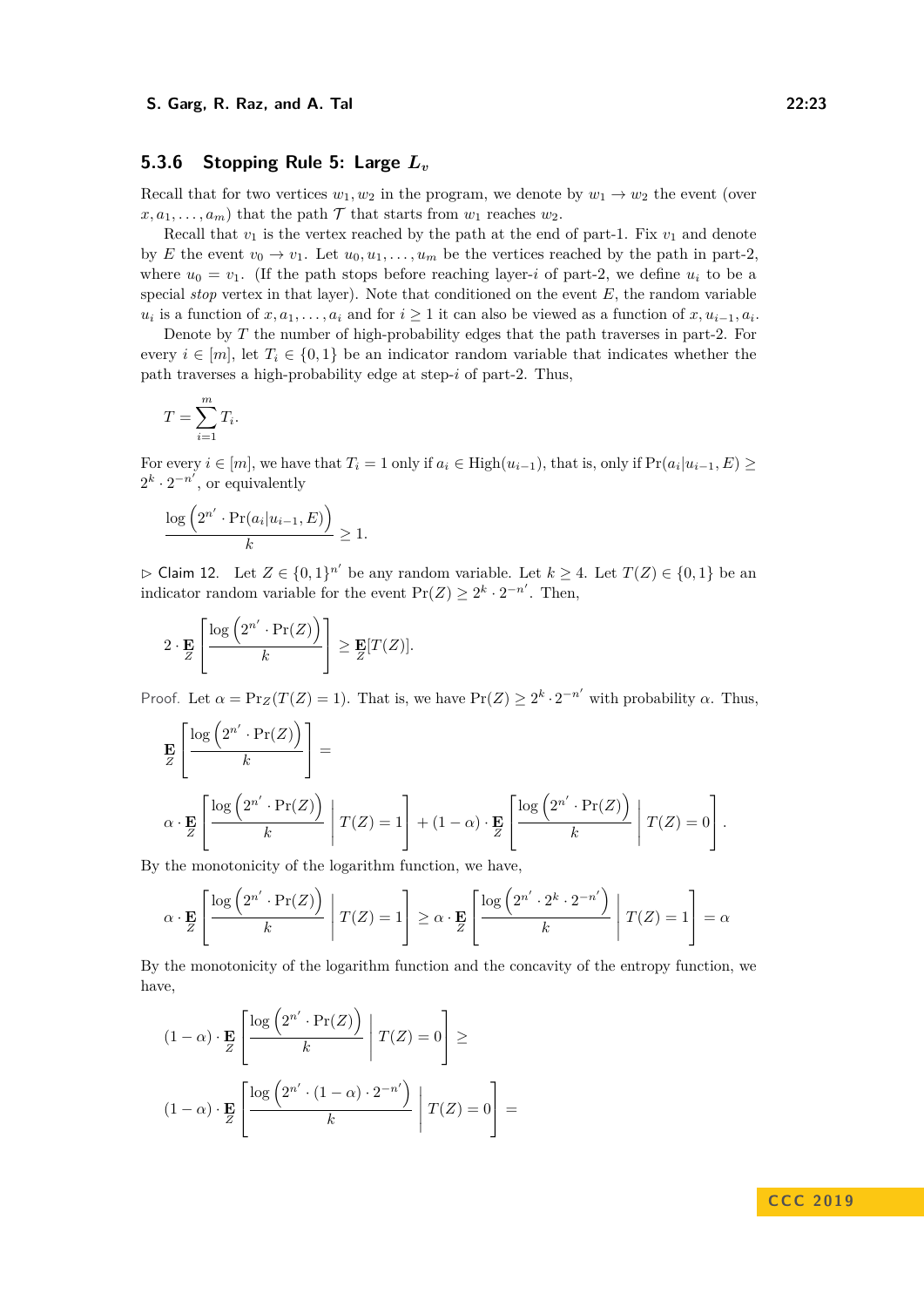### **22:24 Time-Space Lower Bounds for Two-Pass Learning**

$$
\frac{(1-\alpha)\log(1-\alpha)}{k}
$$

(as, by the concavity of the entropy function, the expression is minimized when the random variable  $Z|(T(Z) = 0)$  is uniformly distributed).

Thus, the left hand side of the claim is at least

$$
2\alpha + \frac{2(1-\alpha)\log(1-\alpha)}{k} \ge 2\alpha - \frac{4\alpha}{k} \ge 2\alpha - \frac{4\alpha}{4} = \alpha.
$$

The claim follows Since  $\mathbf{E}_Z[T(Z)] = \alpha$ .

By Claim [12,](#page-22-0)

$$
\mathbf{E}_{x,a_1,...,a_m}[T|E] = \sum_{i=1}^m \mathbf{E}_{x,a_1,...,a_m}[T_i|E] \le 2 \cdot \sum_{i=1}^m \mathbf{E}_{x,a_1,...,a_m} \left[ \frac{\log (2^{n'} \cdot \Pr(a_i|u_{i-1}, E))}{k} \right]
$$
  
=  $\frac{2}{k} \cdot \left( mn' - \sum_{i=1}^m \mathbf{H}(a_i|u_{i-1}, E) \right),$ 

where **H** denotes the entropy function. Since conditioning may only decrease the entropy, the last expression is at most

$$
\leq \frac{2}{k} \cdot \left( mn' - \sum_{i=1}^{m} \mathbf{H}(a_i | x, u_{i-1}, E) \right).
$$

Since, conditioned on *E*, the random variable  $u_{i-1}$  is a function of  $x, a_1, \ldots, a_{i-1}$ , by the data-processing inequality,  $\mathbf{H}(a_i|x, u_{i-1}, E) \geq \mathbf{H}(a_i|x, a_1, \ldots, a_{i-1}, E)$ , and hence the last expression is at most

$$
\leq \frac{2}{k} \cdot \left( mn' - \sum_{i=1}^m \mathbf{H}(a_i | x, a_1, \dots, a_{i-1}, E) \right).
$$

By the chain rule, the last expression is equal to

$$
= \frac{2}{k} \cdot (mn' - \mathbf{H}(a_1, ..., a_m|x, E))
$$
  
\n
$$
= \frac{2}{k} \cdot (mn' - \mathbf{H}(x, a_1, ..., a_m|E) + \mathbf{H}(x|E))
$$
  
\n
$$
\leq \frac{2}{k} \cdot (mn' + n - \mathbf{H}(x, a_1, ..., a_m|E))
$$
  
\n
$$
\leq \frac{2}{k} \cdot \log\left(\frac{1}{\Pr(E)}\right).
$$
  
\nThus

Thus,

$$
\mathop{\mathbf{E}}_{x,a_1,...,a_m}[T|E] \leq \frac{2}{k} \cdot \log\left(\tfrac{1}{\Pr(E)}\right).
$$

By Markov inequality

$$
\Pr_{x,a_1,\dots,a_m} \left[ T \ge \frac{200}{k} \cdot \log \left( \frac{1}{\Pr(E)} \right) \middle| E \right] \le \frac{1}{100}.
$$

$$
\triangleleft
$$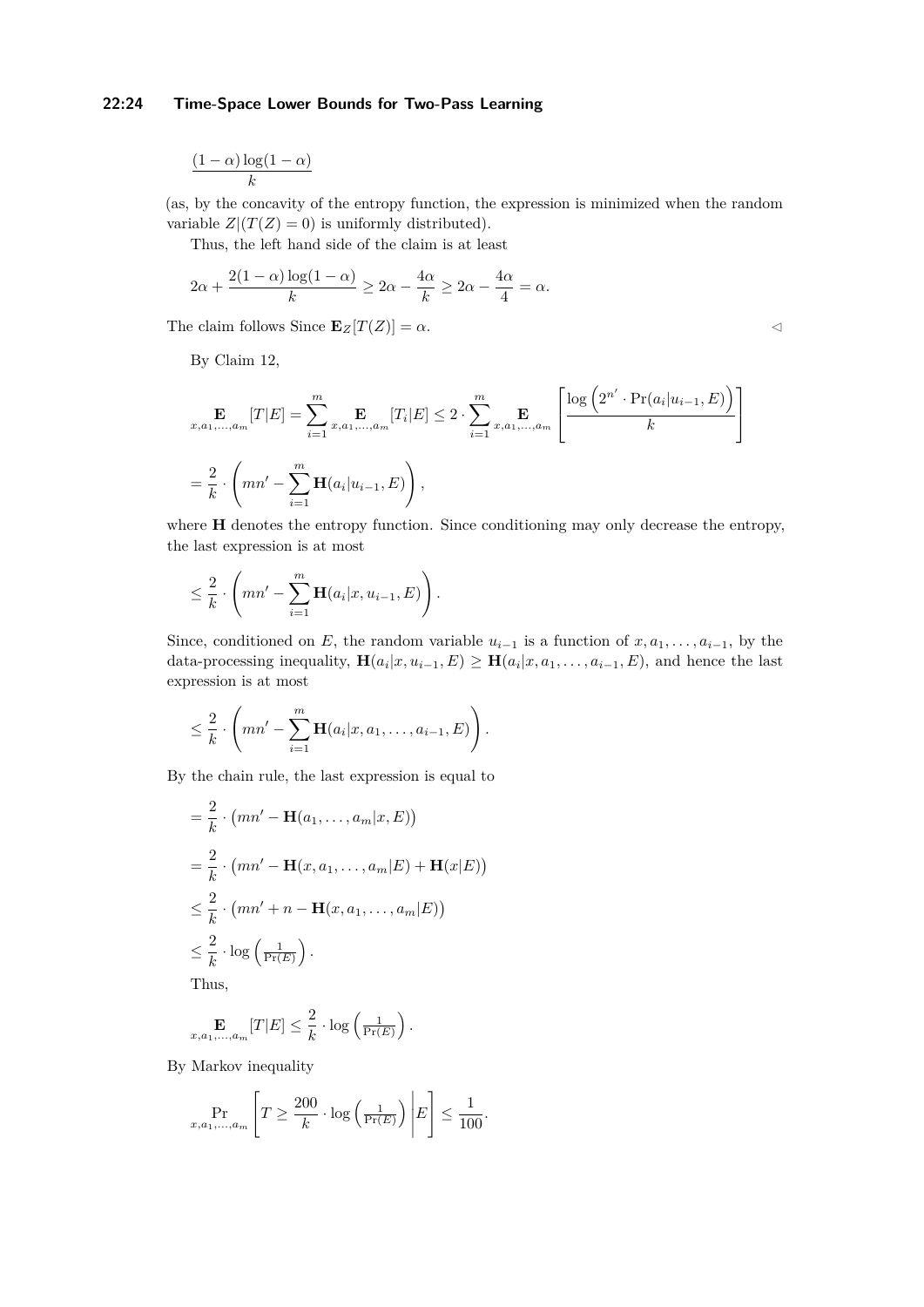Since we assumed that  $Pr(E) \ge 2^{-10\tilde{r}} \cdot d_1^{-1}$  and since the width of  $\hat{B}$  is at most  $2^{\epsilon k \tilde{\ell}/2}$ and since by Equation [\(1\)](#page-6-1) and Equation [\(2\)](#page-6-2),  $\tilde{r}$  is negligible compared to  $\epsilon k\tilde{\ell}/2$ , we have that  $\log\left(\frac{1}{\Pr(E)}\right) \leq \epsilon k \tilde{\ell}$ . Hence,

$$
\Pr_{x, a_1, \dots, a_m} \left[ T \ge 200 \epsilon \tilde{\ell} \, \middle| \, E \right] \le \frac{1}{100}.
$$

Thus, the probability to stop on part-2 because of stopping rule [5](#page-13-5) is at most  $\frac{1}{100}$ .

### **5.3.7 Stopping Rule [6:](#page-13-0) Consistency-Stop**

We will now show that the probability that  $\mathcal T$  stops on a vertex  $v$ , in layer-*i* of part-2, because of stopping rule [6,](#page-13-0) conditioned on the event  $v_0 \to v$ , is 0.

Recall that by the construction of the branching-program  $\hat{B}$ , part-2 runs a copy of part-1 of the computation. Thus, the vertex  $v$  has a corresponding vertex  $v'$  in layer-*i* of part-1, such that, if the path  $\mathcal T$  reached  $v$  it previously reached  $v'$ .

If  $\mathcal T$  needs to stop on *v*, because of stopping rule [6,](#page-13-0) because  $\mathcal T$  stopped on the vertex  $v'$ , it couldn't have reached  $v$  in the first place (as it would have stopped on  $v'$ ). Thus, conditioned on the event  $v_0 \to v$ , the path  $\mathcal T$  didn't stop on  $v'$  and doesn't need to stop on  $v$  because of stopping rule [6.](#page-13-0)

Thus, the probability that  $\mathcal T$  stops because of stopping rule [6](#page-13-0) is 0.

This completes the proof of Lemma [6.](#page-14-2)

### **5.4 The Final Success Probability is Small**

Let *v* be a vertex in the last layer of the program. Assume that the probability for the event  $v_0 \rightarrow v$  is larger than 0. Since *v* is in the last layer, the event  $v_0 \rightarrow v$  is equivalent to  $v_1 \rightarrow v$ (since the second part of the program runs a copy of the first part). Hence,

$$
\mathbb{P}_{x|v_0\to v} = \mathbb{P}_{x|v_1\to v}
$$

and

$$
Pr[v_0 \to v] = Pr[v_1 \to v].
$$

In particular, if *v* is not significant,  $\mathbb{P}_{x|y_0 \to y}$  has small  $L_2$ -norm.

$$
\mathop{\mathbf{E}}_{x' \in RX} \left[ \mathbb{P}_{x|v_0 \to v}(x')^2 \right] \leq 2^{2\ell} \cdot 2^{-2n}.
$$

Hence, for every  $x' \in X$ ,

$$
\Pr[x = x' \mid v_0 \to v] = \mathbb{P}_{x \mid v_0 \to v}(x') \le 2^{\ell} \cdot 2^{-n/2} \le 2^{-n/4}
$$

In particular,

$$
\Pr[\tilde{x}(v) = x \mid v_0 \to v] \le 2^{-n/4}.
$$

Thus, either the computation path stops before reaching *v* which happens with probability at most  $\frac{1}{100} + o(1)$  or it reaches a non-significant vertex where the probability of guessing correctly is  $o(1)$ . Thus, the final success probability is bounded by  $\frac{1}{100} + o(1)$ . This completes the proof of Theorem [4.](#page-6-0)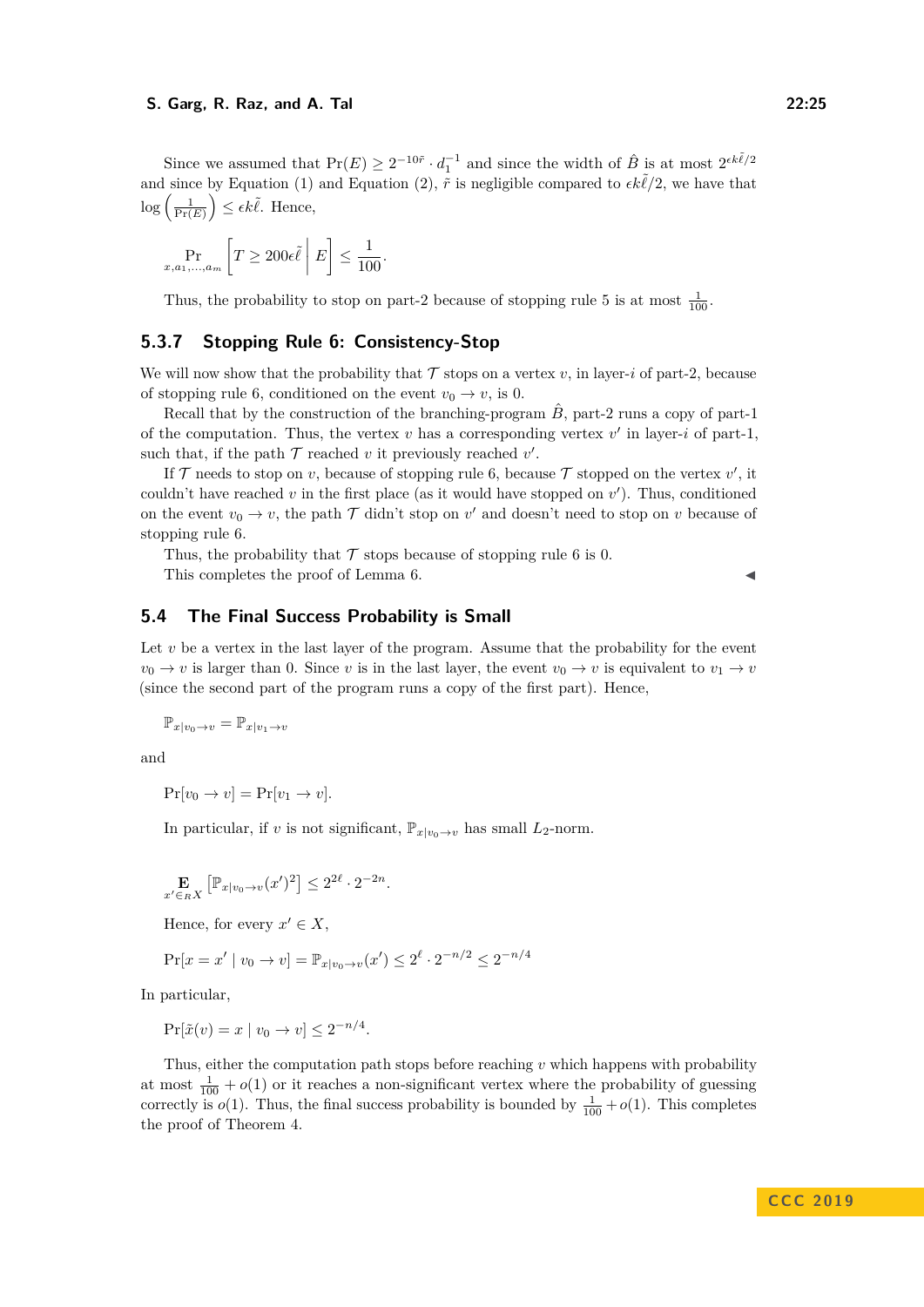#### **22:26 Time-Space Lower Bounds for Two-Pass Learning**

### <span id="page-25-0"></span>**6 Proof of Lemma [7](#page-14-0)**

#### **Proof Overview**

Let  $s$  be a significant vertex in part- $j$  (that remembers the vertices visited at the end of parts 1, ..., *j* − 1, denoted by  $s_1, \ldots, s_{i-1}$ ). Assume that the probability for the event  $v_0 \rightarrow s$  is larger than 0. We need to bound from above the probability for the event  $v_0 \rightarrow s$ . Since the event  $v_0 \to s$  is equivalent to  $(v_0 \to s_{j-1}) \wedge (s_{j-1} \to s)$ , it suffices to bound from above the probability for  $(s_{i-1} \to s)$ . Note that to analyze this probability we can ignore all parts of the program, except for part-*j*, which is a one-pass branching program.

We would like to reprove Lemma 4.1 of [\[5\]](#page-34-5), with the updated stopping rules. In the definition of the progress function  $\mathcal{Z}_i$ , we will take the sum only on vertices  $u \in \mathcal{L}_{i,j}$ , such that *s* can be reached from *u* (and in the same way for edges in the definition of  $\mathcal{Z}'_i$ ). In particular, this implies that every index in *L<sup>u</sup>* is contained in *L<sup>s</sup>* (as otherwise *s* cannot be reached from *u*).

The progress function is still small at the beginning and large at the end, so as before the main thing to do is to prove that it grows slowly. This was done in Claim 4.10 of [\[5\]](#page-34-5).

The main difference here is that the progress function doesn't grow slowly for every edge, as some edges are now bad, and we have to take the bad edges into account. We separate to time steps that are in  $L_s$  and time steps that are not in  $L_s$ . For time steps that are not in  $L_s$ , we don't need to count the bad edges at all, as they are not recorded by  $L_s$  and hence *s* is not reachable from these edges.

As for steps in *Ls*, we know that the edges are not very-bad, and we show that the progress function may increase by a factor of at most  $2^{5\tilde{k}k}$ . Since  $|L_s| \leq 200\epsilon\tilde{\ell}$  (as otherwise  $\mathcal T$  would have stopped by stopping rule [5\)](#page-13-5), the total effect of the bad edges on the progress function is a factor of at most  $2^{5\tilde{\ell}k \cdot 200\epsilon \tilde{\ell}} \leq 2^{1000\epsilon k\ell}$ , which we can afford.

#### **6.1 Proof of Lemma [7](#page-14-0)**

**Proof.** We need to prove that the probability that  $\mathcal T$  reaches any significant vertex is  $o(1)$ . Let s be a significant vertex in part-*j*. Assume that the probability that  $\mathcal T$  reaches s is larger than 0. We will bound from above the probability that  $\mathcal T$  reaches  $s$ , and then use a union bound over all significant vertices of  $\ddot{B}$ . Since the event  $v_0 \rightarrow s$  is equivalent to  $(v_0 \rightarrow s_{i-1}) \wedge (s_{i-1} \rightarrow s)$ , it suffices to bound from above the probability for  $(s_{i-1} \rightarrow s)$ . Note that to analyze this probability we can ignore all parts other than *j* of the program, which leaves us with a one-pass branching program. Furthermore, since *s* determines  $s_{i-1}$ , we can only consider the subprogram that starts at *sj*−<sup>1</sup> and analyze the probability that the restriction of  $\mathcal T$  to this subprogram reaches *s*. We denote by  $B'$  the subprogram of  $\hat B$ restricted to the *j*-part with  $s_{j-1}$  as the starting node.

### **The Distributions**  $\mathbb{P}_{x|v}$  and  $\mathbb{P}_{x|e}$

For a vertex *v* in *B*<sup>*'*</sup>, we denote by  $E_v$  the event that  $\mathcal T$  starting from  $s_{j-1}$  reaches the vertex *v*. For simplicity, we denote by  $Pr(v) = Pr(E_v)$  the probability for  $E_v$  (where the probability is over  $x, a_1, \ldots, a_m$ , and we denote by  $\mathbb{P}_{x|v} = \mathbb{P}_{x|E_v}$  the distribution of the random variable *x* conditioned on the event  $E_v$ .

Similarly, for an edge  $e$  of the branching program  $B'$ , let  $E_e$  be the event that  $\mathcal T$  starting from  $s_{i-1}$  traverses the edge *e*. Denote,  $Pr(e) = Pr(E_e)$  (where the probability is over  $(x, a_1, \ldots, a_m)$ , and  $\mathbb{P}_{x|e} = \mathbb{P}_{x|E_e}$ .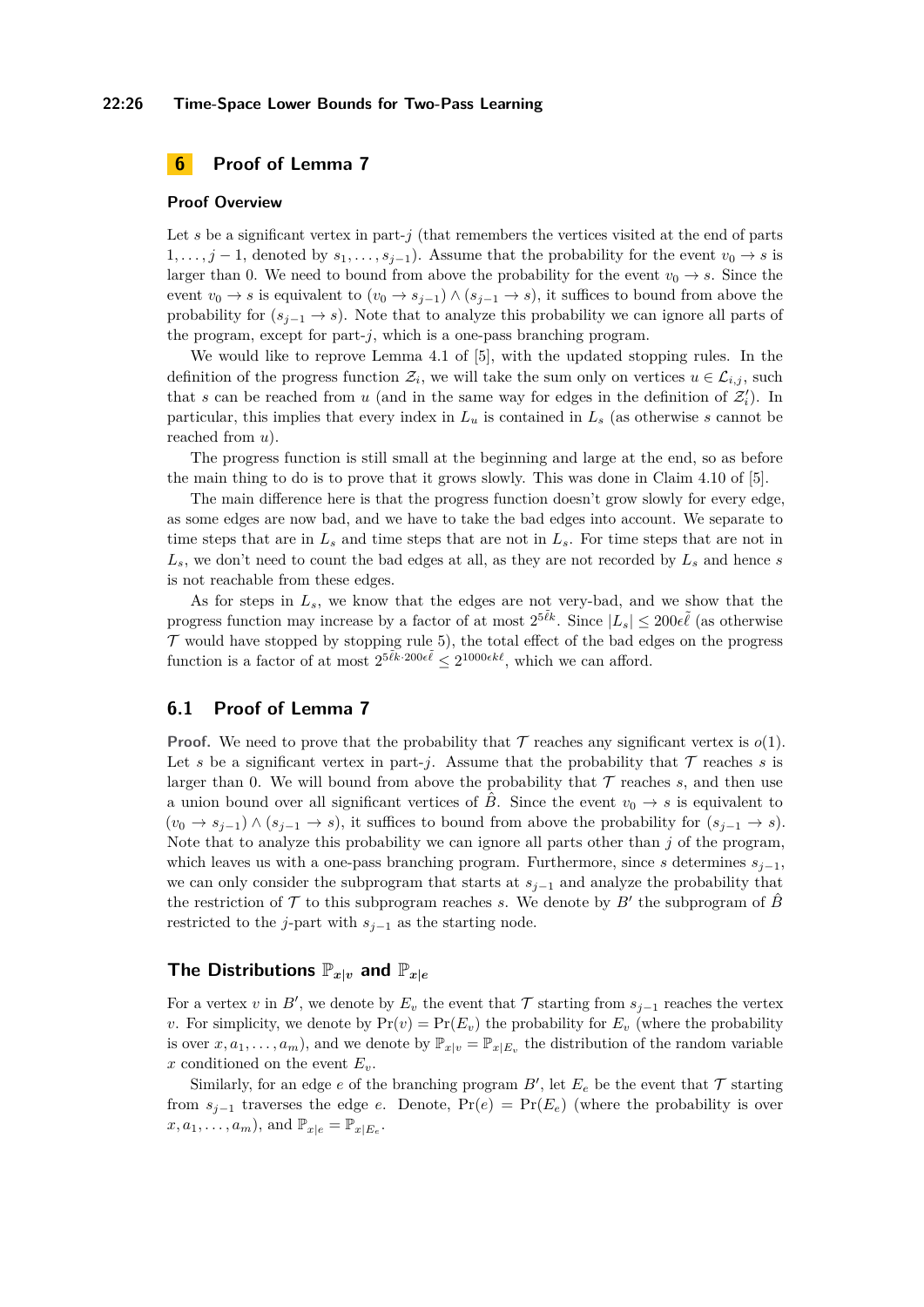#### **Notation**

 $B'$  inherits the definitions of significant vertices,  $Sig(v)$ ,  $Bad(v)$ , VeryBad $(v)$  and High $(v)$ from  $\hat{B}$ . Note that significant vertices,  $\text{Sig}(v)$ ,  $\text{Bad}(v)$  and  $\text{VeryBad}(v)$  are defined conditioned on the event  $v_{i-1} \to v$ , which is equivalent to the event  $E_v$ . Recall that the walk  $\mathcal T$  does not stop on an edge  $(v, u)$  marked  $(a, b)$  if  $a \in \text{High}(v)$ , as long as  $(a, b) \notin \text{VeryBad}(v)$ . We will use the following fact on  $\mathcal{T}$ : if  $i \notin L_s$  and  $\mathcal{T}$  takes a bad-edge  $(v, u)$  on the *i*-th step, then  $L_u \nsubseteq L_s$  and *s* is not reachable from *u*.

For  $i \in \{0, \ldots, m\}$ , let  $\mathcal{L}'_i$  be the set of vertices *v* in layer-*i* of *B'* such that  $Pr(v) > 0$ and **it is possible to reach**  $s$  from  $v$  (in particular, the set of high-probability equations stored in *v* is also stored in *s*). For  $i \in \{1, \ldots, m\}$ , let  $\Gamma_i$  be the set of edges *e* from  $\mathcal{L}'_{i-1}$  to  $\mathcal{L}'_i$  of *B'*, such that  $Pr(e) > 0$ .

Recall that by the construction of the branching-program  $\hat{B}$ , part-*j* runs a copy of all previous parts of the computation. Thus, a vertex  $v$  in  $B'$  or equivalently a vertex  $v$  in part- $j$ of  $\hat{B}$  has corresponding vertices  $v'_1, \ldots, v'_{j-1}$  in layer-*i* of parts  $1, \ldots, j-1$ , respectively, such that, if the path  $\mathcal{T}$  reached *v* it previously reached  $v'_1, \ldots, v'_{j-1}$ . We denote by  $v'_j = v$ . We denote by

$$
\widetilde{\mathrm{Sig}}(v) \triangleq \bigcup_{j'=1}^{j} \mathrm{Sig}(v'_{j'}).
$$

Recall that by stopping rules [2](#page-13-2) and [6,](#page-13-0) the path  $\mathcal{T}$  stops if  $x \in \widetilde{\mathrm{Sig}}(v)$ .

The next claim bounds the probability of stopping on a vertex *v* in part-2 due to stopping rule [2](#page-13-2) of part-1 on the vertex  $v'$  that  $v$  remembers.

<span id="page-26-0"></span> $\triangleright$  Claim 13. If *v* is a non-significant vertex in layer-*i* of part-2 that remembers *v'*, and *v'* is a non-significant vertex in layer-*i* of part-1, then

$$
\Pr_x[x \in \text{Sig}(v') \mid v_1 \to v] \le 2^{-2\ell}.
$$

Proof. Since *v* is not significant,

$$
\mathop{\mathbf{E}}_{x' \sim \mathbb{P}_{x|v_1 \to v}} \left[ \mathbb{P}_{x|v_0 \to v'}(x') \right] = \sum_{x' \in X} \left[ \mathbb{P}_{x|v_0 \to v'}(x') \cdot \mathbb{P}_{x|v_1 \to v}(x') \right]
$$

(using Cauchy-Schwarz)

$$
\leq \sqrt{\sum_{x'\in X} \mathbb{P}_{x|v_0\to v'}(x')^2 \cdot \sum_{x'\in X} \mathbb{P}_{x|v_1\to v}(x')^2}
$$

$$
= 2^n \cdot \sqrt{\mathop{\mathbf{E}}_{x'\in R} \left[\mathbb{P}_{x|v_0\to v'}(x')^2\right] \mathop{\mathbf{E}}_{x'\in R} \left[\mathbb{P}_{x|v_1\to v}(x')^2\right]}
$$

(since both  $v'$  and  $v$  are non-significant)

 $\leq 2^{\ell_1+\ell_2} \cdot 2^{-n}.$ 

Hence, by Markov's inequality,

$$
\Pr_{x' \sim \mathbb{P}_{x|v_1 \to v}} \left[ \mathbb{P}_{x|v_0 \to v'}(x') > 2^{4\ell} \cdot 2^{-n} \right] \le 2^{\ell_1 + \ell_2 - 4\ell} \le 2^{-2\ell}.
$$

Since conditioned on the event  $v_1 \to v$ , the distribution of *x* is  $\mathbb{P}_{x|v_1 \to v}$ , we obtain

<span id="page-26-1"></span>
$$
\Pr_x \left[ x \in \text{Sig}(v') \mid v_1 \to v \right] = \Pr_x \left[ \left( \mathbb{P}_{x \mid v_0 \to v}(x) > 2^{4\ell} \cdot 2^{-n} \right) \mid v_1 \to v \right] \le 2^{-2\ell}.
$$

**C C C 2 0 1 9**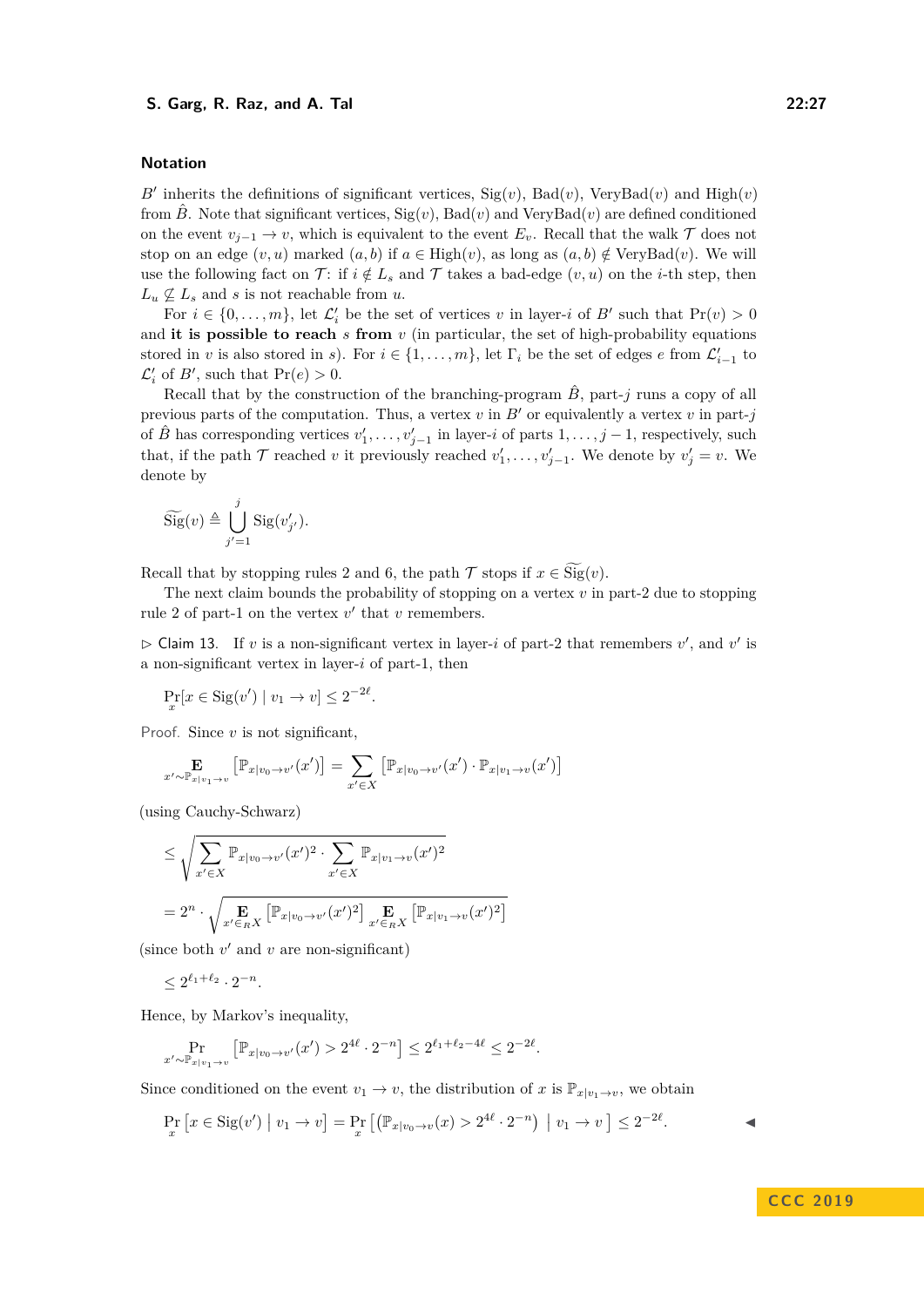#### **22:28 Time-Space Lower Bounds for Two-Pass Learning**

 $\triangleright$  Claim 14. Let  $i \in \{1, \ldots, m\}$ . For any edge  $e = (v, u) \in \Gamma_i$ , labeled by  $(a, b)$ , such that  $Pr(e) > 0$ , for any  $x' \in X$ ,

$$
\mathbb{P}_{x|e}(x') = \begin{cases} 0 & \text{if } x' \in \widetilde{\text{Sig}}(v) \text{ or } M(a, x') \neq b \\ \mathbb{P}_{x|v}(x') \cdot c_e^{-1} & \text{if } x' \notin \widetilde{\text{Sig}}(v) \text{ and } M(a, x') = b \end{cases}
$$

where  $c_e$  is a normalization factor that satisfies

 $c_e \geq \frac{1}{2} - 2 \cdot 2^{-2r}$ , if  $i \notin L_s$ .  $c_e \ge 2^{-4\tilde{\ell}} - 2 \cdot 2^{-2\ell} \ge 2^{-5\tilde{\ell}}$ , if  $i \in L_s$ .

Proof. Let  $v'_1, \ldots, v'_j$  be the vertices in the branching program  $\hat{B}$  that *v* remembers. Let  $e = (v, u)$  be an edge of *B*', labeled by  $(a, b)$ , and such that  $Pr(e) > 0$ . Since  $Pr(e) > 0$ , the vertices  $v'_1, \ldots, v'_j$  are not significant (as otherwise  $\mathcal T$  always stops on  $v$  and hence  $Pr(e) = 0$ ). Also, since  $Pr(e) > 0$ , we know that  $(a, b)$  is not very-bad (as otherwise  $\mathcal T$  never traverses *e* and hence  $Pr(e) = 0$ .

If  $\mathcal T$  reaches *v*, it traverses the edge *e* if and only if:  $x \notin \widetilde{\text{Sig}}(v)$  (as otherwise  $\mathcal T$  stops on *v*) and  $M(a, x) = b$  and  $a_{i+1} = a$ . Therefore, for any  $x' \in X$ ,

$$
\mathbb{P}_{x|e}(x') = \begin{cases} 0 & \text{if } x' \in \widetilde{\text{Sig}}(v) \text{ or } M(a, x') \neq b \\ \mathbb{P}_{x|v}(x') \cdot c_e^{-1} & \text{if } x' \notin \widetilde{\text{Sig}}(v) \text{ and } M(a, x') = b \end{cases}
$$

where  $c_e$  is a normalization factor, given by

$$
c_e = \sum_{\{x' \,:\, x' \notin \widetilde{\text{Sig}}(v) \,\wedge\, M(a,x') = b\}} \mathbb{P}_{x|v}(x') = \Pr_x[(x \notin \widetilde{\text{Sig}}(v)) \wedge (M(a,x) = b) \mid E_v].
$$

Since  $v'_1, \ldots, v'_j$  are not significant, by Claim [8](#page-14-1) and Claim [13:](#page-26-0)

$$
\Pr_{x}[x \in \widetilde{\text{Sig}}(v) \mid E_{v}] \le \sum_{j'=1}^{j} 2^{-2\ell} \le 2 \cdot 2^{-2\ell} \le 2^{-2r}.
$$

If  $i \notin L_s$ , then  $a \notin \text{Bad}(v)$ , as otherwise  $L_u \nsubseteq L_s$  and *s* is not reachable from *u*. Thus

$$
\left| \Pr_x[M(a, x) = 1 \mid E_v] - \Pr_x[M(a, x) = -1 \mid E_v] \right| = \left| (M \cdot \mathbb{P}_{x|v})(a) \right| \le 2^{-2r},
$$

and hence

$$
\Pr_x[M(a, x) \neq b \mid E_v] \le \frac{1}{2} + 2^{-2r}.
$$

Hence, by the union bound,

$$
c_e = \Pr_x[(x \notin \widetilde{\text{Sig}}(v)) \land (M(a, x) = b) \mid E_v] \ge \frac{1}{2} - 2 \cdot 2^{-2r}.
$$

If  $i \in L_s$ , then  $(a, b) \notin \text{VeryBad}(v)$ , and we have  $\Pr_x[M(a, x) = b \mid E_v] \geq 2^{-4\tilde{\ell}}$ . Thus,  $c_e = \Pr_x[(x \notin \widetilde{\text{Sig}}(v)) \wedge (M(a, x) = b) | E_v] \ge 2^{-4\tilde{\ell}} - 2 \cdot 2^{-2\ell}$ *.* J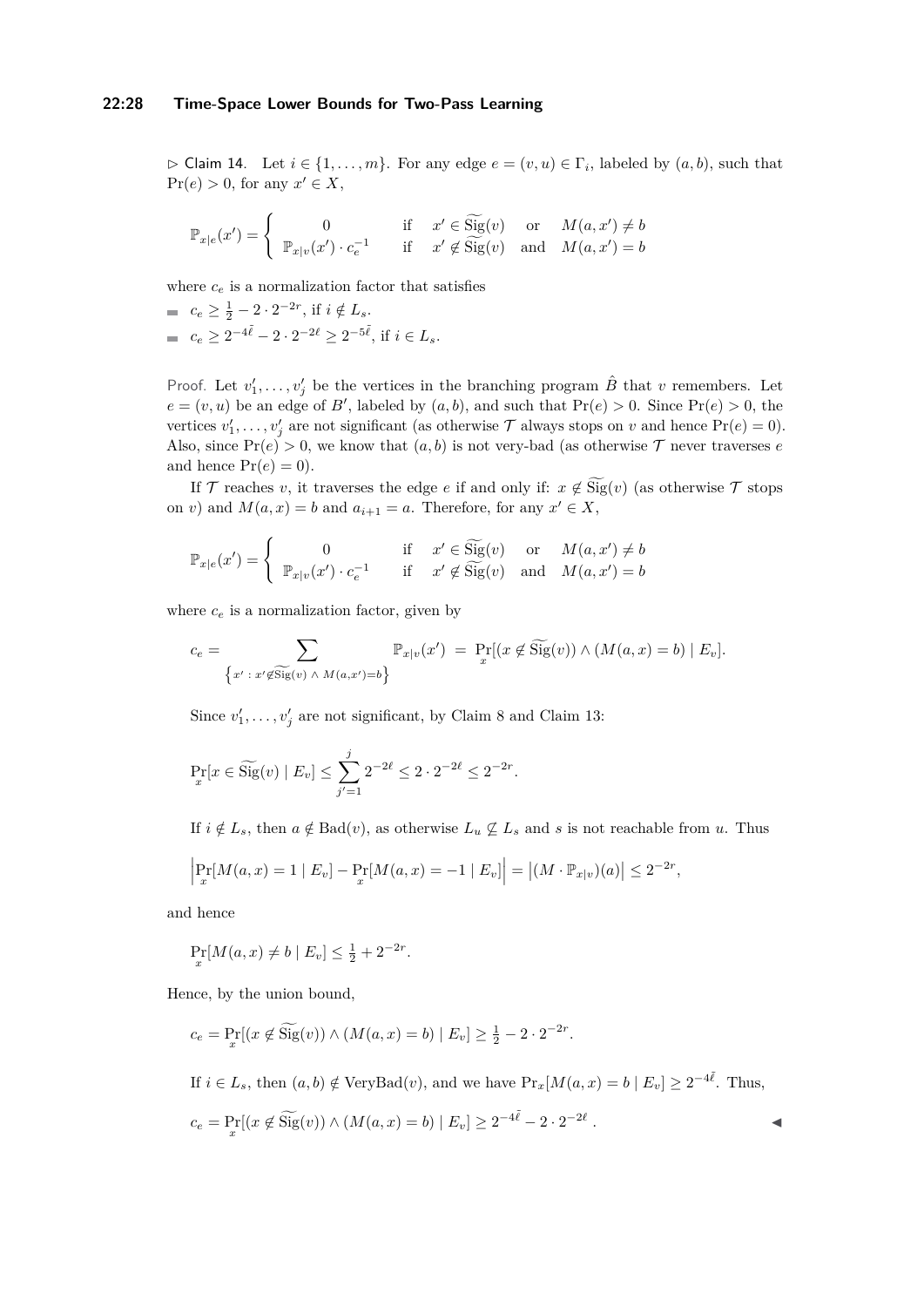### Bounding the Norm of  $\mathbb{P}_{x|s}$

We will show that  $\left\| \mathbb{P}_{x|s} \right\|_2$  cannot be too large. Towards this, we will first prove that for every edge *e* of *B*<sup> $\prime$ </sup> that is traversed by  $\mathcal T$  starting from  $s_{j-1}$  with probability larger than zero,  $\left\| \mathbb{P}_{x|e} \right\|_2$  cannot be too large.

<span id="page-28-0"></span> $\triangleright$  Claim 15. For any edge *e* of *B'*, such that  $\Pr(e) > 0$ ,

$$
\left\| \mathbb{P}_{x|e} \right\|_2 \leq 2^{5\tilde{\ell}} \cdot 2^{\ell_j} \cdot 2^{-n}.
$$

Proof. Let  $e = (v, u)$  be an edge of B', labeled by  $(a, b)$ , and such that  $Pr(e) > 0$ . Since  $Pr(e) > 0$ , the vertex *v* is not significant (as otherwise  $\mathcal{T}$  always stops on *v* and hence  $Pr(e) = 0$ . Thus,

$$
\left\| \mathbb{P}_{x|v} \right\|_2 \leq 2^{\ell_j} \cdot 2^{-n}.
$$

By Claim [14,](#page-26-1) for any  $x' \in X$ ,

$$
\mathbb{P}_{x|e}(x') = \begin{cases} 0 & \text{if } x' \in \widetilde{\text{Sig}}(v) \text{ or } M(a, x') \neq b \\ \mathbb{P}_{x|v}(x') \cdot c_e^{-1} & \text{if } x' \notin \widetilde{\text{Sig}}(v) \text{ and } M(a, x') = b \end{cases}
$$

where  $c_e$  satisfies  $c_e \geq 2^{-5\tilde{\ell}}$ . Thus,

$$
\left\|\mathbb{P}_{x|e}\right\|_{2} \leq c_{e}^{-1} \cdot \left\|\mathbb{P}_{x|v}\right\|_{2} \leq 2^{5\tilde{\ell}} \cdot 2^{\ell_{j}} \cdot 2^{-n}
$$

<span id="page-28-1"></span> $\triangleright$  Claim 16.

$$
\|\mathbb{P}_{x|s}\|_2 \leq 2^{5\tilde{\ell}} \cdot 2^{\ell_j} \cdot 2^{-n}.
$$

Proof. Let  $\Gamma_{in}(s)$  be the set of all edges *e* of *B'*, that are going into *s*, such that  $\Pr(e) > 0$ . Note that

$$
\sum_{e \in \Gamma_{in}(s)} \Pr(e) = \Pr(s).
$$

By the law of total probability, for every  $x' \in X$ ,

*.*

$$
\mathbb{P}_{x|s}(x') = \sum_{e \in \Gamma_{in}(s)} \frac{\Pr(e)}{\Pr(s)} \cdot \mathbb{P}_{x|e}(x'),
$$

and hence by Jensen's inequality,

$$
\mathbb{P}_{x|s}(x')^2 \leq \sum_{e \in \Gamma_{in}(s)} \frac{\Pr(e)}{\Pr(s)} \cdot \mathbb{P}_{x|e}(x')^2.
$$

Summing over  $x' \in X$ , we obtain,

$$
\left\|\mathbb{P}_{x|s}\right\|_{2}^{2} \leq \sum_{e \in \Gamma_{in}(s)} \frac{\Pr(e)}{\Pr(s)} \cdot \left\|\mathbb{P}_{x|e}\right\|_{2}^{2}
$$

By Claim [15,](#page-28-0) for any  $e \in \Gamma_{in}(s)$ ,

$$
\left\|\mathbb{P}_{x|e}\right\|_2^2 \le \left(2^{5\tilde{\ell}} \cdot 2^{\ell_j} \cdot 2^{-n}\right)^2.
$$

Hence,

$$
\left\|\mathbb{P}_{x|s}\right\|_{2}^{2} \leq \left(2^{5\tilde{\ell}} \cdot 2^{\ell_{j}} \cdot 2^{-n}\right)^{2}.
$$

### **C C C 2 0 1 9**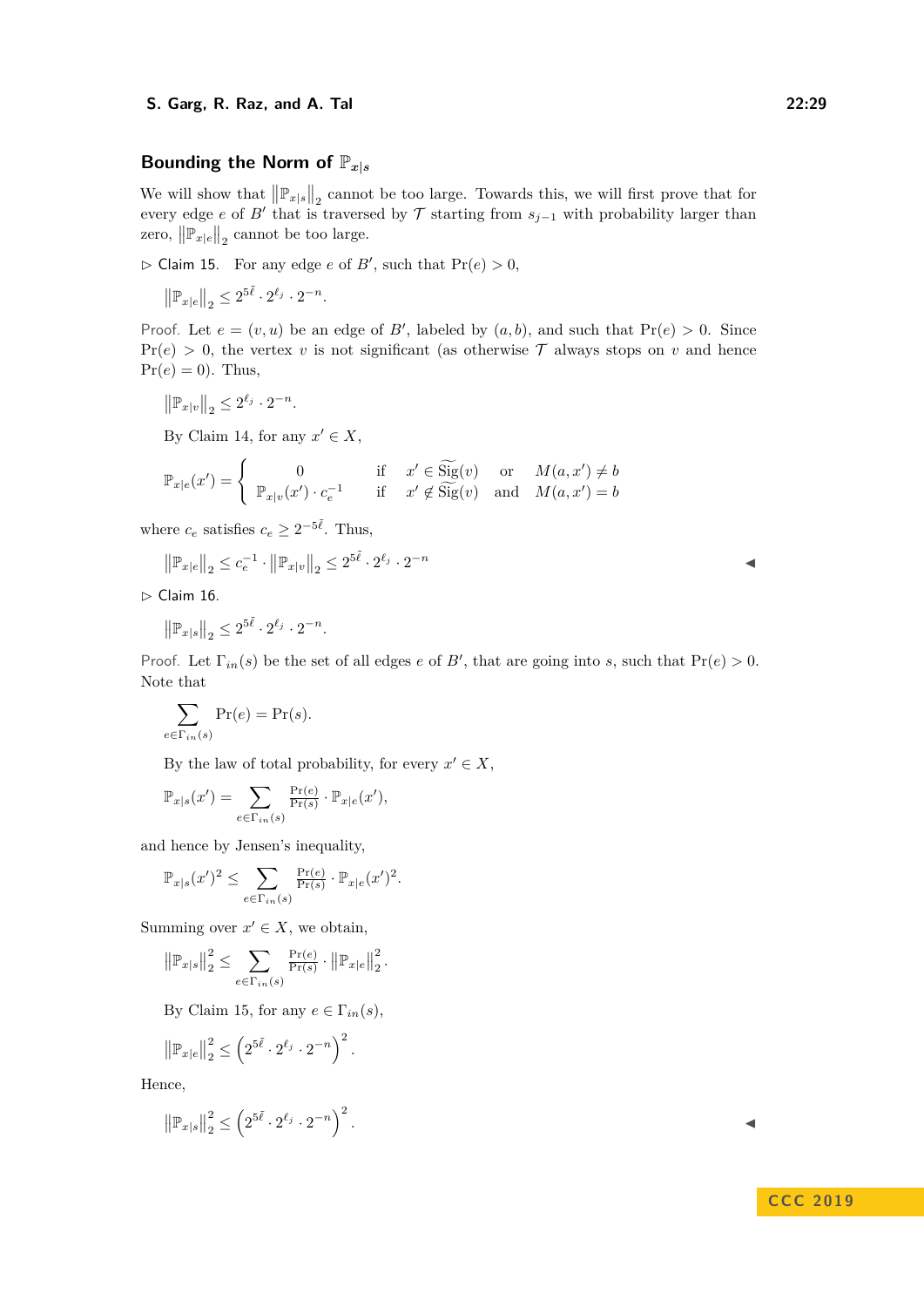### **Similarity to a Target Distribution**

Recall that for two functions  $f, g: X \to \mathbb{R}^+$ , we defined

$$
\langle f,g\rangle=\mathop{\mathbf{E}}_{z\in_R X}[f(z)\cdot g(z)].
$$

We think of  $\langle f, g \rangle$  as a measure for the similarity between a function *f* and a target function *g*. Typically *f, g* will be distributions.

<span id="page-29-1"></span> $\triangleright$  Claim 17.

$$
\langle \mathbb{P}_{x|s}, \mathbb{P}_{x|s} \rangle > 2^{2\ell_j} \cdot 2^{-2n}.
$$

Proof. Since *s* is significant,

$$
\langle \mathbb{P}_{x|s}, \mathbb{P}_{x|s} \rangle = ||\mathbb{P}_{x|s}||_2^2 > 2^{2\ell_j} \cdot 2^{-2n}.
$$

 $\triangleright$  Claim 18.

$$
\langle \mathcal{U}_X, \mathbb{P}_{x|s} \rangle = 2^{-2n},
$$

where  $\mathcal{U}_X$  is the uniform distribution over X.

Proof. Since  $\mathbb{P}_{x|s}$  is a distribution,

$$
\langle \mathcal{U}_X, \mathbb{P}_{x|s} \rangle = 2^{-2n} \cdot \sum_{z \in X} \mathbb{P}_{x|s}(z) = 2^{-2n}.
$$

#### **Measuring the Progress**

For  $i \in \{0, ..., m\}$ , let

$$
\mathcal{Z}_i = \sum_{v \in \mathcal{L}'_i} \Pr(v) \cdot \langle \mathbb{P}_{x|v}, \mathbb{P}_{x|s} \rangle^k.
$$

For  $i \in \{1, ..., m\}$ , let

$$
\mathcal{Z}'_i = \sum_{e \in \Gamma_i} \Pr(e) \cdot \langle \mathbb{P}_{x|e}, \mathbb{P}_{x|s} \rangle^k.
$$

We think of  $\mathcal{Z}_i$ ,  $\mathcal{Z}'_i$  as measuring the progress made by the branching program, towards reaching a state with distribution similar to  $\mathbb{P}_{x|s}$ .

For a vertex  $v \in \mathcal{L}'_i$  of  $B'$ , let  $\Gamma_{out}(v)$  be the set of all edges  $e$  of  $B'$ , that are going out of *v* to  $\mathcal{L}'_{i+1}$ , such that  $Pr(e) > 0$ . Note that

$$
\sum_{e \in \Gamma_{out}(v)} \Pr(e) \le \Pr(v).
$$

(We don't always have an equality here, since sometimes  $\mathcal T$  stops on  $v$ , or goes to a vertex from which *s* is not reachable).

<span id="page-29-0"></span>Recall that  $L<sub>s</sub>$  stores a (not too long) list of indices to layers on which the path might choose to go over bad edges. The next four claims show that the progress made by the branching program is slow on every layer  $i \notin L_s$ . On layers  $i \in L_s$  the progress might be significant but we will still have meaningful bounds on it.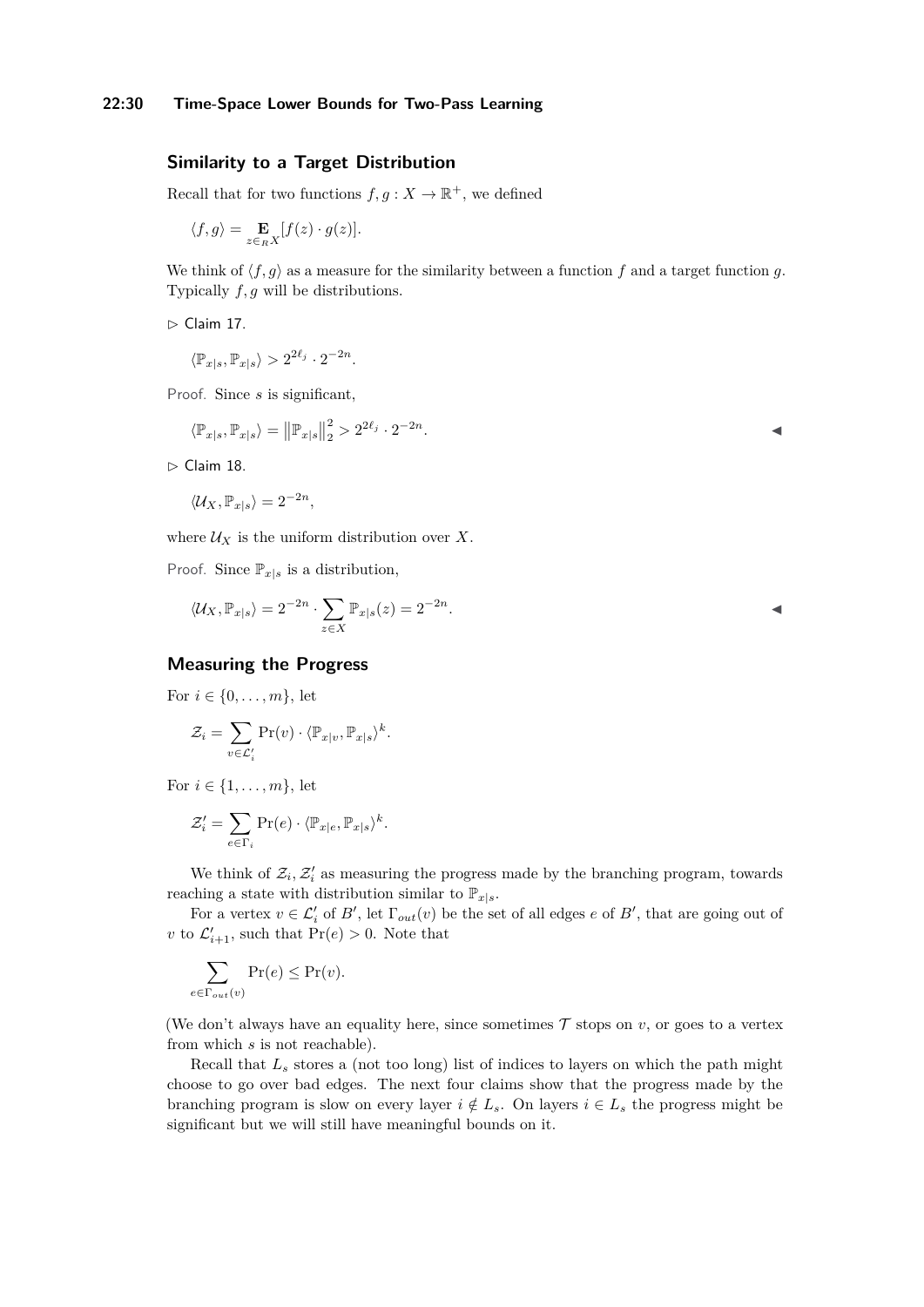$\triangleright$  Claim 19. For every vertex  $v \in \mathcal{L}'_{i-1}$ , such that  $Pr(v) > 0$ ,

$$
\sum_{e\in \Gamma_{out}(v)}\tfrac{\Pr(e)}{\Pr(v)}\cdot \langle \mathbb{P}_{x|e},\mathbb{P}_{x|s}\rangle^k \leq \langle \mathbb{P}_{x|v},\mathbb{P}_{x|s}\rangle^k\cdot c_i^k + 2^{-2nk+k}\cdot c_i^k,
$$

where  $c_i$  is defined as  $c_i = 1 + 2^{-r}$ , if  $i \notin L_s$ .  $c_i = 2^{5\tilde{\ell}}$ , if  $i \in L_s$ .

Proof. If *v* is significant or *v* is a leaf, then  $\mathcal T$  always stops on *v* and hence  $\Gamma_{out}(v)$  is empty and thus the left hand side is equal to zero and the right hand side is positive, so the claim follows trivially. Thus, we can assume that  $v$  is not significant and is not a leaf.

Define  $P: X \to \mathbb{R}^+$  as follows. For any  $x' \in X$ ,

<span id="page-30-0"></span>
$$
P(x') = \begin{cases} 0 & \text{if } x' \in \widetilde{\text{Sig}}(v) \\ \mathbb{P}_{x|v}(x') & \text{if } x' \notin \widetilde{\text{Sig}}(v) \end{cases}
$$

Note that by the definition of  $\text{Sig}(v)$  and since  $\text{Sig}(v) \subseteq \text{Sig}(v)$ , for any  $x' \in X$ ,

$$
P(x') \le 2^{4\ell} \cdot 2^{-n}.\tag{19}
$$

Define  $f: X \to \mathbb{R}^+$  as follows. For any  $x' \in X$ ,

<span id="page-30-2"></span>
$$
f(x') = P(x') \cdot \mathbb{P}_{x|s}(x').
$$

By Claim [16](#page-28-1) and Equation [\(19\)](#page-30-0),

$$
||f||_2 \le 2^{4\ell} \cdot 2^{-n} \cdot ||\mathbb{P}_{x|s}||_2 \le 2^{4\ell} \cdot 2^{-n} \cdot 2^{5\tilde{\ell}} \cdot 2^{\ell_j} \cdot 2^{-n} \le 2^{10\ell} \cdot 2^{-2n}.
$$
 (20)

By Claim [14,](#page-26-1) for any edge  $e \in \Gamma_{out}(v)$ , labeled by  $(a, b)$ , for any  $x' \in X$ ,

$$
\mathbb{P}_{x|e}(x') = \begin{cases} 0 & \text{if} \quad M(a,x') \neq b \\ P(x') \cdot c_e^{-1} & \text{if} \quad M(a,x') = b \end{cases}
$$

where  $c_e$  satisfies  $c_e \geq \frac{1}{2} - 2 \cdot 2^{-2r}$  if  $i \notin L_s$  and  $c_e \geq 2^{-5\tilde{\ell}}$  if  $i \in L_s$ . Denote by  $c_v$  the minimal value that  $c_e$  can get for  $e \in \Gamma_{out}(v)$ . By the above,  $c_v \geq 2^{-5\tilde{\ell}}$  and  $c_v \geq \frac{1}{2} - 2 \cdot 2^{-2r}$ if *i* ∉ *L*<sub>*s*</sub>. Note that  $c_v^{-1}$  ≤ 2 $c_i$  in both cases (recall that  $c_i = 2^{5\tilde{\ell}}$  for  $i \in L_s$  and  $c_i = 1 + 2^{-r}$ if  $i \notin L_s$ ). Therefore, for any edge  $e \in \Gamma_{out}(v)$ , labeled by  $(a, b)$ , for any  $x' \in X$ ,

$$
\mathbb{P}_{x|e}(x') \cdot \mathbb{P}_{x|s}(x') = \begin{cases} 0 & \text{if } M(a,x') \neq b \\ f(x') \cdot c_e^{-1} & \text{if } M(a,x') = b \end{cases}
$$

and hence, we have

<span id="page-30-1"></span>
$$
\langle \mathbb{P}_{x|e}, \mathbb{P}_{x|s} \rangle = \mathop{\mathbf{E}}_{x' \in R} [\mathbb{P}_{x|e}(x') \cdot \mathbb{P}_{x|s}(x')] = \mathop{\mathbf{E}}_{x' \in R} [f(x') \cdot c_e^{-1} \cdot \mathbf{1}_{\{x' \in X \ : M(a,x') = b\}}]
$$

$$
= \mathop{\mathbf{E}}_{x' \in R} \mathop{\mathbf{E}} \left[ f(x') \cdot c_e^{-1} \cdot \frac{(1 + b \cdot M(a,x'))}{2} \right] \leq (||f||_1 + b \cdot \langle M_a, f \rangle) \cdot (2c_v)^{-1}.
$$
 (21)

We will now consider two cases:

## **Case I:**  $||f||_1 < 2^{-2n}$

In this case, we bound  $|\langle M_a, f \rangle| \le ||f||_1$  (since *f* is non-negative and the entries of *M* are in  $\{-1, 1\}$  and obtain for any edge  $e \in \Gamma_{out}(v)$ ,

$$
\langle \mathbb{P}_{x|e}, \mathbb{P}_{x|s} \rangle < c_v^{-1} \cdot 2^{-2n} \le 2c_i \cdot 2^{-2n}.
$$

Since  $\sum_{e \in \Gamma_{out}(v)} \frac{\Pr(e)}{\Pr(v)} \leq 1$ , Claim [19](#page-29-0) follows, as the left hand side of the claim is smaller than the second term on the right hand side.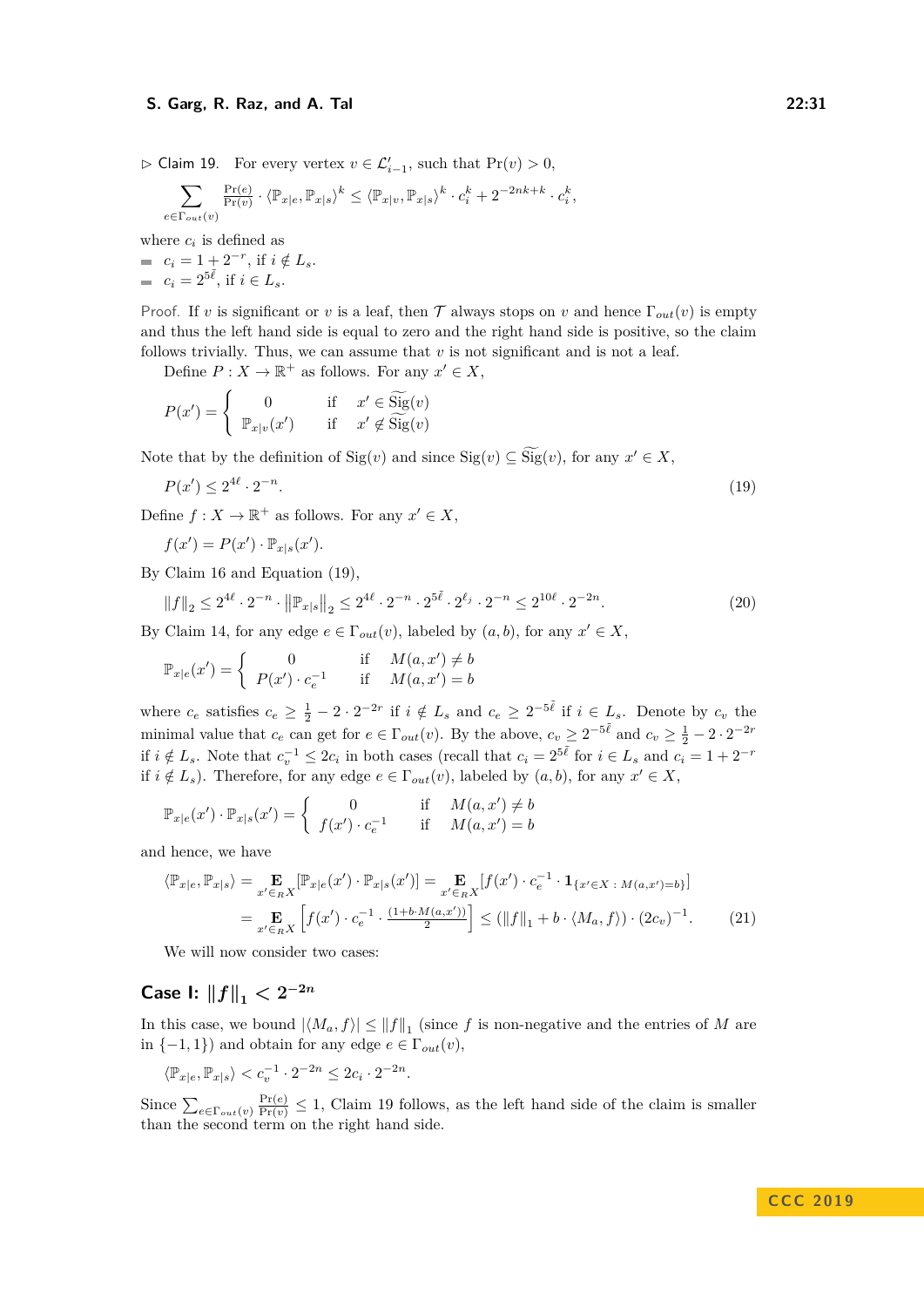$\textsf{Case II: } \|f\|_1 \geq 2^{-2n}$ 

For every  $a \in A$ , define

$$
t(a) = \frac{|\langle M_a, f \rangle|}{\|f\|_1}.
$$

By Equation [\(21\)](#page-30-1),

<span id="page-31-0"></span>
$$
\langle \mathbb{P}_{x|e}, \mathbb{P}_{x|s} \rangle^k < \|f\|_1^k \cdot (1 + t(a))^k \cdot (2c_v)^{-k} \tag{22}
$$

Note that by the definitions of *P* and *f*,

$$
||f||_1 = \mathop{\mathbf{E}}_{x' \in_R X} [f(x')] = \langle P, \mathbb{P}_{x|s} \rangle \le \langle \mathbb{P}_{x|v}, \mathbb{P}_{x|s} \rangle.
$$

Note also that for every  $a \in A$ , there is at most one edge  $e_{(a,1)} \in \Gamma_{out}(v)$ , labeled by  $(a,1)$ , and at most one edge  $e_{(a,-1)} \in \Gamma_{out}(v)$ , labeled by  $(a,-1)$ , and we have

$$
\tfrac{\Pr(e_{(a,1)})}{\Pr(v)} + \tfrac{\Pr(e_{(a,-1)})}{\Pr(v)} \leq \tfrac{1}{|A|},
$$

since  $\frac{1}{|A|}$  is the probability that the next sample read by the program is *a*. Thus, summing over all  $e \in \Gamma_{out}(v)$ , by Equation [\(22\)](#page-31-0),

<span id="page-31-4"></span>
$$
\sum_{e \in \Gamma_{out}(v)} \frac{\Pr(e)}{\Pr(v)} \cdot \langle \mathbb{P}_{x|e}, \mathbb{P}_{x|s} \rangle^k < \langle \mathbb{P}_{x|v}, \mathbb{P}_{x|s} \rangle^k \cdot \mathop{\mathbf{E}}_{a \in_R A} \left[ \left( 1 + t(a) \right)^k \right] \cdot (2c_v)^{-k}.\tag{23}
$$

<span id="page-31-1"></span>It remains to bound

$$
\mathop{\mathbf{E}}_{a \in_R A} \left[ \left( 1 + t(a) \right)^k \right],\tag{24}
$$

using the properties of the matrix  $M$  and the bounds on the  $L_2$  versus  $L_1$  norms of  $f$ . By Equation [\(20\)](#page-30-2) and the assumption that  $||f||_1 \geq 2^{-2n}$  we get

$$
\frac{\|f\|_2}{\|f\|_1} \leq 2^{10\ell} \;.
$$

Since *M* is a  $(10k, 10\ell)$ -*L*<sub>2</sub>-extractor with error  $2^{-10r}$ , there are at most  $2^{-10k} \cdot |A|$  rows  $a \in A$  with  $t(a) = \frac{|\langle M_a, f \rangle|}{\|f\|_1} \ge 2^{-10r}$ . We bound the expectation in Equation [\(24\)](#page-31-1), by splitting the expectation into two sums

<span id="page-31-2"></span>
$$
\mathop{\mathbf{E}}_{a \in_R A} \left[ (1+t(a))^k \right] = \frac{1}{|A|} \cdot \sum_{a \; : \; t(a) \le 2^{-10r}} (1+t(a))^k + \frac{1}{|A|} \cdot \sum_{a \; : \; t(a) > 2^{-10r}} (1+t(a))^k. \tag{25}
$$

We bound the first sum in Equation [\(25\)](#page-31-2) by  $(1 + 2^{-10r})^k$ . As for the second sum in Equation [\(25\)](#page-31-2), we know that it is a sum of at most  $2^{-10k} \cdot |A|$  elements, and since for every  $a \in A$ , we have  $t(a) \leq 1$ , we have

$$
\frac{1}{|A|} \cdot \sum_{a \; : \; t(a) > 2^{-10r}} (1 + t(a))^k \le 2^{-10k} \cdot 2^k \le 2^{-2r}
$$

(where in the last inequality we used the fact that  $r \leq k$ ). Overall, we get

<span id="page-31-3"></span>
$$
\mathbf{E}_{a \in_R A} \left[ \left( 1 + t(a) \right)^k \right] \le (1 + 2^{-10r})^k + 2^{-2r} \le (1 + 2^{-2r})^{k+1}.
$$
\n(26)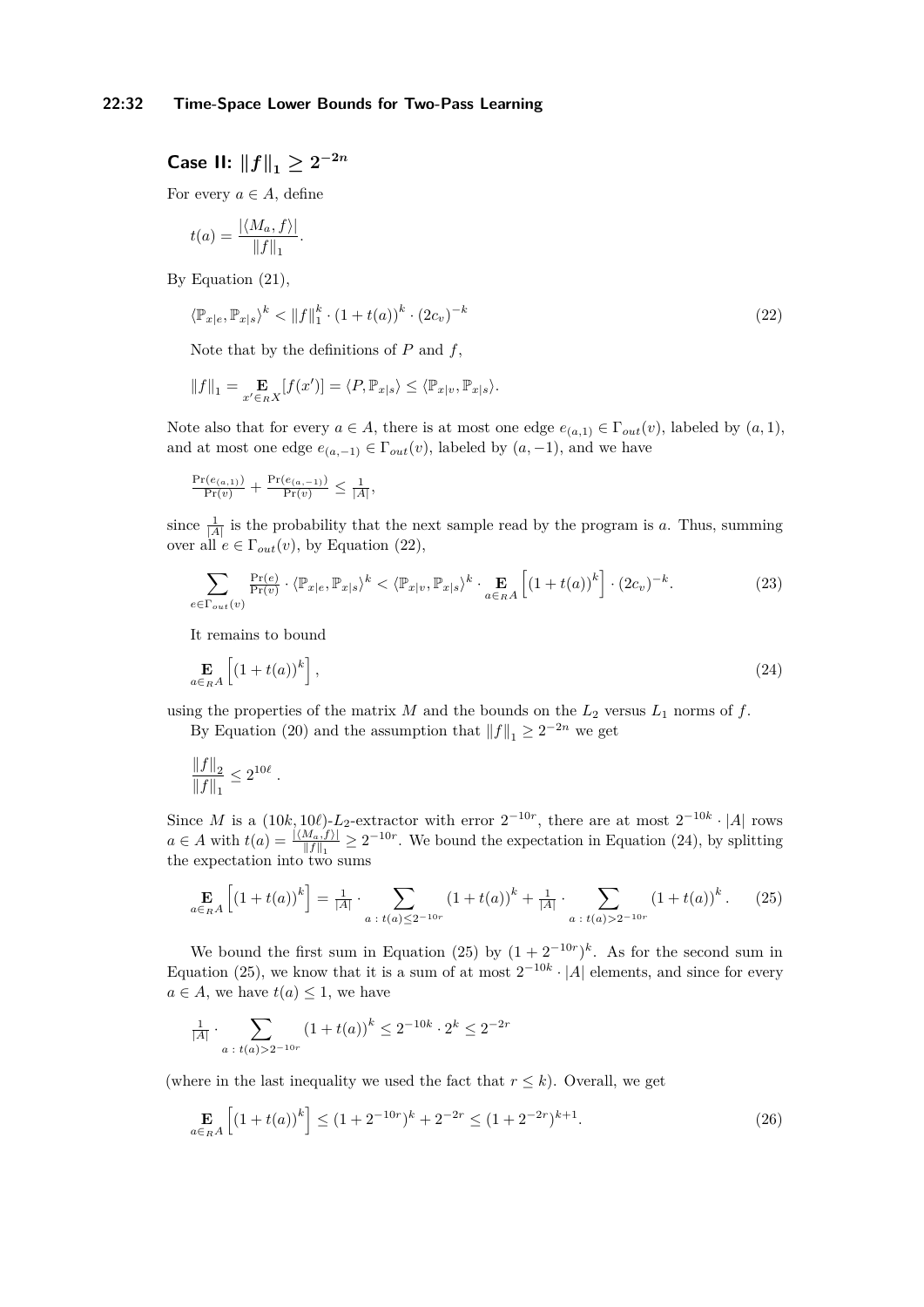Substituting Equation [\(26\)](#page-31-3) into Equation [\(23\)](#page-31-4), we obtain

$$
\sum_{e \in \Gamma_{out}(v)} \frac{\Pr(e)}{\Pr(v)} \cdot \langle \mathbb{P}_{x|e}, \mathbb{P}_{x|s} \rangle^k < \langle \mathbb{P}_{x|v}, \mathbb{P}_{x|s} \rangle^k \cdot \left(1 + 2^{-2r}\right)^{k+1} \cdot (2c_v)^{-k}.
$$

If  $i \notin L_s$ , then  $(2c_v)^{-1} \leq (1 + 2^{-2r+3})$  and thus  $(1 + 2^{-2r})^{k+1} \cdot (2c_v)^{-k} \leq (1 + 2^{-r})^k$  (where the inequality uses the assumption that  $r$  is sufficiently large).

If  $i \in L_s$ , then  $(2c_v)^{-1} \leq \frac{1}{2} \cdot 2^{5\tilde{\ell}}$  and thus  $(1 + 2^{-2r})^{k+1} \cdot (2c_v)^{-k} \leq 2^{5\tilde{\ell}k}$ . This completes the proof of Claim [19.](#page-29-0)  $\triangleleft$ 

<span id="page-32-0"></span> $\triangleright$  Claim 20. Recall the definition of  $c_i$  from Claim [19.](#page-29-0) For every  $i \in \{1, \ldots, m\}$ ,

$$
\mathcal{Z}'_i \leq (\mathcal{Z}_{i-1} + 2^{-2nk+k}) \cdot c_i^k
$$

Proof. By Claim [19,](#page-29-0)

$$
\mathcal{Z}'_i = \sum_{e \in \Gamma_i} \Pr(e) \cdot \langle \mathbb{P}_{x|e}, \mathbb{P}_{x|s} \rangle^k = \sum_{v \in \mathcal{L}'_{i-1}} \Pr(v) \cdot \sum_{e \in \Gamma_{out}(v)} \frac{\Pr(e)}{\Pr(v)} \cdot \langle \mathbb{P}_{x|e}, \mathbb{P}_{x|s} \rangle^k
$$
  
\n
$$
\leq \sum_{v \in \mathcal{L}'_{i-1}} \Pr(v) \cdot \left( \langle \mathbb{P}_{x|v}, \mathbb{P}_{x|s} \rangle^k + 2^{-2nk + k} \right) \cdot c_i^k
$$
  
\n
$$
= c_i^k \cdot \left( \mathcal{Z}_{i-1} + \sum_{v \in \mathcal{L}'_{i-1}} \Pr(v) \cdot 2^{-2nk + k} \right)
$$
  
\n
$$
\leq c_i^k \cdot \left( \mathcal{Z}_{i-1} + 2^{-2nk + k} \right)
$$

<span id="page-32-1"></span> $\triangleright$  Claim 21. For every  $i \in \{1, \ldots, m\},\$ 

$$
\mathcal{Z}_i \leq \mathcal{Z}'_i
$$

*.*

Proof. For any  $v \in \mathcal{L}'_i$ , let  $\Gamma_{in}(v)$  be the set of all edges  $e \in \Gamma_i$ , that are going into *v*. Note that

$$
\sum_{e \in \Gamma_{in}(v)} \Pr(e) = \Pr(v).
$$

By the law of total probability, for every  $v \in \mathcal{L}'_i$  and every  $x' \in X$ ,

$$
\mathbb{P}_{x|v}(x') = \sum_{e \in \Gamma_{in}(v)} \frac{\Pr(e)}{\Pr(v)} \cdot \mathbb{P}_{x|e}(x'),
$$

and hence

$$
\langle \mathbb{P}_{x|v}, \mathbb{P}_{x|s} \rangle = \sum_{e \in \Gamma_{in}(v)} \tfrac{\Pr(e)}{\Pr(v)} \cdot \langle \mathbb{P}_{x|e}, \mathbb{P}_{x|s} \rangle.
$$

Thus, by Jensen's inequality,

$$
\langle \mathbb{P}_{x|v},\mathbb{P}_{x|s}\rangle^k\leq \sum_{e\in \Gamma_{in}(v)}\tfrac{\Pr(e)}{\Pr(v)}\cdot \langle \mathbb{P}_{x|e},\mathbb{P}_{x|s}\rangle^k.
$$

Summing over all  $v \in \mathcal{L}'_i$ , we get

<span id="page-32-2"></span>
$$
\mathcal{Z}_i = \sum_{v \in \mathcal{L}'_i} \Pr(v) \cdot \langle \mathbb{P}_{x|v}, \mathbb{P}_{x|s} \rangle^k \le \sum_{v \in \mathcal{L}'_i} \Pr(v) \cdot \sum_{e \in \Gamma_{in}(v)} \frac{\Pr(e)}{\Pr(v)} \cdot \langle \mathbb{P}_{x|e}, \mathbb{P}_{x|s} \rangle^k
$$

$$
= \sum_{e \in \Gamma_i} \Pr(e) \cdot \langle \mathbb{P}_{x|e}, \mathbb{P}_{x|s} \rangle^k = \mathcal{Z}'_i.
$$

 $\blacktriangleleft$ 

**C C C 2 0 1 9**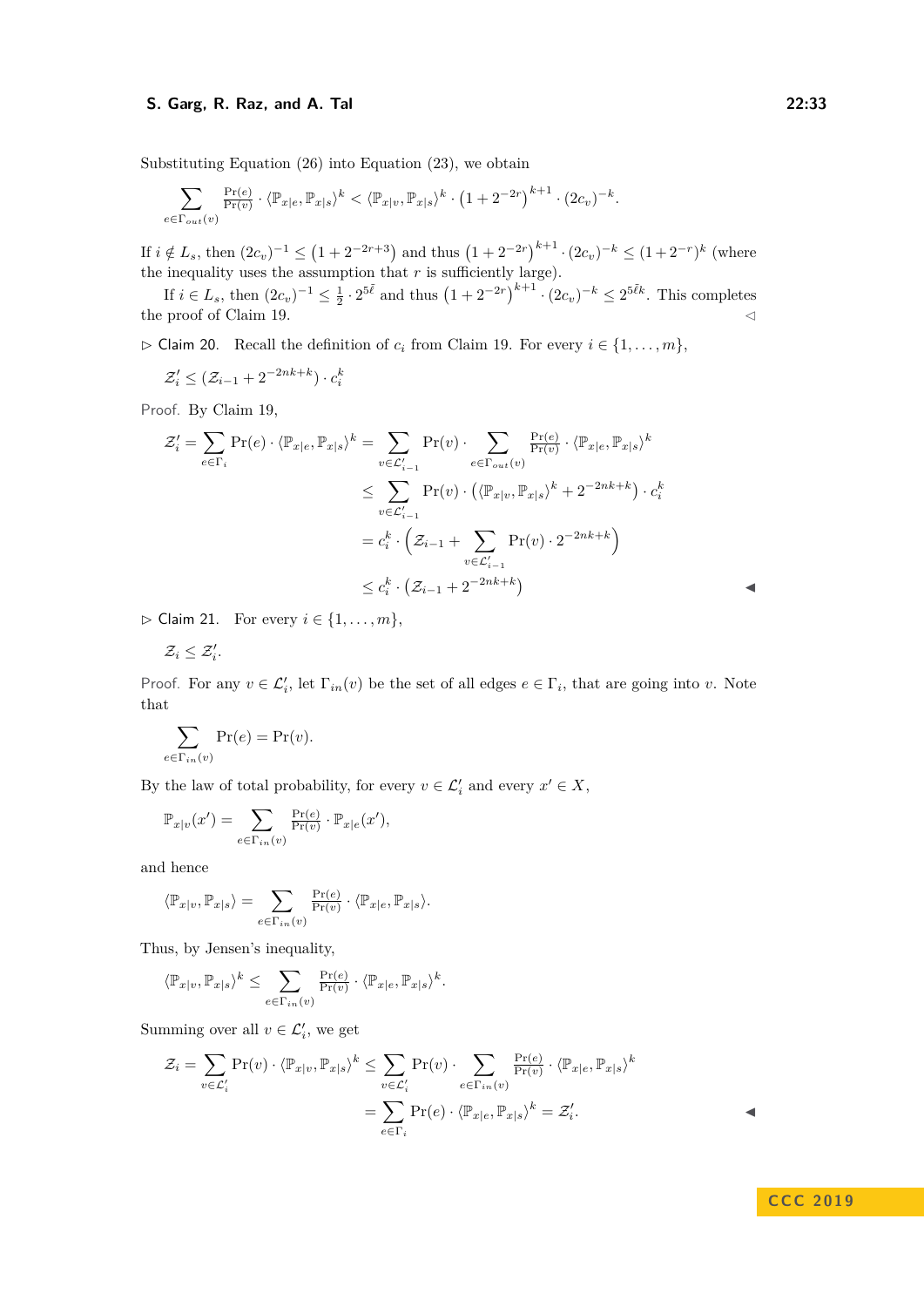$\triangleright$  Claim 22. For every  $i \in \{1, \ldots, m\},\$ 

$$
\mathcal{Z}_i \le 2^{r+3k+5\tilde{\ell}k \cdot |L_s|} \cdot 2^{-2k \cdot n}.
$$

Proof. By Claim [20](#page-32-0) and Claim [21,](#page-32-1) for every  $i \in \{1, \ldots, m\}$ ,

 $\mathcal{Z}_i \leq (\mathcal{Z}_{i-1} + 2^{-2nk+k}) \cdot c_i^k$ 

where  $c_i = (1 + 2^{-r})$  if  $i \notin L_s$  and  $c_i = 2^{5\tilde{\ell}}$  if  $i \in L_s$ . Thus, we can show by induction on  $i \in \{1, \ldots, m\}$  that

$$
\mathcal{Z}_i \le 2^{-2nk+k} \cdot (i+1) \cdot \prod_{i'=1}^i c_{i'}^k
$$

Hence, for any  $i \in \{1, \ldots, m\}$  it holds that

$$
\mathcal{Z}_i \le 2^{-2nk+k} \cdot (m+1) \cdot (1+2^{-r})^{mk} \cdot 2^{5\tilde{\ell}k|L_s|}.
$$

Since  $m \leq 2^{\epsilon \tilde{r}} \leq 2^r - 1$ ,

$$
\mathcal{Z}_i \leq 2^{-2k \cdot n + k} \cdot 2^r \cdot e^k \cdot 2^{5\tilde{\ell} k |L_s|}.
$$

*.* J

### **Proof of Lemma [7](#page-14-0)**

We can now complete the proof of Lemma [7.](#page-14-0) Assume that  $s$  is in layer- $i$  of  $B'$ . By Claim [17,](#page-29-1)

$$
\mathcal{Z}_i \geq \Pr(s) \cdot \langle \mathbb{P}_{x|s}, \mathbb{P}_{x|s} \rangle^k > \Pr(s) \cdot \left( 2^{2\ell_j} \cdot 2^{-2n} \right)^k = \Pr(s) \cdot 2^{2\ell_j \cdot k} \cdot 2^{-2k \cdot n}.
$$

On the other hand, by Claim [22,](#page-32-2)

 $\mathcal{Z}_i \leq 2^{r+3k+5\tilde{\ell}k \cdot |L_s|} \cdot 2^{-2k \cdot n}.$ 

Thus, we get

$$
\Pr(s) \le 2^{r+3k+5\tilde{\ell}k \cdot |L_s|} \cdot 2^{-2\ell_j \cdot k}
$$

We treat differently the case  $j = 1$  and  $j = 2$  as follows. For  $j = 1$ , the set  $L_s$  is empty, and we have

$$
\Pr(s) \le 2^{r+3k} \cdot 2^{-2\ell_1 \cdot k} \le 2^{-\ell_1 \cdot k}.
$$

For  $j = 2$  we have

$$
\Pr(s) \le 2^{r+3k+5\tilde{\ell}k \cdot |L_s|} \cdot 2^{-2\ell \cdot k} \n\le 2^{r+3k+1000\epsilon \tilde{\ell}^2 k} \cdot 2^{-2\ell \cdot k} \n\le 2^{4k+1000\epsilon \ell k} \cdot 2^{-2\ell \cdot k} \n\le 2^{-\ell k} \le 2^{-\ell_1 \cdot k} .
$$
\n(|L\_s| \le 200\epsilon \tilde{\ell})   
\n( $\epsilon < 1/10^{10}$ )

Thus, in both cases we showed  $Pr(s) \leq 2^{-\ell_1 k}$ .

Recall that we showed that the width of  $\hat{B}$  is at most  $2^{\epsilon k \tilde{\ell}/2}$ , and note that the length of  $\hat{B}$  is at most  $2 \cdot 2^{e\tilde{r}}$ . Taking a union bound over at most  $2^{e k \tilde{\ell}/2} \cdot 2 \cdot 2^{e \tilde{r}} \leq 2^{k\ell_1/2}$  significant vertices of  $\hat{B}$ , we conclude that the probability that  $\mathcal T$  reaches any significant vertex is at  $\text{most } 2^{-k\ell_1/2} = o(1).$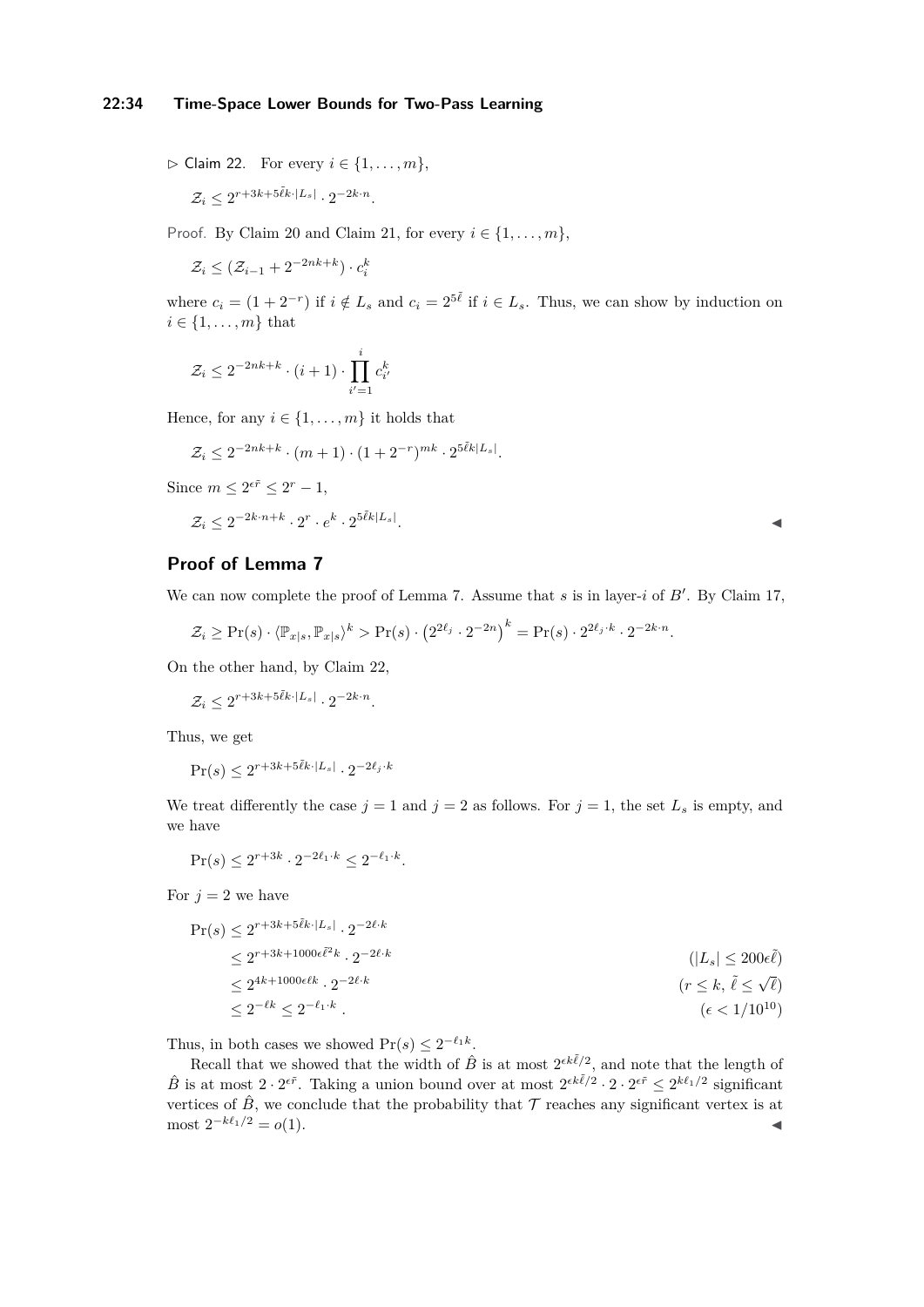#### **References**

- <span id="page-34-14"></span>**1** David A Barrington. Bounded-width polynomial-size branching programs recognize exactly those languages in NC1. *Journal of Computer and System Sciences*, 38(1):150–164, 1989.
- <span id="page-34-4"></span>**2** Paul Beame, Shayan Oveis Gharan, and Xin Yang. Time-space tradeoffs for learning finite functions from random evaluations, with applications to polynomials. In *Conference On Learning Theory*, pages 843–856, 2018.
- <span id="page-34-13"></span>**3** Benny Chor and Oded Goldreich. Unbiased bits from sources of weak randomness and probabilistic communication complexity. *SIAM Journal on Computing*, 17(2):230–261, 1988.
- <span id="page-34-11"></span>**4** Yuval Dagan and Ohad Shamir. Detecting Correlations with Little Memory and Communication. In *Conference On Learning Theory*, pages 1145–1198, 2018.
- <span id="page-34-5"></span>**5** Sumegha Garg, Ran Raz, and Avishay Tal. Extractor-based time-space lower bounds for learning. In *Proceedings of the 50th Annual ACM SIGACT Symposium on Theory of Computing*, pages 990–1002. ACM, 2018.
- <span id="page-34-15"></span>**6** Gillat Kol and Ran Raz. Interactive channel capacity. In *Proceedings of the forty-fifth annual ACM symposium on Theory of computing*, pages 715–724. ACM, 2013.
- <span id="page-34-1"></span>**7** Gillat Kol, Ran Raz, and Avishay Tal. Time-space hardness of learning sparse parities. In *Proceedings of the 49th Annual ACM SIGACT Symposium on Theory of Computing*, pages 1067–1080. ACM, 2017.
- <span id="page-34-9"></span>**8** Dana Moshkovitz and Michal Moshkovitz. Mixing implies lower bounds for space bounded learning. In *Conference on Learning Theory*, pages 1516–1566, 2017.
- <span id="page-34-3"></span>**9** Dana Moshkovitz and Michal Moshkovitz. Entropy samplers and strong generic lower bounds for space bounded learning. In *9th Innovations in Theoretical Computer Science Conference (ITCS 2018)*. Schloss Dagstuhl-Leibniz-Zentrum fuer Informatik, 2018.
- <span id="page-34-10"></span>**10** Michal Moshkovitz and Naftali Tishby. Mixing complexity and its applications to neural networks. *arXiv preprint*, 2017. [arXiv:1703.00729](http://arxiv.org/abs/1703.00729).
- <span id="page-34-0"></span>**11** Ran Raz. Fast learning requires good memory: A time-space lower bound for parity learning. In *Foundations of Computer Science (FOCS), 2016 IEEE 57th Annual Symposium on*, pages 266–275. IEEE, 2016.
- <span id="page-34-2"></span>**12** Ran Raz. A time-space lower bound for a large class of learning problems. In *2017 IEEE 58th Annual Symposium on Foundations of Computer Science (FOCS)*, pages 732–742. IEEE, 2017.
- <span id="page-34-12"></span>**13** Miklos Santha and Umesh V Vazirani. Generating quasi-random sequences from slightlyrandom sources. In *Foundations of Computer Science, 1984. 25th Annual Symposium on*, pages 434–440. IEEE, 1984.
- <span id="page-34-6"></span>**14** Ohad Shamir. Fundamental limits of online and distributed algorithms for statistical learning and estimation. In *Advances in Neural Information Processing Systems*, pages 163–171, 2014.
- <span id="page-34-7"></span>**15** Jacob Steinhardt, Gregory Valiant, and Stefan Wager. Memory, communication, and statistical queries. In *Conference on Learning Theory*, pages 1490–1516, 2016.
- <span id="page-34-8"></span>**16** Gregory Valiant and Paul Valiant. Information theoretically secure databases. *arXiv preprint*, 2016. [arXiv:1605.02646](http://arxiv.org/abs/1605.02646).

### **A Appendix**

We first state the main theorem of [\[5\]](#page-34-5) and then the modified proposition used in the proof of Lemma [9.](#page-15-1)

<span id="page-34-17"></span>▶ **Theorem 23** (Theorem 1, [\[5\]](#page-34-5)). Let  $\frac{1}{100} < c < \frac{2}{3}$ . Fix  $\gamma$  to be such that  $\frac{3c}{2} < \gamma^2 < 1$ . Let *X, A be two finite sets. Let*  $n = \log_2 |X|$ *. Let*  $M : A \times X \rightarrow \{-1, 1\}$  *be a matrix which is a*  $(k', \ell')$ - $L_2$ -extractor with error  $2^{-r'}$ , for sufficiently large<sup>[1](#page-34-16)</sup>  $k', \ell'$  and  $r'$ , where  $\ell' \leq n$ . Let

$$
r:=\min\left\{\tfrac{r'}{2},\tfrac{(1-\gamma)k'}{2},\tfrac{(1-\gamma)\ell'}{2}-1\right\}.
$$

<span id="page-34-16"></span><sup>&</sup>lt;sup>1</sup> *k'*,  $\ell'$ , *r'* are larger than some constant that depends on  $\gamma$ .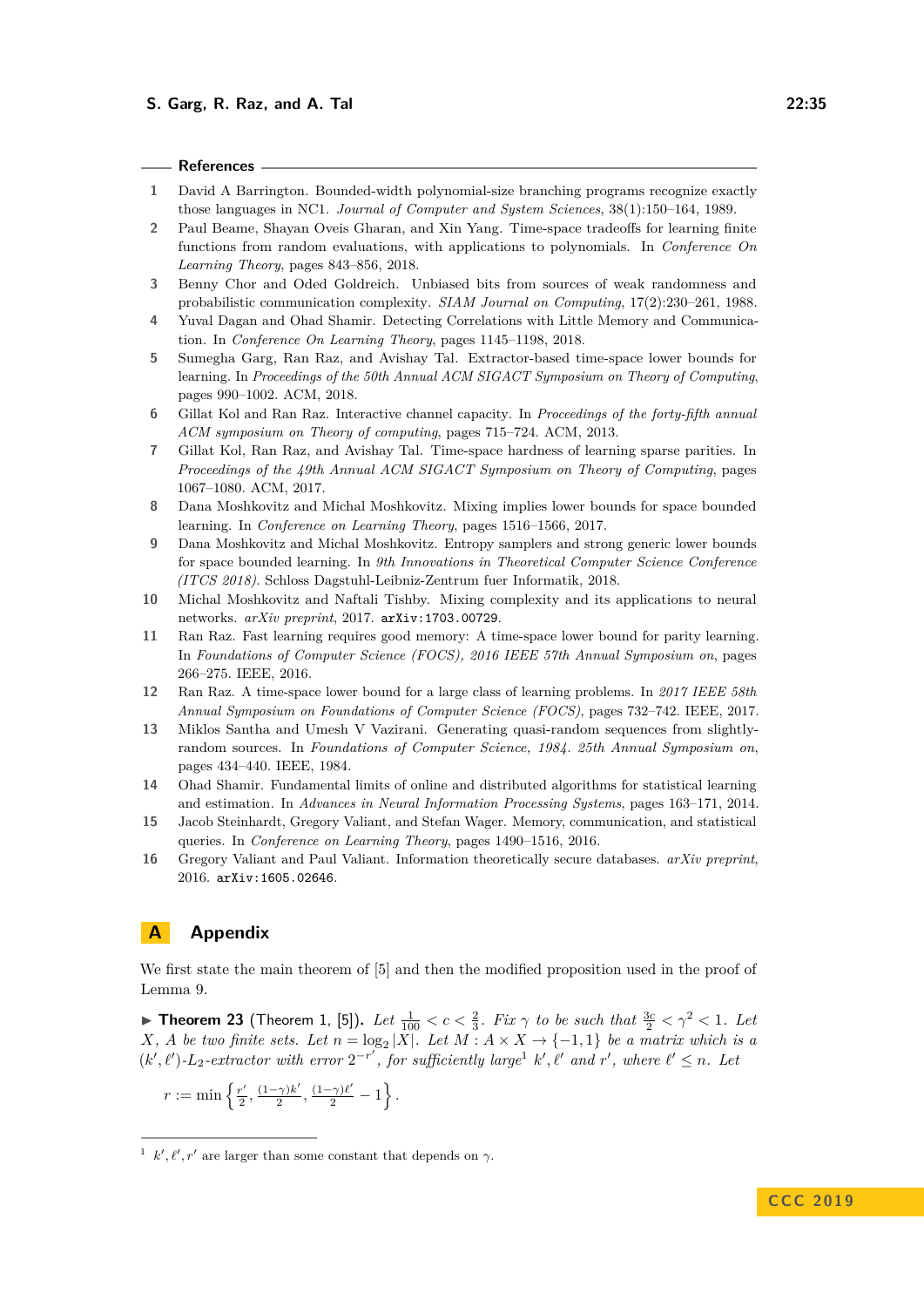#### **22:36 Time-Space Lower Bounds for Two-Pass Learning**

Let *B* be a branching program of length at most  $2^r$  and width at most  $2^{c \cdot k' \cdot \ell'}$  for the learn*ing problem that corresponds to the matrix M. Then, the success probability of B is at most*  $O(2^{-r})$ *.* 

The authors prove the above theorem by first defining a truncated path that stops on a significant vertex, a significant value or a bad edge, such that, if the path doesn't stop before reaching a leaf, then the probability of guessing the correct *x* is small (at most  $O(2^{-r})$  to be precise). Then, the authors prove that the probability that the truncated path stops is at most  $O(2^{-r})$ . Through slight modifications to the proof of the above theorem (with weaker bounds on the memory and length of *B*, in terms of constants), we can prove that the probability that a slightly modified truncated path stops is at most  $2^{-\Omega(\min\{k',\ell'\})}$ . As the modified proof is very similar to that of Theorem [23](#page-34-17) and the original proof is lengthy, we just highlight the changes to the proof to get the following proposition.

<span id="page-35-0"></span>▶ **Proposition 24.** *Let X*, *A be two finite sets. Let*  $n = \log_2 |X|$ *. Let*  $M : A \times X \rightarrow \{-1, 1\}$ *be a matrix which is a*  $(k', \ell')$ *-* $L_2$ *-extractor with error*  $2^{-r'}$ , for sufficiently large  $k', \ell'$  and  $r'$ , *where*  $\ell' \leq n$ *. Let* 

$$
r := \frac{\min\{r', k', \ell'\}}{100}.
$$

Let *B* be a branching program of length at most  $2^r$  and width at most  $2^{\frac{k'\cdot\ell'}{100}}$  for the learning *problem that corresponds to the matrix M. Then, there exists an event G such that*

$$
\Pr[G] \ge 1 - 2^{-\frac{\min\{k', \ell'\}}{8}}
$$

and for every  $x' \in X$  and every leaf  $z$  of the branching program  $B$  (with starting vertex  $z_0$ ),

$$
\Pr\left[x = x' \mid G \wedge (z_0 \widetilde{\to} z)\right] \le 2^{2\ell'} \cdot 2^{-n},
$$

*whenever the event*  $G \wedge (z_0 \rightarrow z)$  *is non-empty, where*  $z_0 \rightarrow z$  *denotes the event that the computational path (as opposed to the truncated path) from*  $z_0$  *reaches*  $z$ *.* 

**Proof.** The proof of Theorem 1 of [\[5\]](#page-34-5) defines the *truncated-path*, T, to be the same as the computation-path of *B*, except that it sometimes stops before reaching a leaf. Roughly speaking,  $\mathcal T$  stops before reaching a leaf if certain "bad" events occur. Nevertheless, the proof shows that the probability that  $\mathcal T$  stops before reaching a leaf is negligible, so we can think of  $\mathcal T$  as almost identical to the computation-path.

For a vertex *v* of *B*, we denote by  $E_v$  the event that  $\mathcal T$  reaches the vertex *v*. We denote by  $Pr(v) = Pr(E_v)$  the probability for  $E_v$ , and we denote by  $\mathbb{P}_{x|v} = \mathbb{P}_{x|E_v}$  the distribution of the random variable x conditioned on the event  $E_v$ .

We first look at the definition of the truncated-path from the proof of Theorem 1 of [\[5\]](#page-34-5). We modify the stopping rules for a path as follows:

Let 
$$
\hat{l} = \frac{\ell'}{6}
$$
.

**Significant Vertices.** A vertex  $v$  in layer- $i$  of  $B$  is significant if

$$
\left\|\mathbb{P}_{x|v}\right\|_2 > 2^{\hat{l}} \cdot 2^{-n}.
$$

**Significant Values.** Even if *v* is not significant,  $\mathbb{P}_{x|v}$  may have relatively large values. For a vertex *v* in layer-*i* of *B*, denote by  $\text{Sig}(v)$  the set of all  $x' \in X$ , such that,

$$
\mathbb{P}_{x|v}(x') > 2^{3\hat{l}} \cdot 2^{-n}.
$$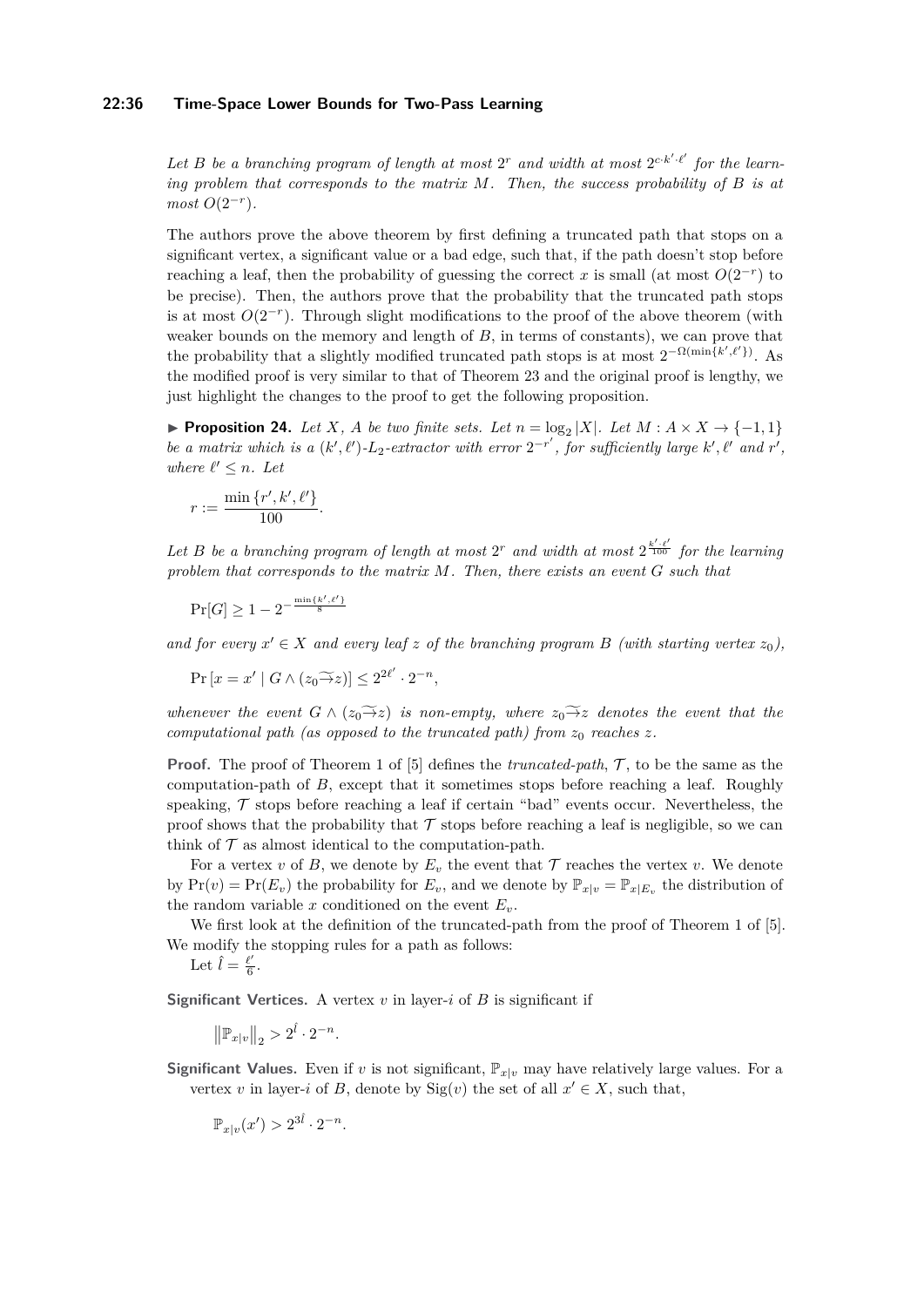**Bad Edges.** For a vertex *v* in layer-*i* of *B*, denote by  $Bad(v)$  the set of all  $\alpha \in A$ , such that,

 $|(M \cdot \mathbb{P}_{x|v})(\alpha)| \geq 2^{-r'}$ .

Recall, that the truncated path is defined by induction on the layers of the branching program *B*:

### **The Truncated-Path T**

Assume that we already defined  $\mathcal T$  until it reaches a vertex  $v$  in layer-*i* of *B*. The path  $\mathcal T$ stops on *v* if (at least) one of the following occurs:

**1.** *v* is significant.

**2.**  $x \in \text{Sig}(v)$ .

**3.**  $a_{i+1}$  ∈ Bad(*v*).

**4.** *v* is a leaf.

Otherwise,  $\mathcal T$  proceeds by following the edge labeled by  $(a_{i+1}, b_{i+1})$  (same as the computational-path).

### **The Event** *G*

We define *G* to be the event that the truncated-path  $\mathcal T$  didn't stop because of one of the first three stopping rules: That is,  $\mathcal{T}$  didn't stop before reaching a leaf and didn't violate the significant vertices and significant values stopping rules (that is, the first two stopping rules) on the leaf that it reached.

We can upper bound the probability for  $\overline{G}$  similarly to the way that it's done in [\[5\]](#page-34-5).

<span id="page-36-0"></span>**► Lemma 25.** *The probability that*  $\mathcal T$  *reaches a significant vertex is at most*  $2^{-k'}$ .

The proof of the above lemma is very similar to the analogous lemma in the proof of Theorem [23.](#page-34-17) The only change is in the definition of significant value - we define the significant values to be the set of all  $x' \in X$ , such that,  $\mathbb{P}_{x|v}(x') > 2^{3\hat{i}} \cdot 2^{-n}$  instead of the set of all  $x' \in X$ , such that,  $\mathbb{P}_{x|v}(x') > 2^{2\hat{i}+2r} \cdot 2^{-n}$ . With the above (worse in terms of constants) bounds on the memory and the length of the branching program, the proof works in the same way.

Lemma [25](#page-36-0) shows that the probability that  $\mathcal T$  stops on a vertex, because of the first reason (i.e., that the vertex is significant), is small. The next two claims imply that the probabilities that  $\mathcal T$  stops on a vertex, because of the second and third reasons, are also small.

<span id="page-36-1"></span> $\triangleright$  Claim 26. If *v* is a non-significant vertex of *B* then

$$
\Pr_x[x \in \text{Sig}(v) \mid E_v] \le 2^{-\hat{l}}.
$$

Proof. Since *v* is not significant,

$$
\mathop{\mathbf{E}}_{x'\sim \mathbb{P}_{x|v}}\left[\mathbb{P}_{x|v}(x')\right] = \sum_{x'\in X}\left[\mathbb{P}_{x|v}(x')^2\right] = 2^n\cdot \mathop{\mathbf{E}}_{x'\in_R X}\left[\mathbb{P}_{x|v}(x')^2\right] \leq 2^{2\hat{l}}\cdot 2^{-n}.
$$

Hence, by Markov's inequality,

$$
\Pr_{x' \sim \mathbb{P}_{x|v}} \left[ \mathbb{P}_{x|v}(x') > 2^{\hat{l}} \cdot 2^{2\hat{l}} \cdot 2^{-n} \right] \leq 2^{-\hat{l}}.
$$

Since conditioned on  $E_v$ , the distribution of x is  $\mathbb{P}_{x|v}$ , we obtain

<span id="page-36-2"></span>
$$
\Pr_x \left[ x \in \text{Sig}(v) \mid E_v \right] = \Pr_x \left[ \left( \mathbb{P}_{x|v}(x) > 2^{\hat{l}} \cdot 2^{2\hat{l}} \cdot 2^{-n} \right) \mid E_v \right] \le 2^{-\hat{l}}.
$$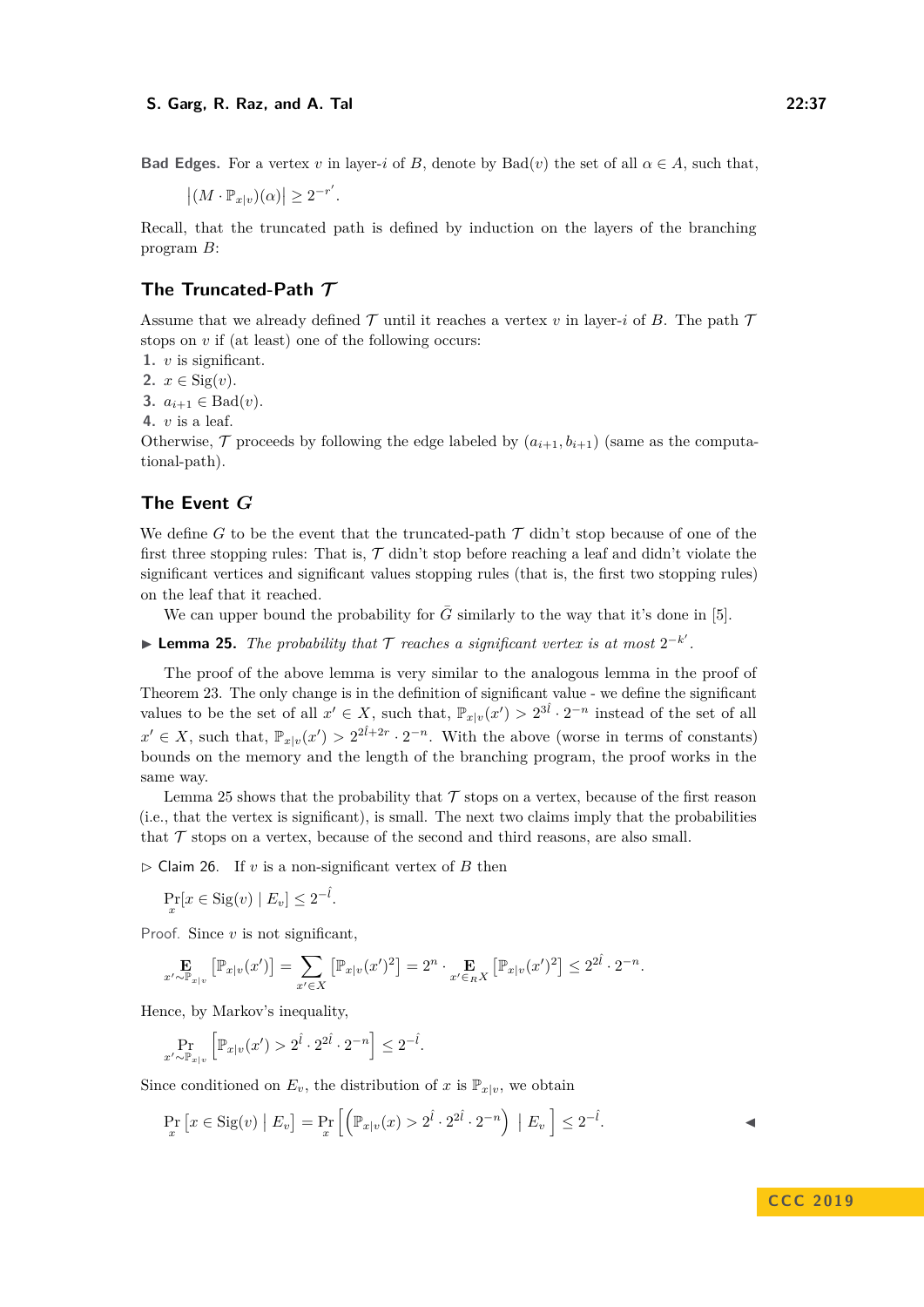#### **22:38 Time-Space Lower Bounds for Two-Pass Learning**

 $\triangleright$  Claim 27. If *v* is a non-significant vertex of *B* then

$$
\Pr_{a_{i+1}}[a_{i+1} \in \text{Bad}(v)] \le 2^{-k'}.
$$

Proof. Since *v* is not significant,  $||\mathbb{P}_{x|v}||_2 \leq 2^{\hat{l}} \cdot 2^{-n}$ . Since  $\mathbb{P}_{x|v}$  is a distribution,  $||\mathbb{P}_{x|v}||_1 = 2^{-n}$ . Thus,

$$
\frac{\|\mathbb{P}_{x|v}\|_2}{\|\mathbb{P}_{x|v}\|_1} \le 2^{\hat{l}} \le 2^{\ell'}.
$$

Since *M* is a  $(k', \ell')$ -*L*<sub>2</sub>-extractor with error  $2^{-r'}$ , there are at most  $2^{-k'} \cdot |A|$  elements  $\alpha \in A$ with

$$
\left|\langle M_\alpha,\mathbb{P}_{x|v}\rangle\right|\geq 2^{-r'}\cdot\left|\left|\mathbb{P}_{x|v}\right|\right|_1=2^{-r'}\cdot 2^{-n}.
$$

The claim follows since  $a_{i+1}$  is uniformly distributed over *A*.

We can now use Lemma [25,](#page-36-0) Claim [26](#page-36-1) and Claim [27](#page-36-2) to prove that the probability that  $\mathcal T$ stops because of the first three stopping rules is at most  $2^{-\frac{\min\{k',\ell'\}}{8}}$ . Lemma [25](#page-36-0) shows that the probability that  $\mathcal T$  reaches a significant vertex and hence stops because of the first stopping rule, is at most  $2^{-k'}$ . Assuming that  $\mathcal T$  doesn't reach any significant vertex (in which case it would have stopped because of the first stopping rule), Claim [26](#page-36-1) shows that in each step, the probability that  $\mathcal T$  stops because of the second stopping rule, is at most  $2^{-\frac{\ell'}{6}}$ . Taking a union bound over the  $2<sup>r</sup>$  steps, the total probability that  $\mathcal T$  stops because of the second stopping rule, is at most  $2^{-\frac{\ell'}{7}}$  (for sufficiently large  $\ell'$ ). In the same way, assuming that  $\mathcal T$  doesn't reach any significant vertex (in which case it would have stopped because of the first stopping rule), Claim [27](#page-36-2) shows that in each step, the probability that  $\mathcal T$  stops because of the third stopping rule, is at most  $2^{-k'}$ . Again, taking a union bound over the  $2<sup>r</sup>$  steps, the total probability that  $\mathcal T$  stops because of the third stopping rule, is at most  $2^{-\frac{k'}{7}}$ . Thus, the total probability that T stops (for any reason) before reaching a leaf (or violated the significant vertices or significant values stopping rules (that is, the first two stopping rules) on the leaf that it reached) is at most  $2^{-\frac{\min\{k',\ell'\}}{8}}$ . (Summing over the three probabilities and using the fact that  $k', \ell'$  are sufficiently large).

Thus,  $Pr[\bar{G}] \leq 2^{-\frac{\min\{k',\ell'\}}{8}}$ , as required.

# **Bounding**  $\Pr\left[x = x' \mid G \wedge (z_0 \rightarrow z)\right]$

It remains to prove that for every  $x' \in X$  and every leaf z of the branching program B (with starting vertex  $z_0$ ),

$$
\Pr\left[x = x' \mid G \wedge (z_0 \widetilde{\to} z)\right] \le 2^{2\ell'} \cdot 2^{-n},
$$

whenever the event  $G \wedge (z_0 \rightarrow z)$  is non-empty, where  $z_0 \rightarrow z$  denotes the event that the computational path (as opposed to the truncated path) from  $z_0$  reaches  $z$ .

Recall that  $E_z$  is the event that  $\mathcal T$  reaches the vertex  $z$ .

<span id="page-37-0"></span> $\triangleright$  Claim 28. The event *G* ∧ ( $z_0 \rightarrow z_2$ ) is equivalent to  $E_z \wedge (z$  is not significant)  $\wedge (x \notin \text{Sig}(z))$ .

Proof. If  $G \wedge (z_0 \widetilde{\rightarrow} z)$  occurs then the truncated-path  $\mathcal T$  didn't stop before reaching a leaf (since *G* occurs) and the computational path from  $z_0$  reaches  $z$  (since  $(z_0 \rightarrow z)$  occurs). Thus, *E<sup>z</sup>* occurs. Also, since the first stopping rule is not violated on *z*, we have that *z* is not significant and since the second stopping rule is not violated on *z*, we have  $x \notin \text{Sig}(z)$ .